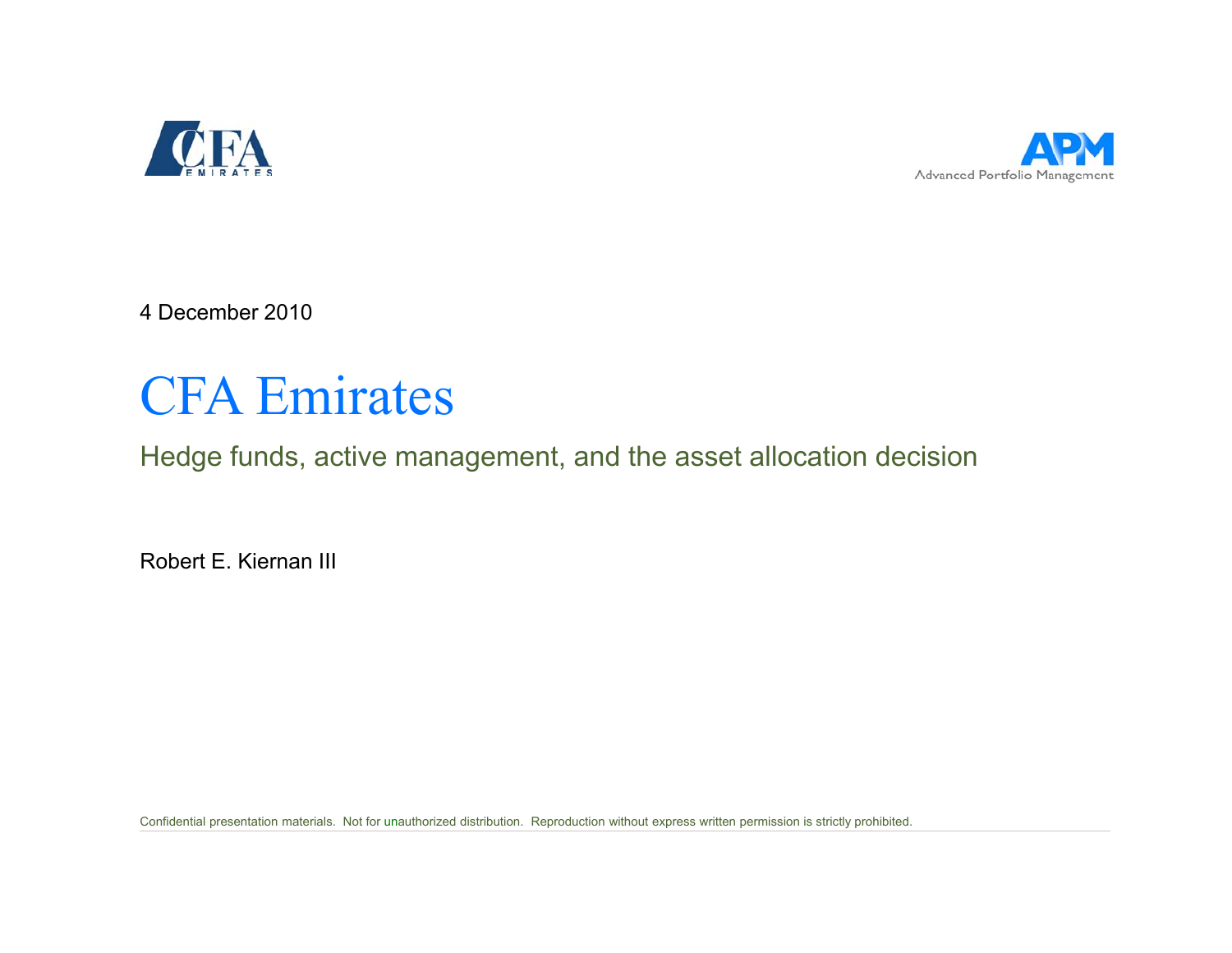

#### HEDGEFUNDS, ACTIVE MANAGEMENT, AND THE ASSET ALLOCATION DECISION

Advanced Portfolio Management (APM) is a specialty asset management company that constructs and manages customized portfolios of hedge funds and other financial instruments for endowments, foundations, pension funds, insurance companies, and other financial institutions in North America, Europe, and Asia. Each APM product is designed to complement, enhance, and complete an existing asset allocation and investment portfolio. All products are managed to realize the client's unique investment objectives and risk parameters. APM products are currently utilized as active management overlays, alpha transport programs, completion funds, and stand-alone multi-manager hedge fund investments.

APM's investment process integrates experienced qualitative investment judgment with rigorous analytical structure. The professionals at APM have over 100 years of combined investment and capital markets experience providing a comprehensive understanding of the potential profit opportunities and the accompanying risks of active investing. To complement this experience and judgment, APM has constructed a state-of-the-art analytical platform which comprises: (i) manager-level risk and return attribution analysis and risk budgeting, (ii) non-linear Monte Carlo simulation processes driven by forward-looking expectations of return and risk, and (iii) portfolio optimization and rebalancing in a shortfall risk framework.

By integrating experienced qualitative insights with robust analytical methods, APM delivers superior risk-adjusted returns with negligible correlation or beta to the major market factors or benchmarks. APM is a Registered Investment Advisor with the US Securities and Exchange Commission (SEC).

Advanced Portfolio Management LLC 1330 Avenue of the Americas, 36<sup>th</sup> Floor New York, New York 10019 +1 212 838 4700 1 info@apmcap.com www.apmcap.com

Past performance is not indicative of future results. Some of the performance data is unaudited and has been computed by APM based on unaudited figures. The data set *forth in this presentation is based on information from sources believed to be reliable but has not been independently verified. Performance is shown net of all fees and expenses, including investment expenses, and professional fees. The index information is included merely to show the general trend in markets in the periods indicated*  and is not intended to imply that the portfolio was similar to the indices either in composition or element of risk. This document does not constitute an offer for sale of interests which may be made only by means of a private placement memorandum to investors satisfying the applicable investor eligibility criteria. This document *contains confidential information which is not for unauthorized reproduction or distribution. Reproduction or distribution without express written permission is strictly prohibited. Copyright © 2010 by Advanced Portfolio Management LLC. All rights reserved.*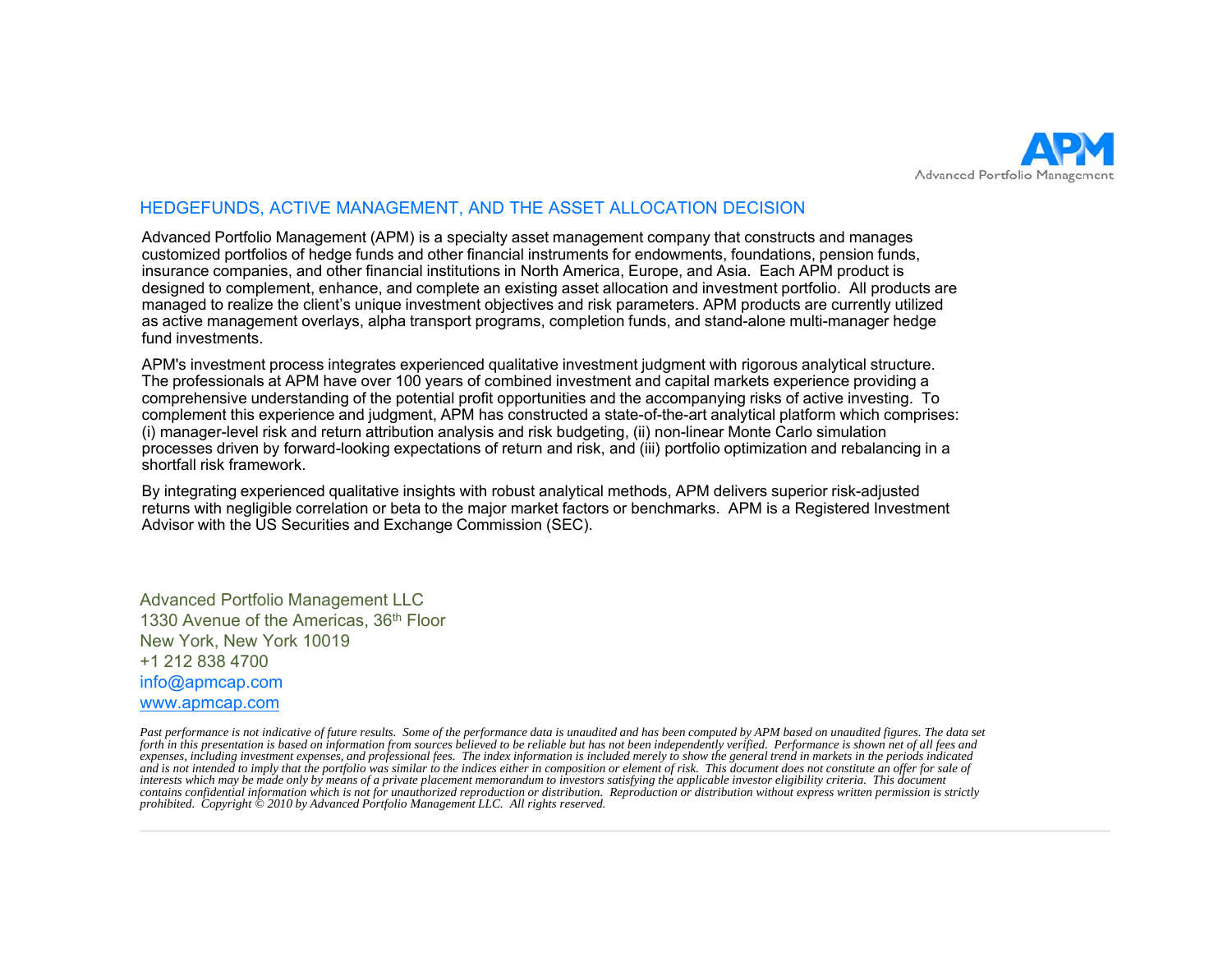

#### **Outline**

|                                              | page |
|----------------------------------------------|------|
| <b>Part one: concepts</b>                    |      |
| The asset allocation decision                | 5    |
| Portfolio math                               | 11   |
| A distribution perspective                   | 16   |
| Active management: a portfolio perspective   | 28   |
| The role of hedge funds                      | 42   |
| <b>Part two: applications</b>                |      |
| Measuring alpha: risk and return attribution | 53   |
| Shortfall risk                               | 59   |
| Portfolio construction                       | 62   |
| Implementation of a portable alpha strategy  | 70   |
| Impact of a portable alpha strategy          | 82   |

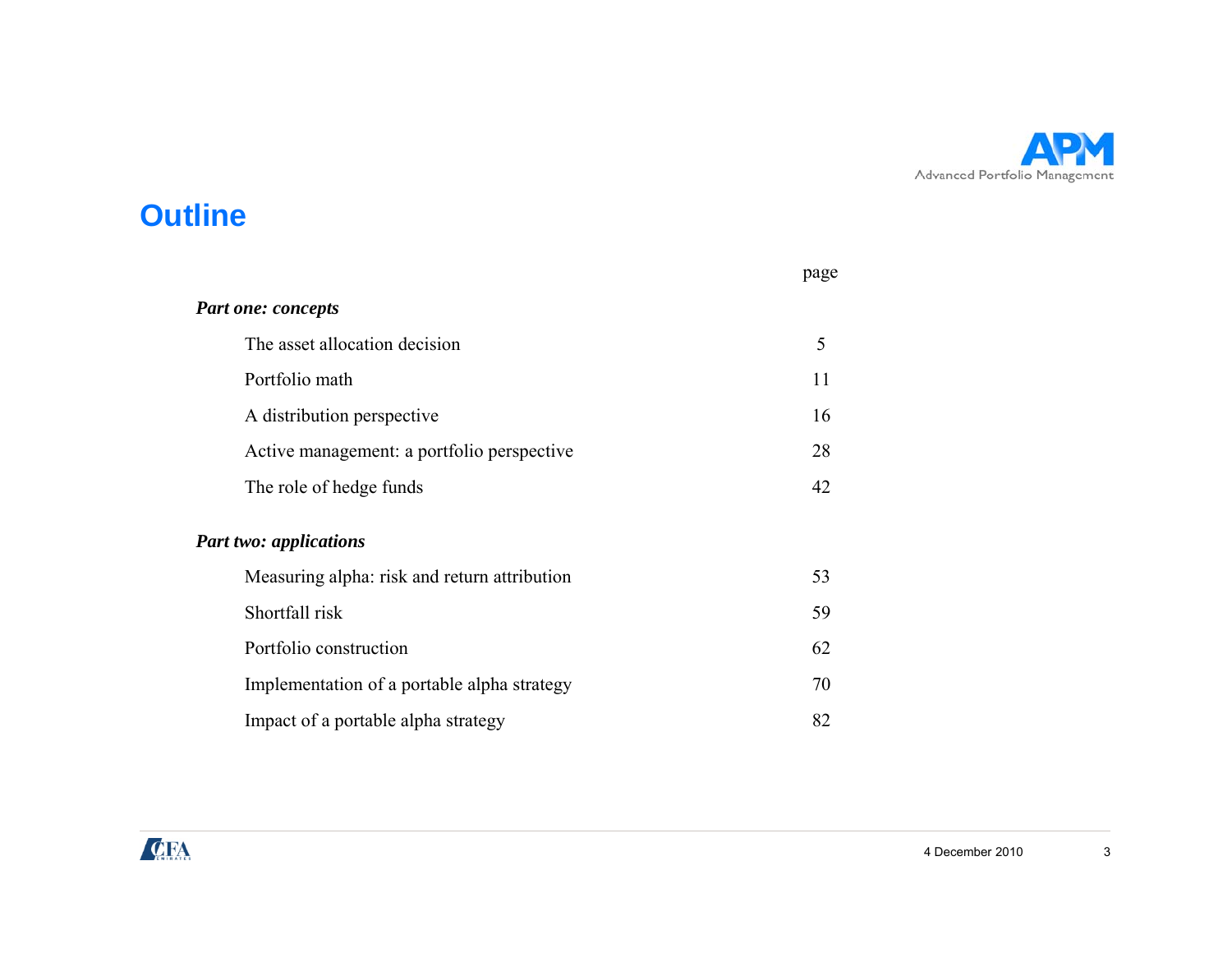

# Part one: concepts

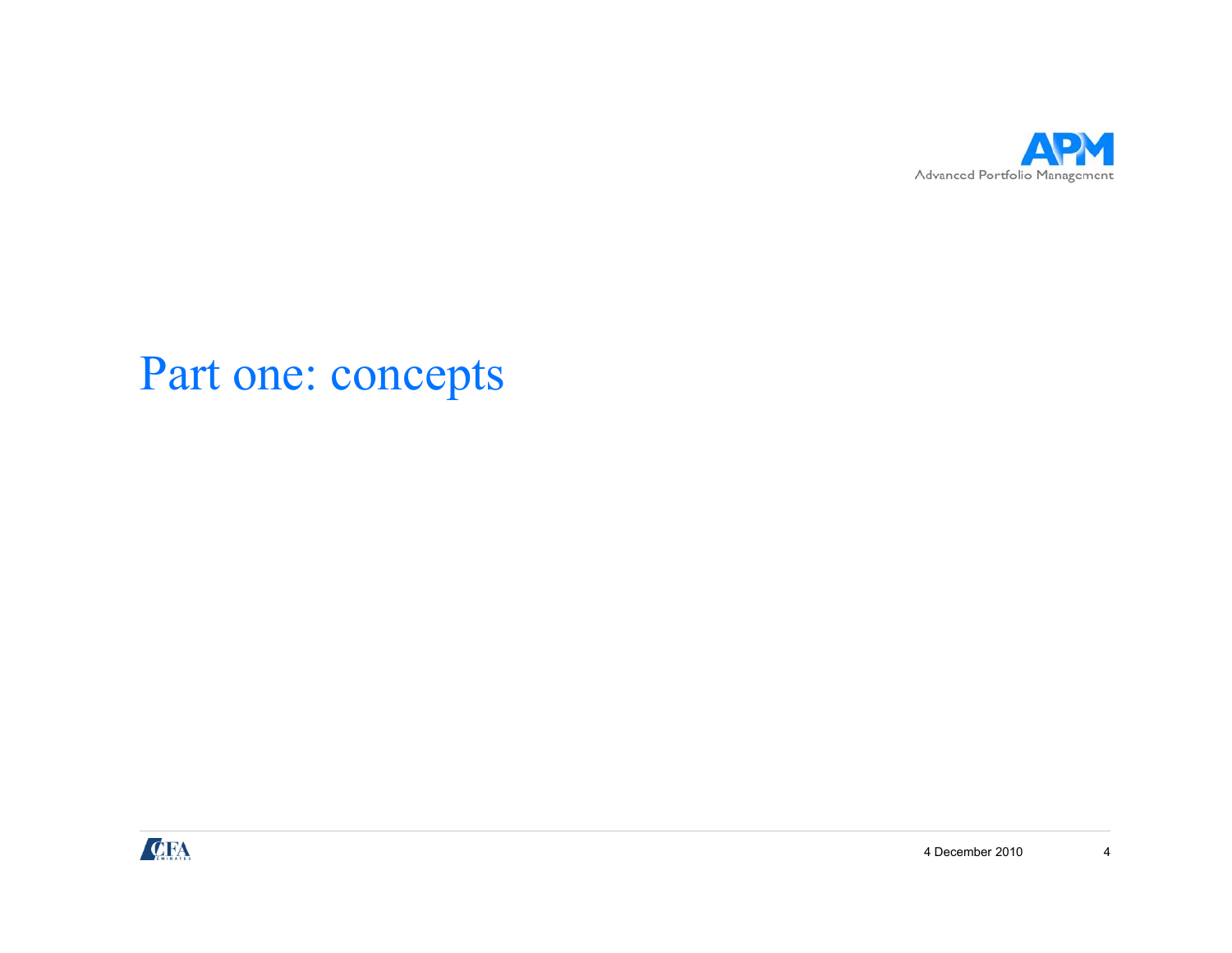

What is the asset allocation decision?

- •Provides a framework for portfolio management
- •• Defines the investment objective
- $\bullet$ Defines the risk budget
- $\bullet$ • Incorporates future liabilities and/or purchasing power
- $\bullet$ Uses asset classes as building blocks
- •Establishes the appropriate benchmarks

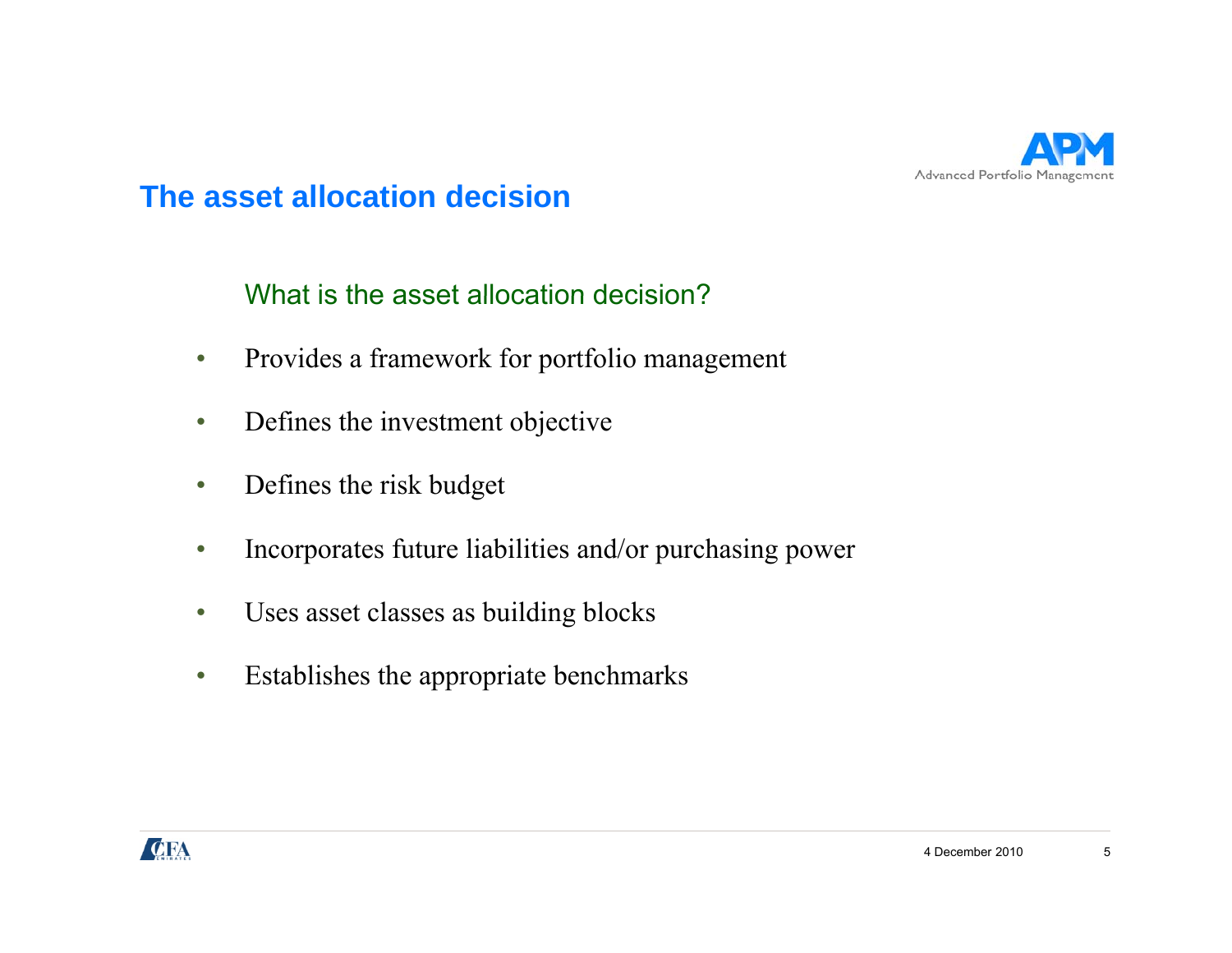

What is the asset allocation decision?

- •Benchmarks provide a policy portfolio
- $\bullet$  Policy portfolio provides a means to evaluate thousands of potential investments
- $\bullet$  Accommodates multiple time horizons
	- Long-term versus short-term
	- Strategic versus tactical
- •*Regardless of time horizon expected returns require forecasts horizon,*
- •*Regardless of time horizon, risk parameters require forecasts*

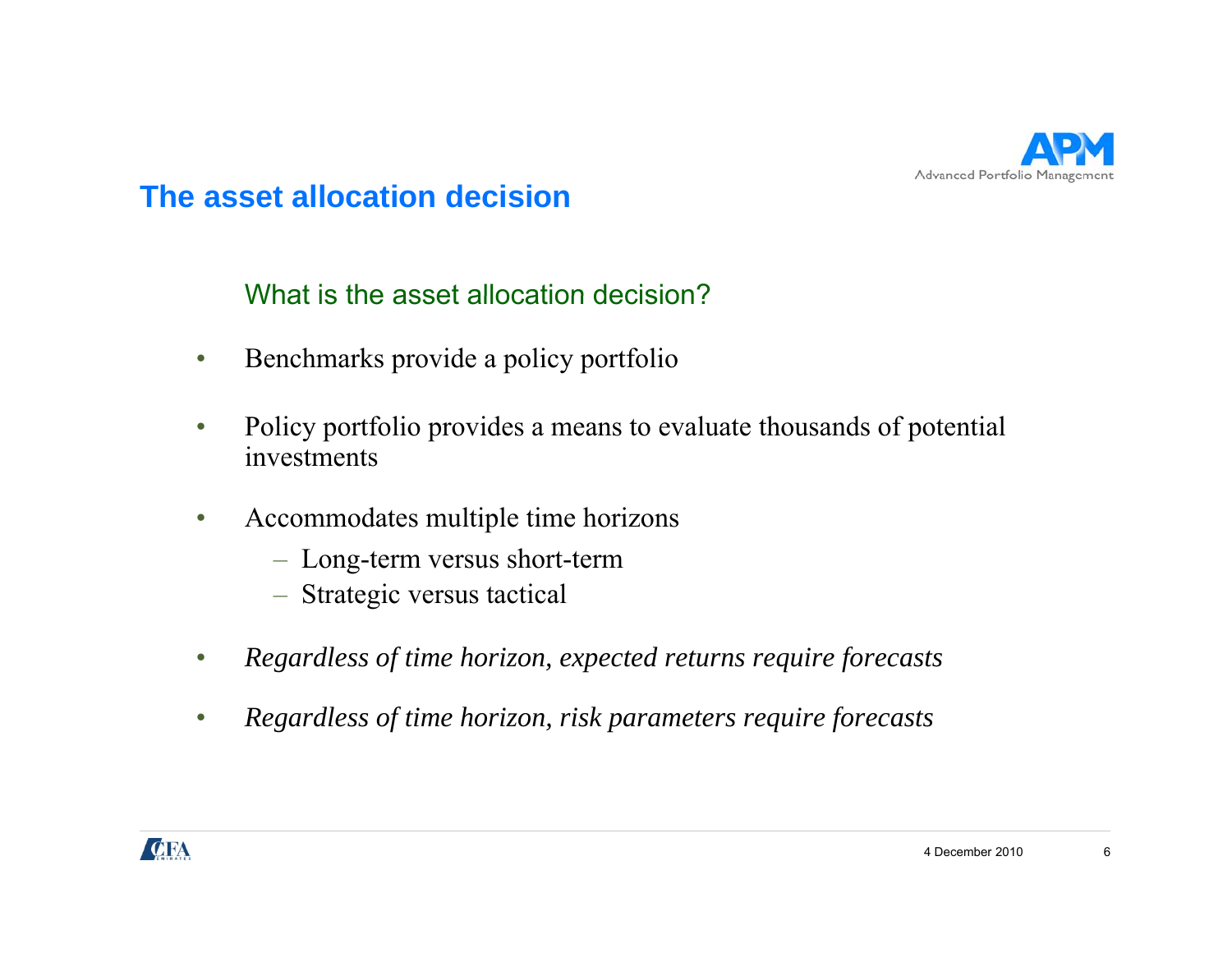

What is the appropriate policy portfolio?

- • Policy portfolio should comprise the asset classes of the asset allocation decision
- •Asset classes should be definable, feasible, stable, and investable
- •Asset class investments are, by definition, passive
- •Asset class investments should be available as index funds
- •Asset classes will have ex pected returns and risks

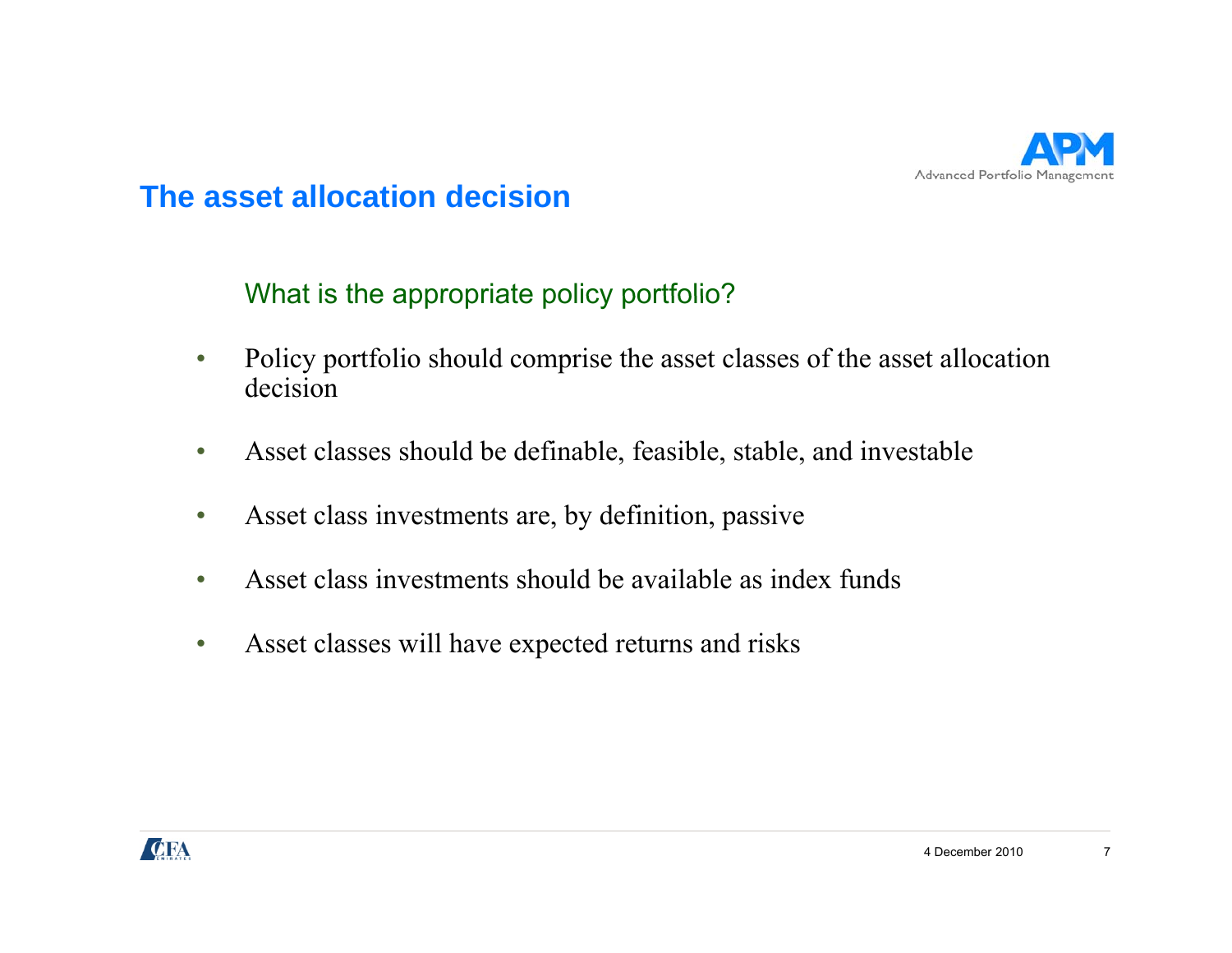

What are the sources of expected return?

- • Expected return premium for bearing systematic risk
	- Return from "beta" ex posure to a market or asset class
	- Example: equity risk premium
	- Example: credit spread
- • Expected return from security-specific investment decisions
	- Return from security selection or "alpha"
	- Return from disaggregation
	- Example: return from equity long / short pairs trade
	- Example: return from capital structure arbitrage trade

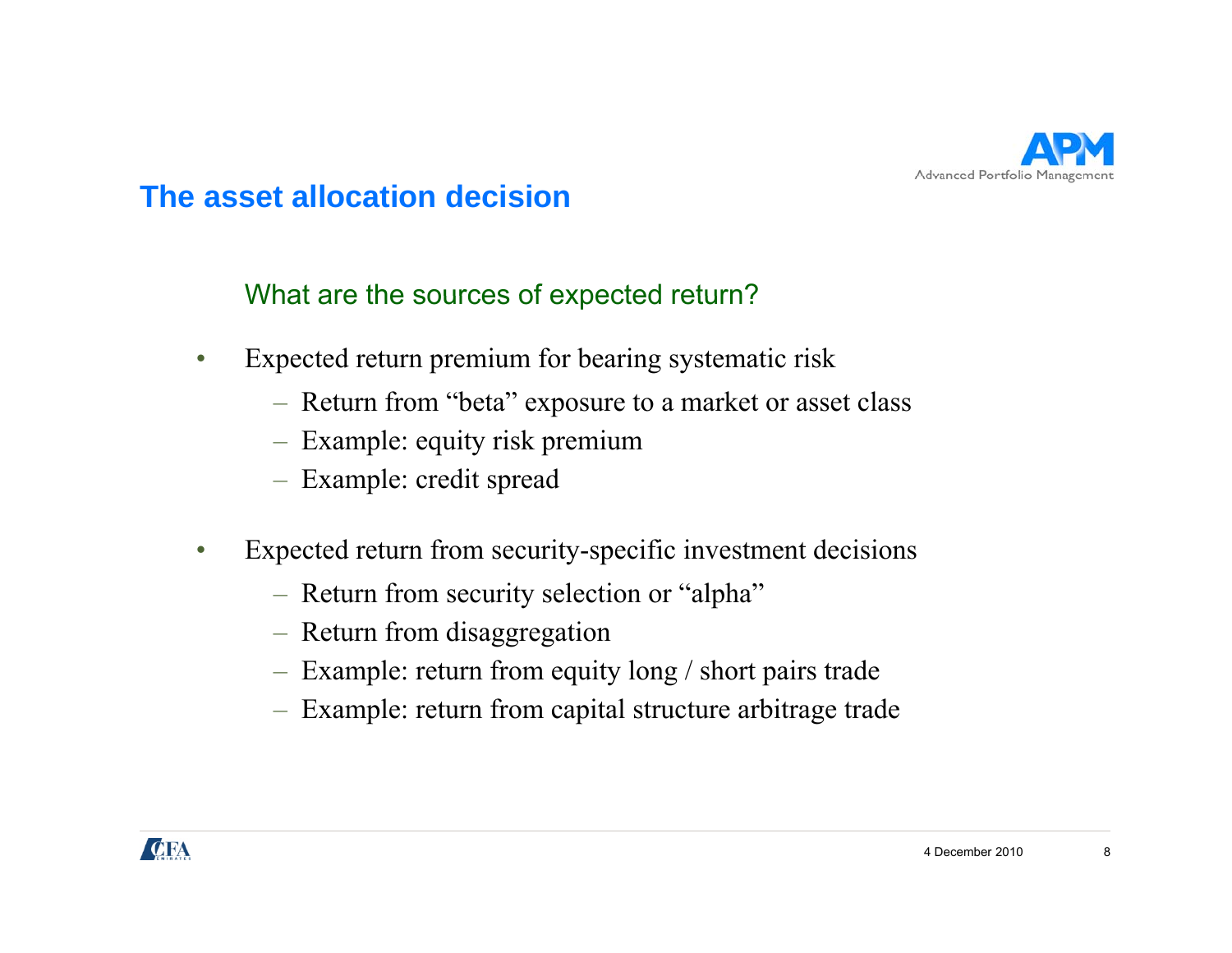

What are the sources of expected risk?

- • Systematic or market risk
	- Risk from ex posure to "beta"
	- Risk of markets in the aggregate
	- Risk of asset classes
- $\bullet$  Idiosyncratic or specific risk
	- Risk related to "alpha"
	- Not systematic, but security-specific
	- Risk from disaggregation

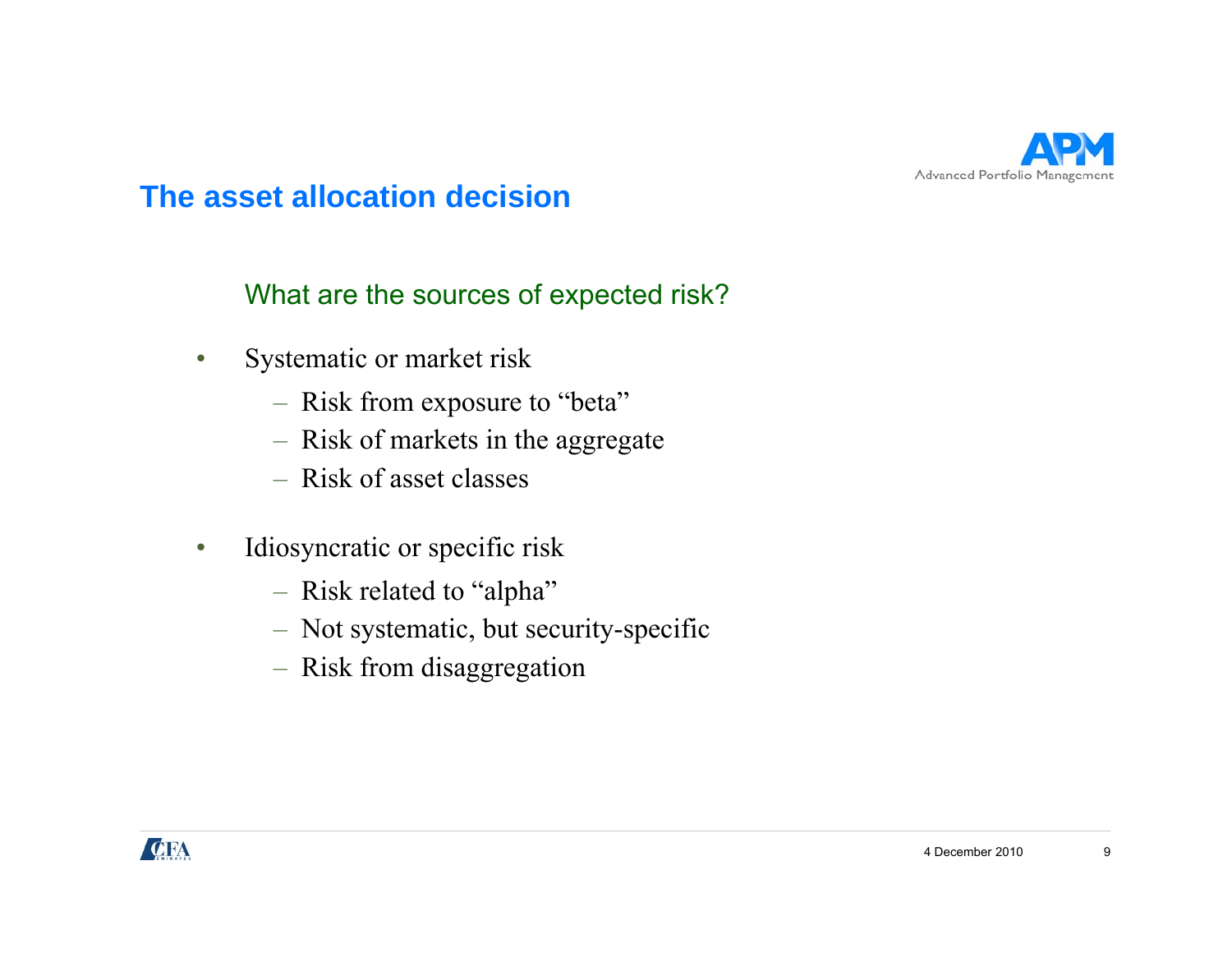

- •All investments can be evaluated relative to the policy portfolio
- • Returns are additive
	- Individual returns add up to portfolio returns
	- Individual expected returns add up to portfolio expected returns
- $\bullet$  Risks typically are *not* additive
	- Correlation matters for diversification
	- Difference between incremental and marginal contributions to risk
- •Beyond normality: sources of "tail risk" and the importance of skewness

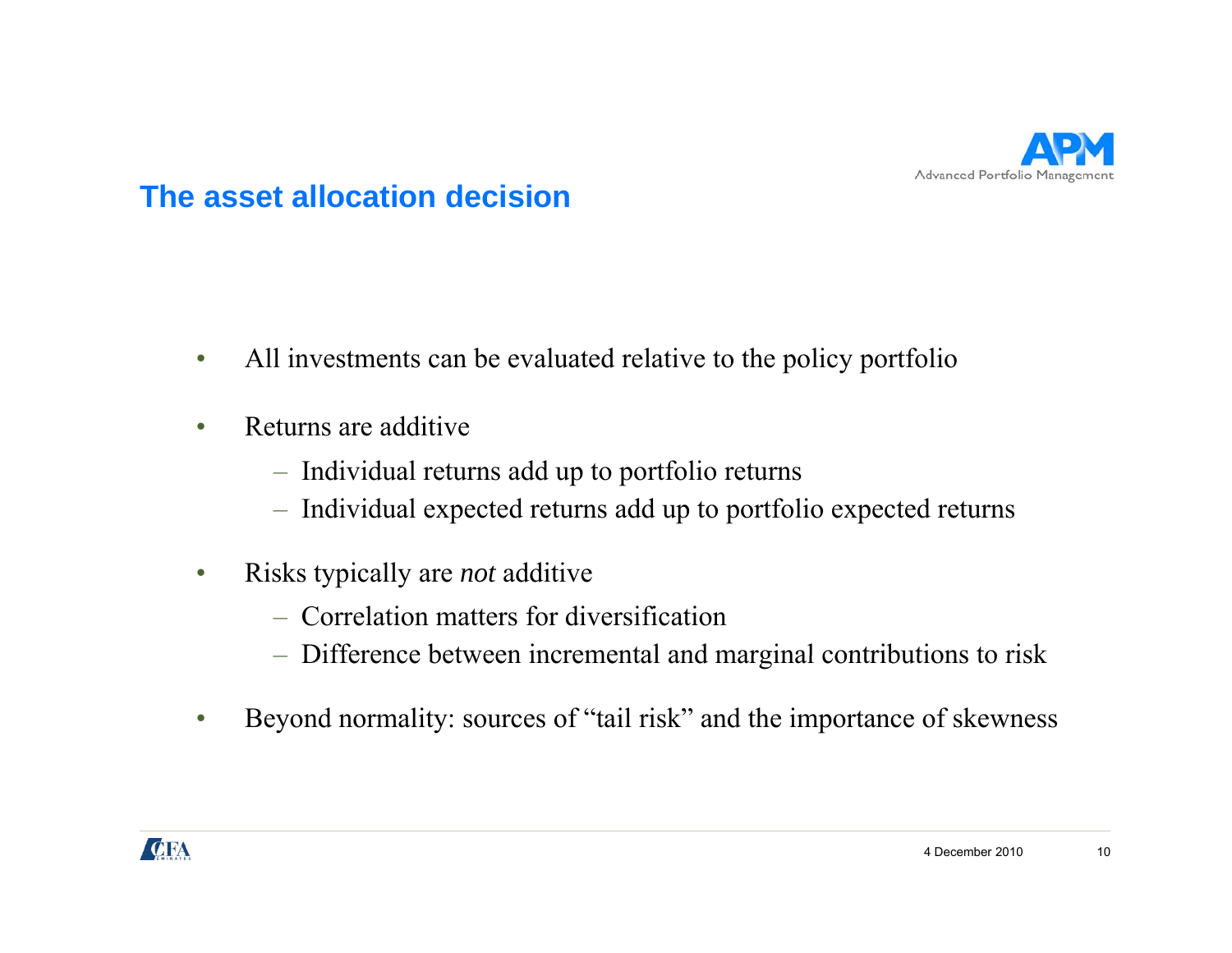

•Individual security returns

$$
- R_i = E(R_i) + \varepsilon_i, E(\varepsilon_i) = 0
$$

 $\bullet$ • Portfolio returns

$$
- \quad R_{\rm p} = \sum_{i} w_{i} R_{i} = \sum_{i} w_{i} E (R_{i}) + \sum_{i} w_{i} \varepsilon_{i}
$$

$$
= E (R_{\rm p}) + \varepsilon_{\rm p}
$$

•Returns and expected returns add

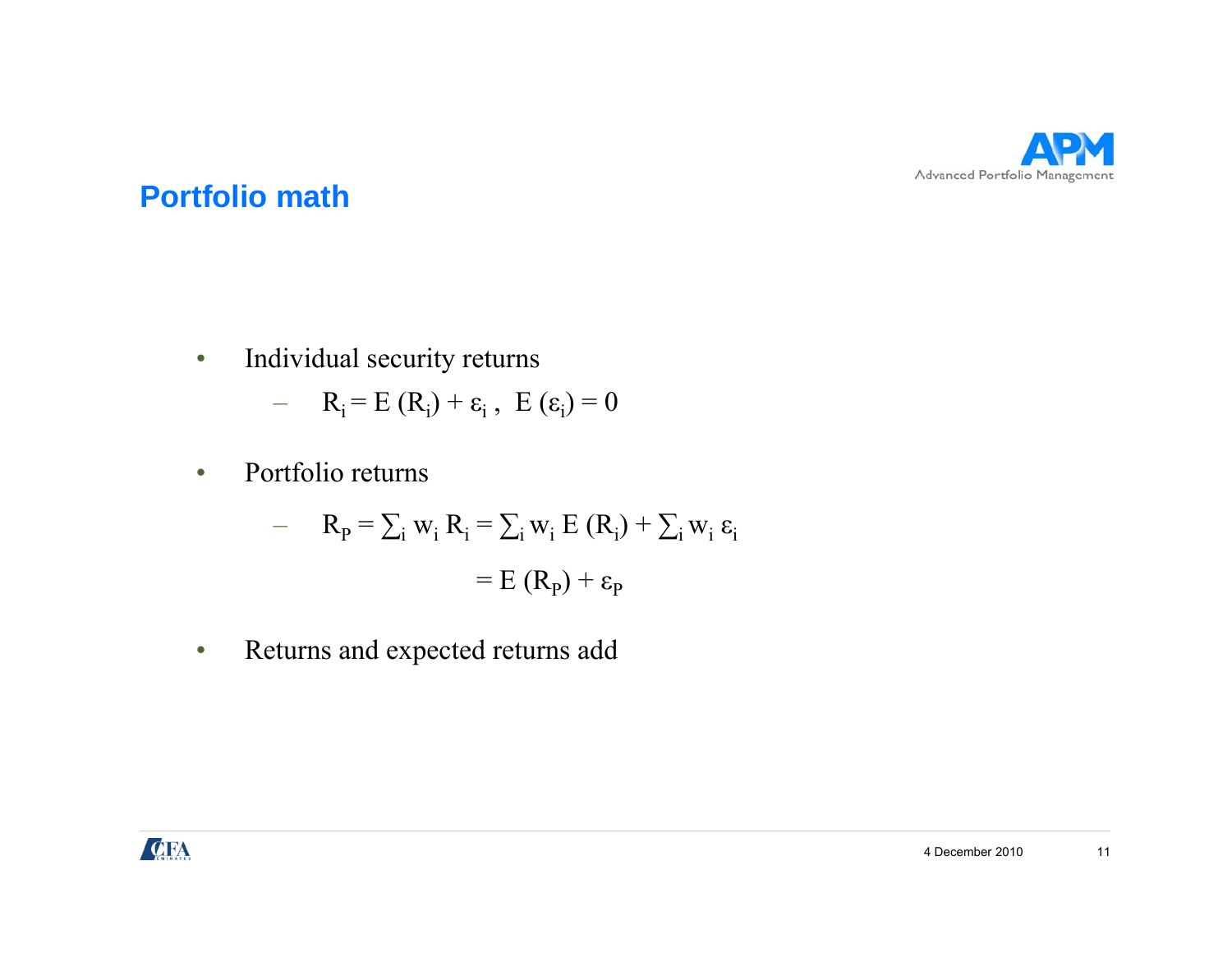

- • Returns can be thought of as riskless rate plus the incremental (positive or negative) return from bearing risk
- •Individual security returns

$$
- \qquad R_i = R_f + \beta_i (R_M - R_f) + \alpha_i + \varepsilon_i \,, \quad E(\varepsilon_i) = 0
$$

•• Portfolio returns

$$
- \quad R_P = \sum_i w_i R_i = R_f + \sum_i w_i \beta_i (R_M - R_f) + \sum_i w_i \alpha_i + \sum_i w_i \epsilon_i
$$

$$
= R_f + \beta_P (R_M - R_f) + \alpha_P + \epsilon_P
$$

•Returns and expected returns add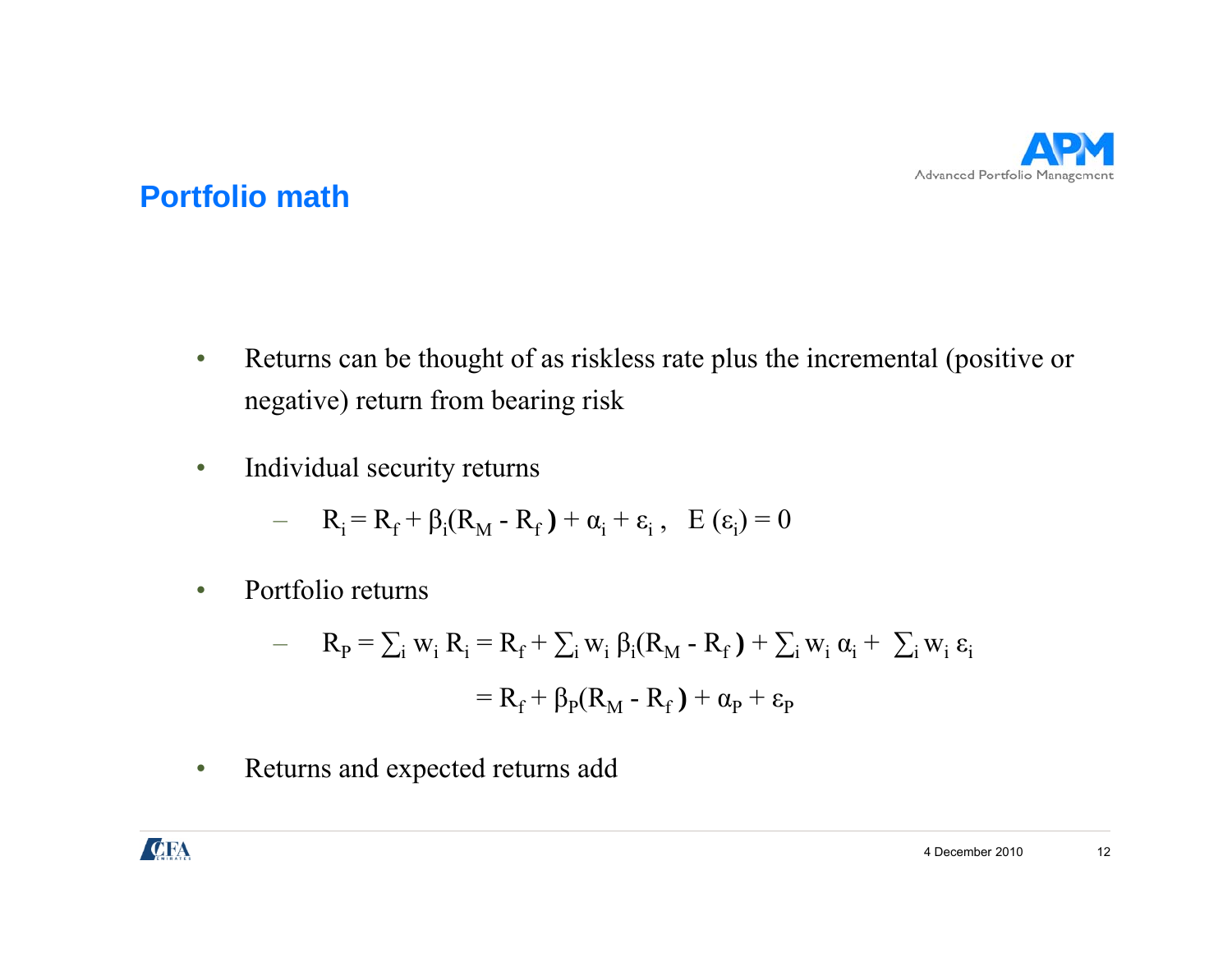

 $\bullet$ • Covariance of returns between two securities

$$
- \quad \sigma_{ij} = E \{ [R_i - E (R_i)][R_j - E (R_j)] \}
$$

 $= E (R_i R_j) - E (R_i) E (R_j)$ 

•Variance of returns

$$
- \quad \sigma_i^2 = E (R_i^2) - [E (R_i)]^2
$$

•• Standard deviation of returns

$$
-\quad \sigma_i=\sqrt{\sigma_i^{\; 2}}
$$

 $\bullet$ • Correlation of returns between two securities

$$
-\qquad \rho_{ij}=\sigma_{ij}\ /\ (\sigma_i\ \sigma_j)\qquad\rightarrow\qquad \sigma_{ij}=\ \rho_{ij}\ \sigma_i\ \sigma_j
$$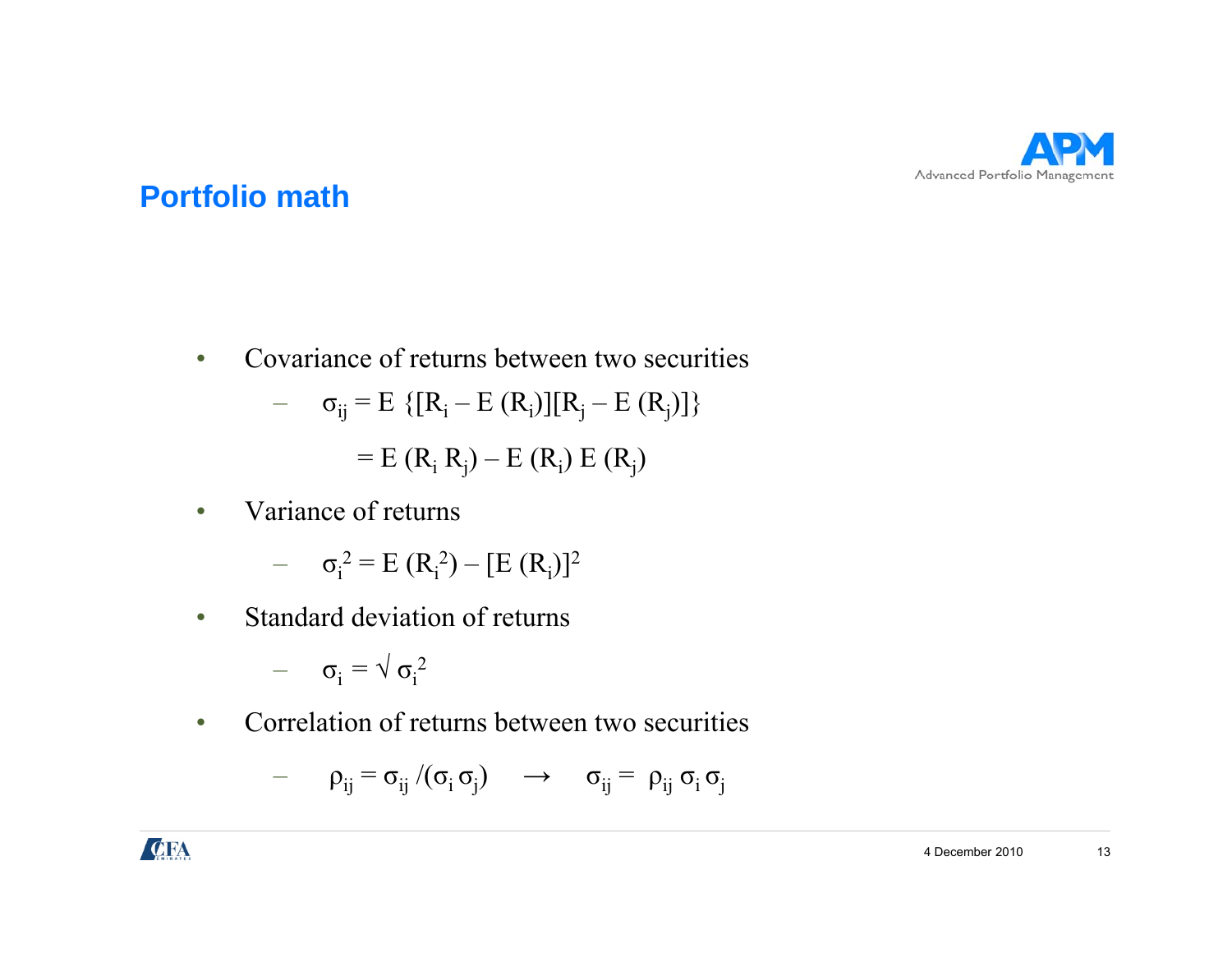

•• Portfolio variance

$$
- \quad \sigma_{\rm p}^2 = \sum_{i} \sum_{j} w_i \, w_j \, \sigma_{ij} = \sum_{i} w_i \, \sigma_{i\rm p}
$$
\nnot equal to  $\sum_{i} w_i \, \sigma_i^2$ 

•• Portfolio standard deviation

$$
-\quad \ \sigma_{P}=\surd\,\sigma_{P}{}^{2}
$$

•Variances and standard deviations do *not* add

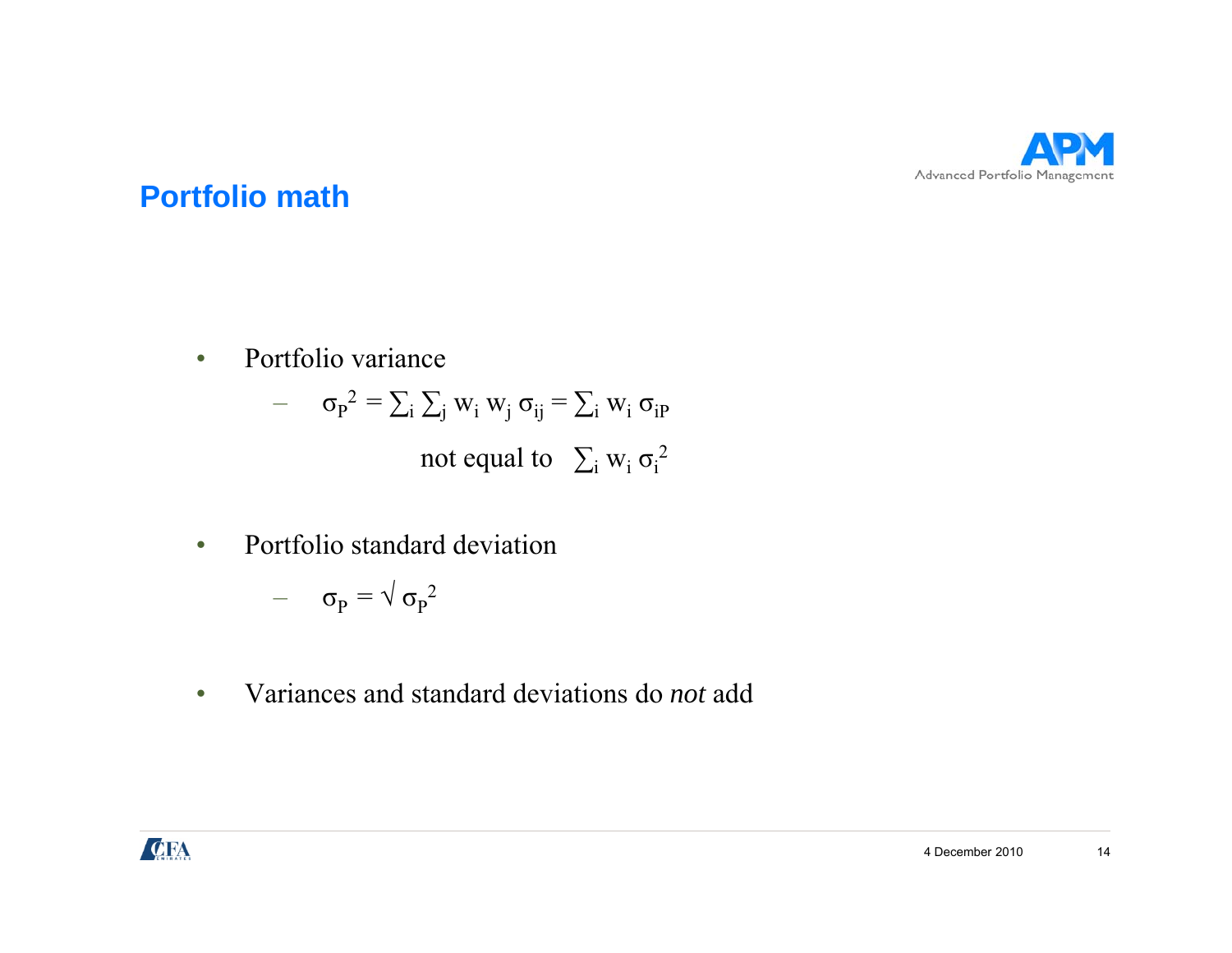

- $\bullet$  Skewness is the third moment of the distribution, measuring the asymmetry of the tails of the distribution
- •A normal distribution has zero skewness
- •Positive skewness means that there are more outcomes in the "right tail" than would be expected from a normal distribution
- • Negative skewness means that there are more outcomes in the "left tail" than would be expected from a normal distribution
- $\bullet$ Skewness = E {[ $R_p - E (R_p)$ ] /  $\sigma_p$ }<sup>3</sup>

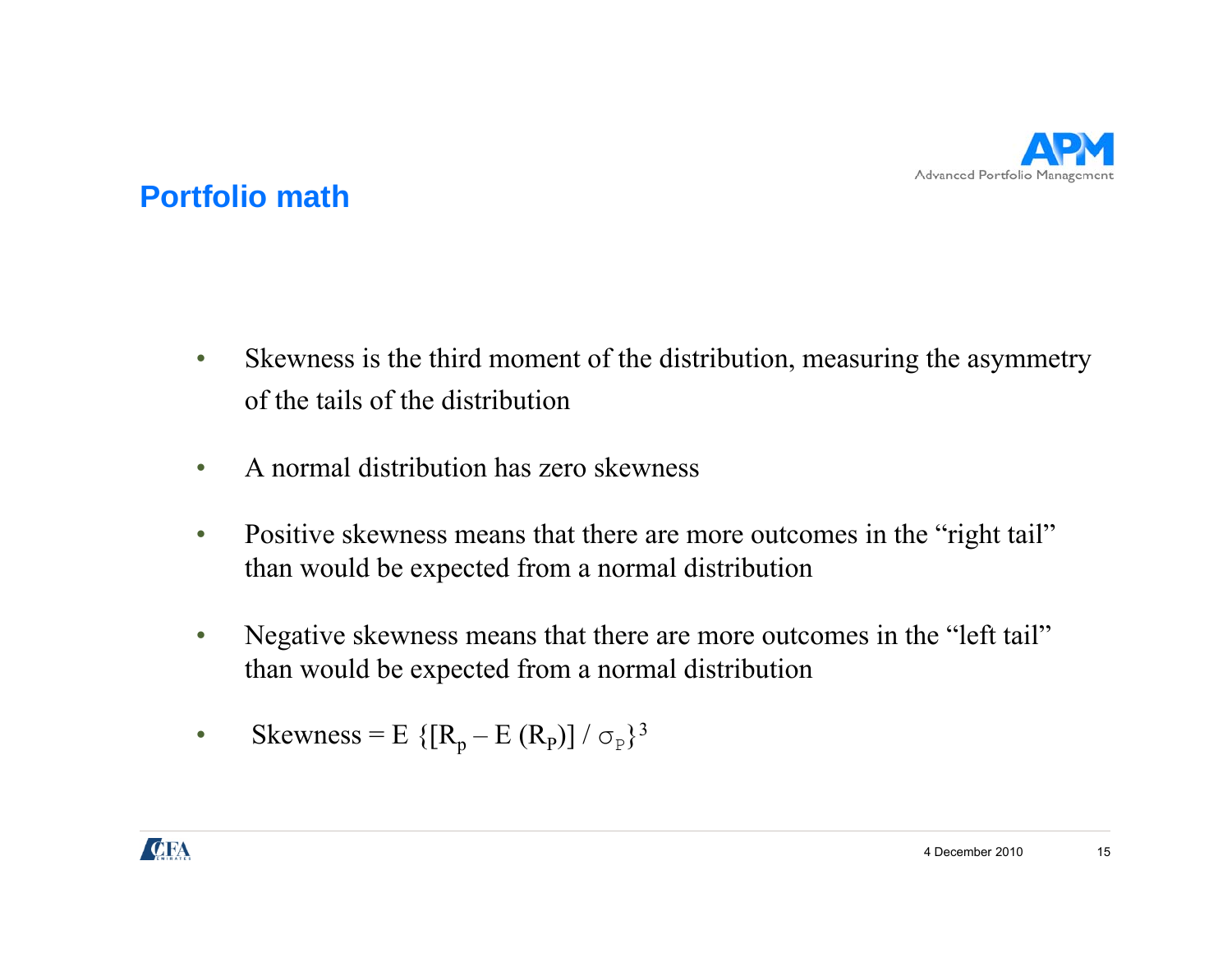

Typical tradeoff between asset classes



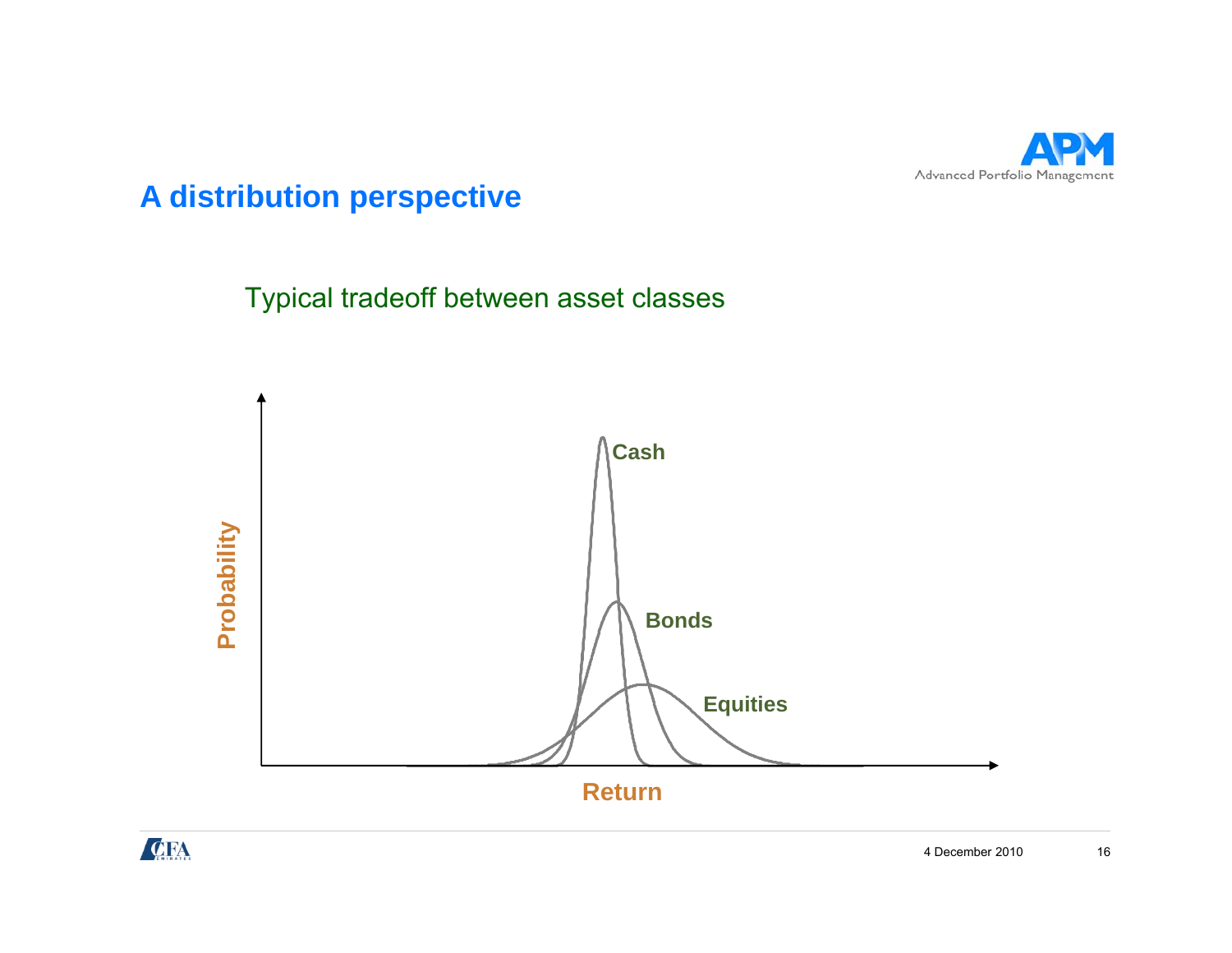

Positive skewness: extreme returns more likely to be positive



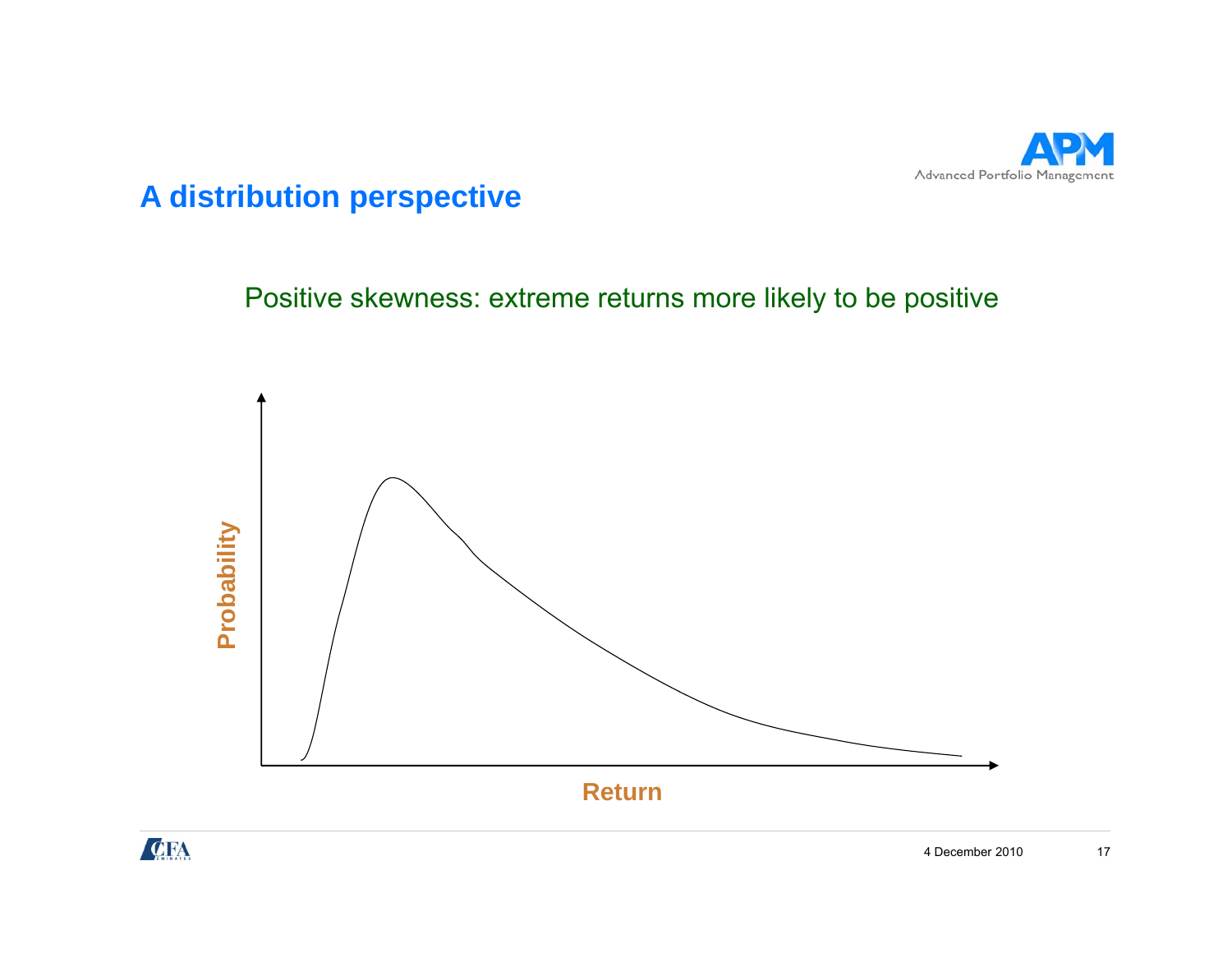

Negative skewness: extreme returns more likely to be negative



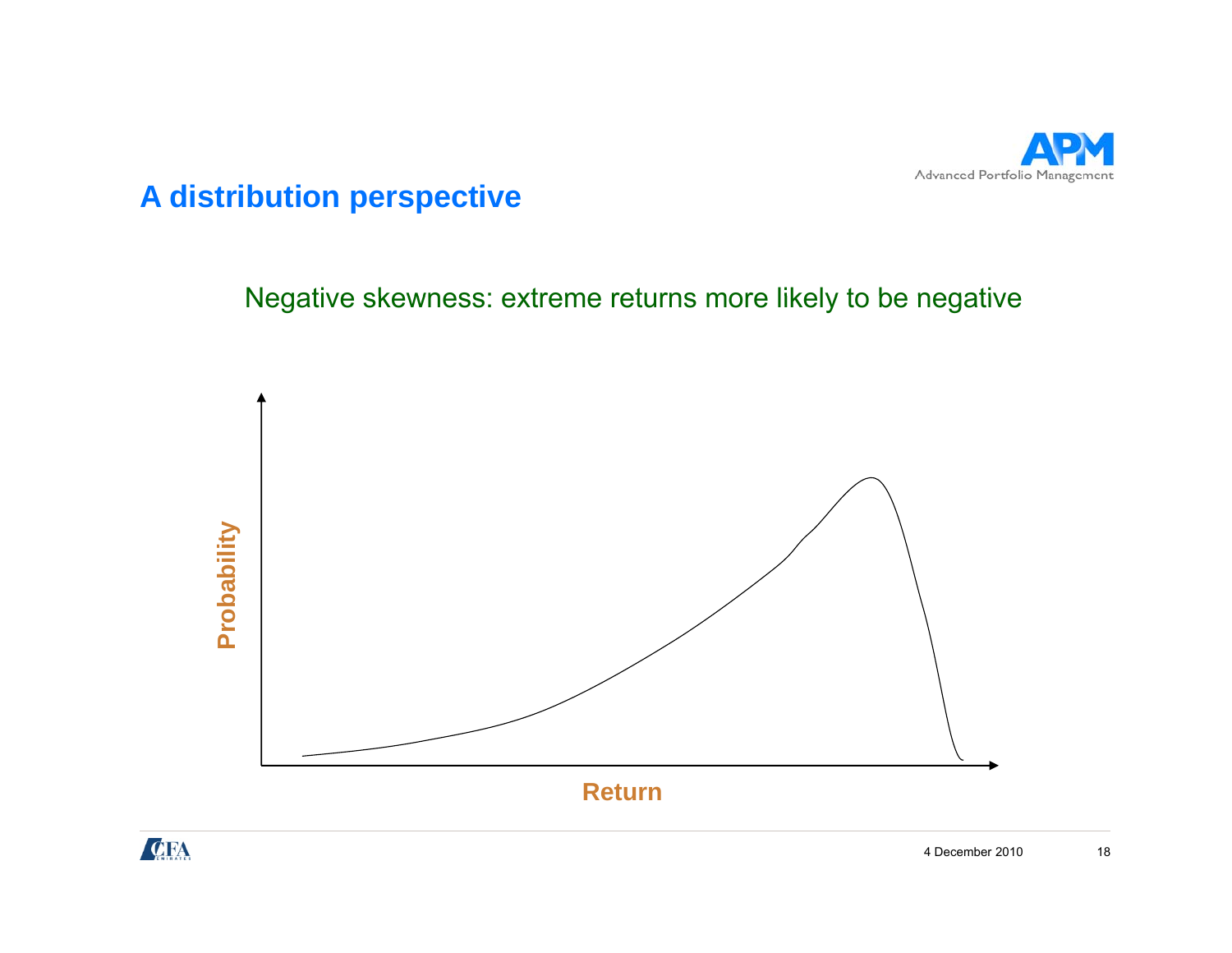

#### What is shortfall risk?

- $\bullet$  Shortfall risk measures the probability and the magnitude of returns falling below a predetermined return threshold
- • Shortfall risk is measured relative to shortfall threshold that segments a "tail" in the return distribution.
- $\bullet$ The shortfall threshold should reflect the investment objective's minimum acceptable return
- • The shortfall probability measures the likelihood of the return falling below the shortfall threshold
- $\bullet$  The average shortfall measures the average underperformance to the threshold of all outcomes less than the shortfall threshold

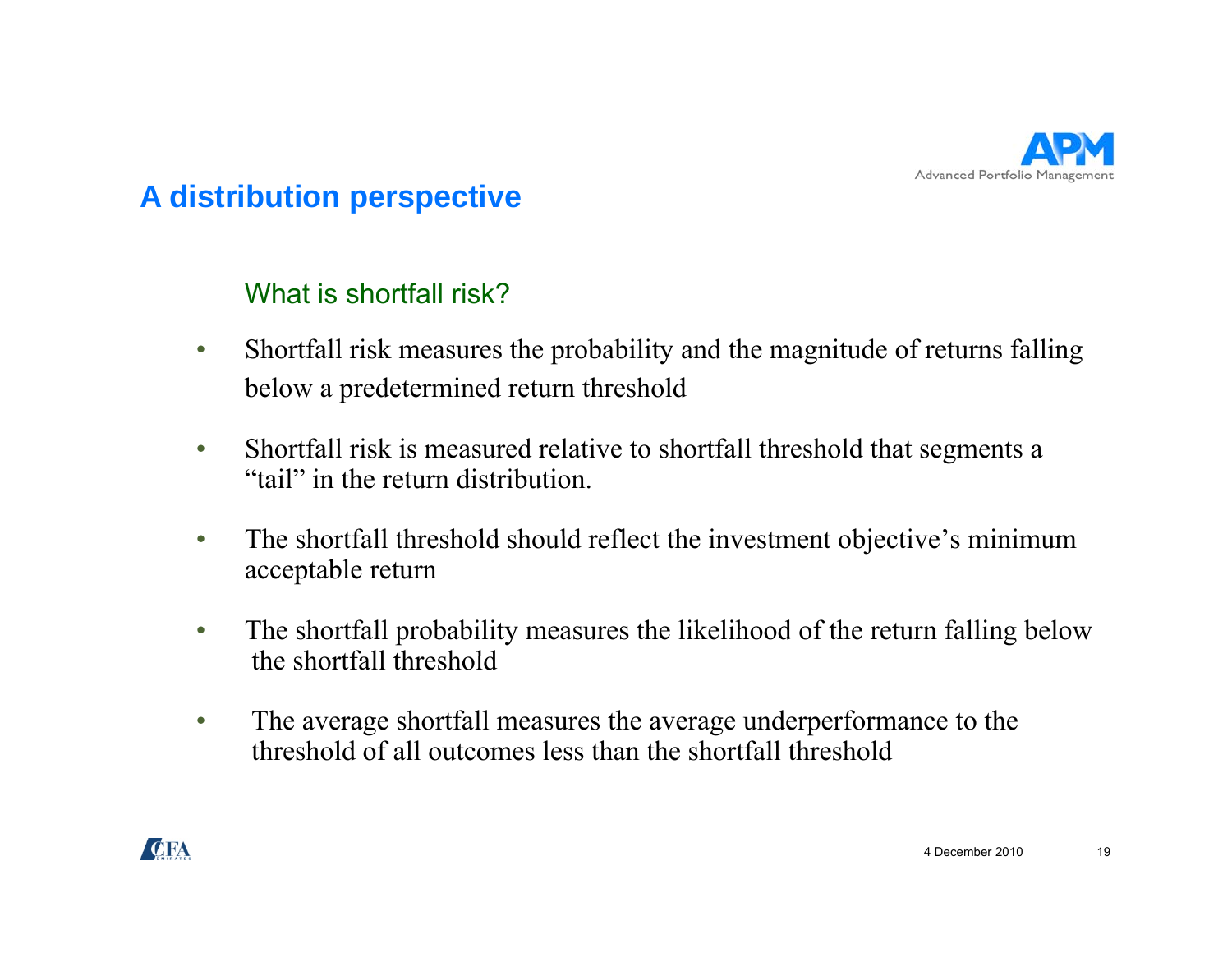

What is shortfall risk?

- $\bullet$ Shortfall risk = shortfall probability  $*$  average shortfall
- •Shortfall risk =  $\sum_{k}$  {- [Min (  $R_{p_k}$  - shortfall threshold, 0)]}  $=\sum_{k} \{- \left[ Min \ (\sum_{i} w_{i} R_{ik} \text{-} \text{ shorthand} \ \text{threshold}, 0) \right] \}$
- • Individual security shortfalls are *not* additive as shortfall outcomes are not necessarily the same for all possible outcomes
- $\bullet$ Contribution of individual securities to portfolio shortfall depends on the performance of the security in outcomes when the portfolio is in shortfall

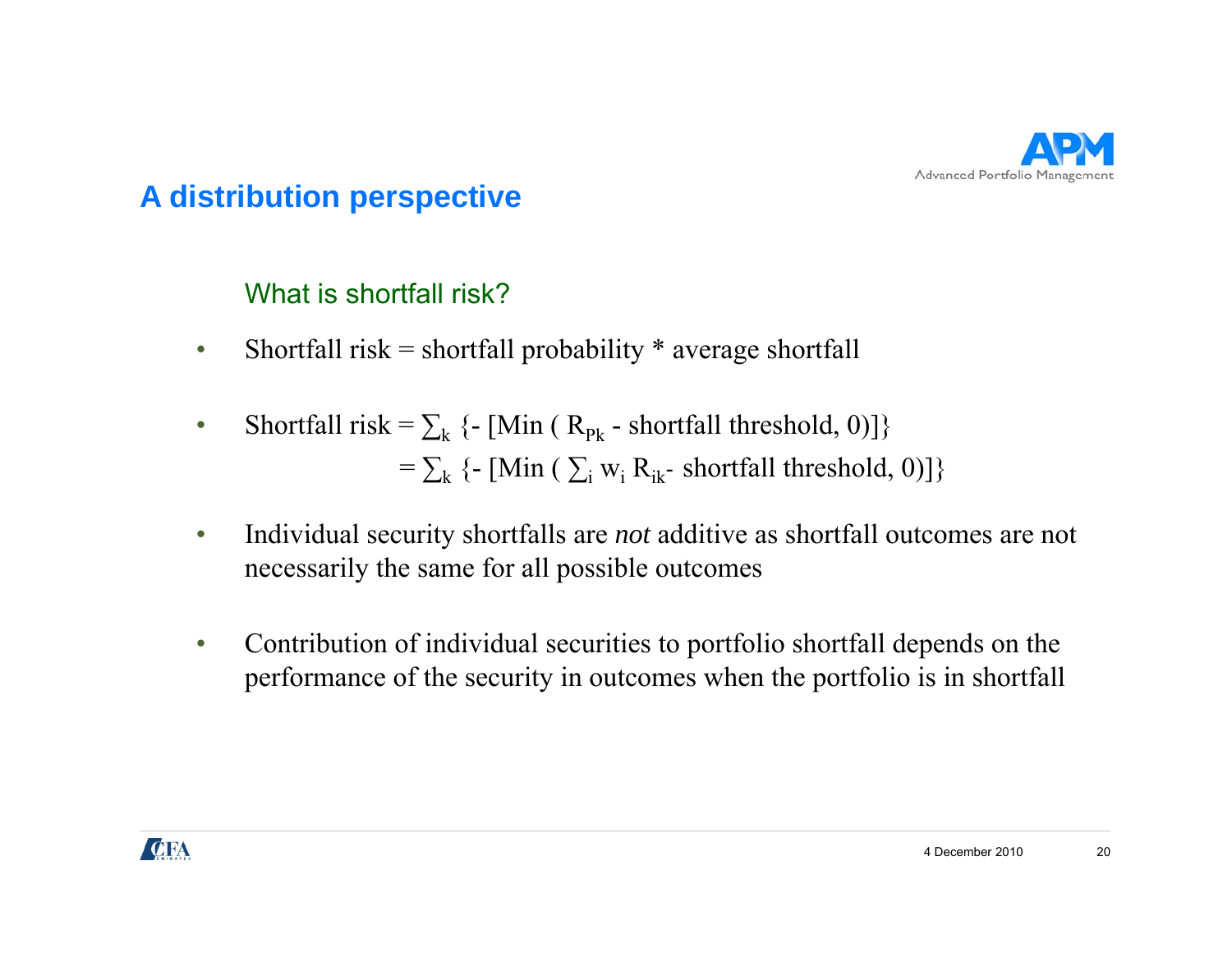

#### An illustrative example of shortfall risk



**Observations Observatio**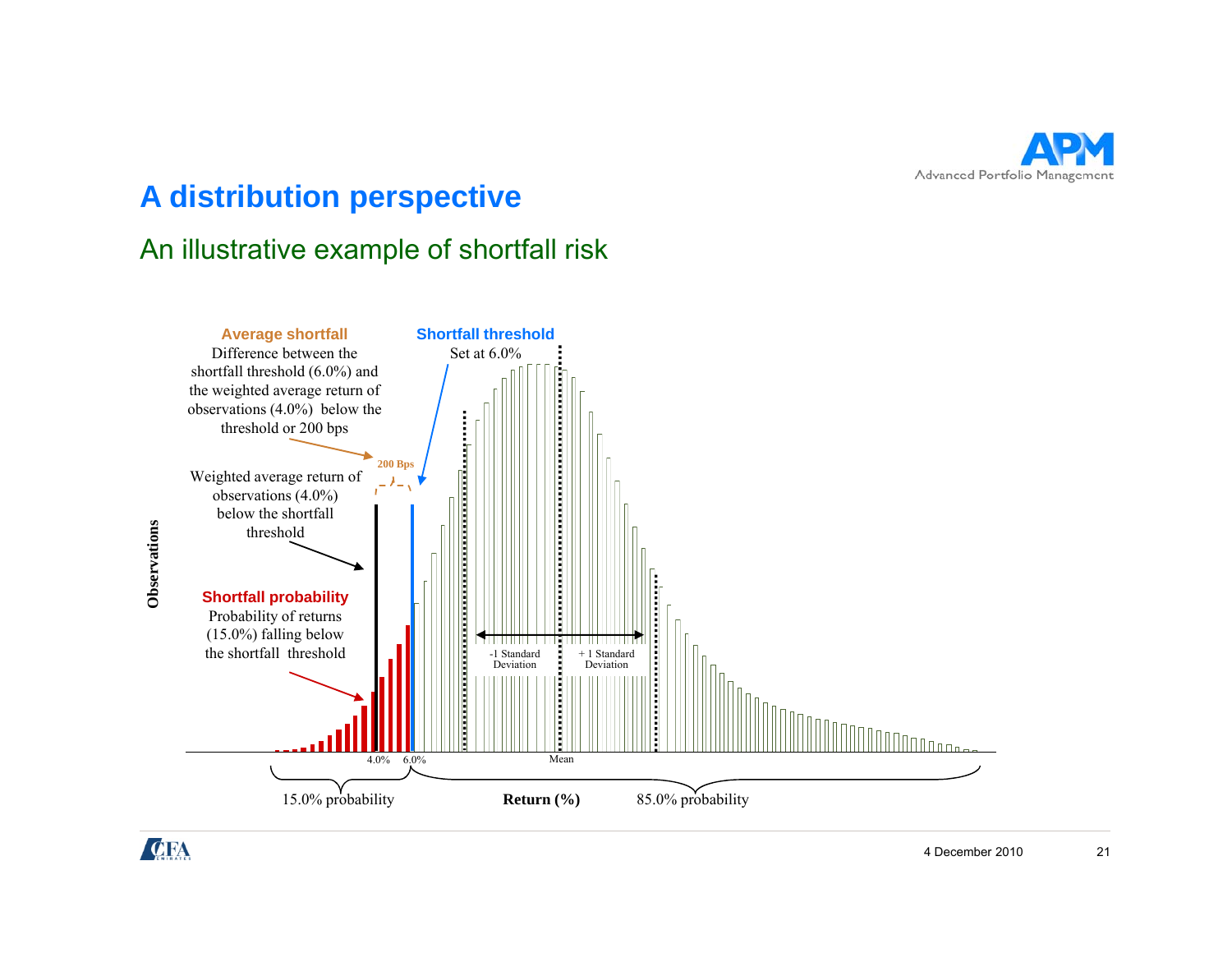

- $\bullet$  The dimensions of active management
	- Security selection
	- Market timing
- $\bullet$  Security selection: underweighting and overweighting individual securities relative to a benchmark portfolio
	- Potential source of incremental expected return
	- Source of incremental risk and costs
- $\bullet$  Market timing: underweight and overweight markets and submarkets relative to a benchmark asset allocation
	- Potential source of incremental expected return
	- Source of incremental risk and costs

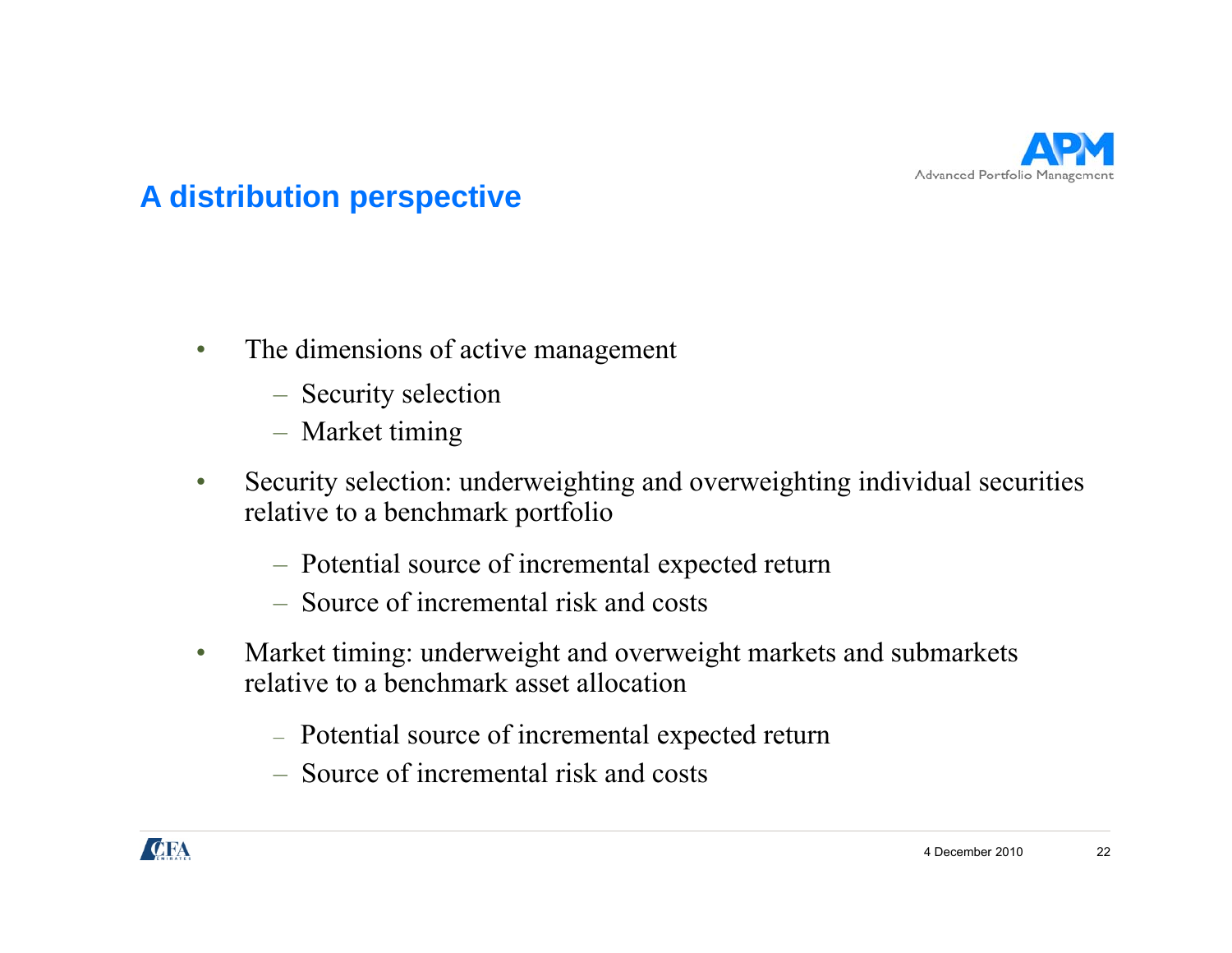

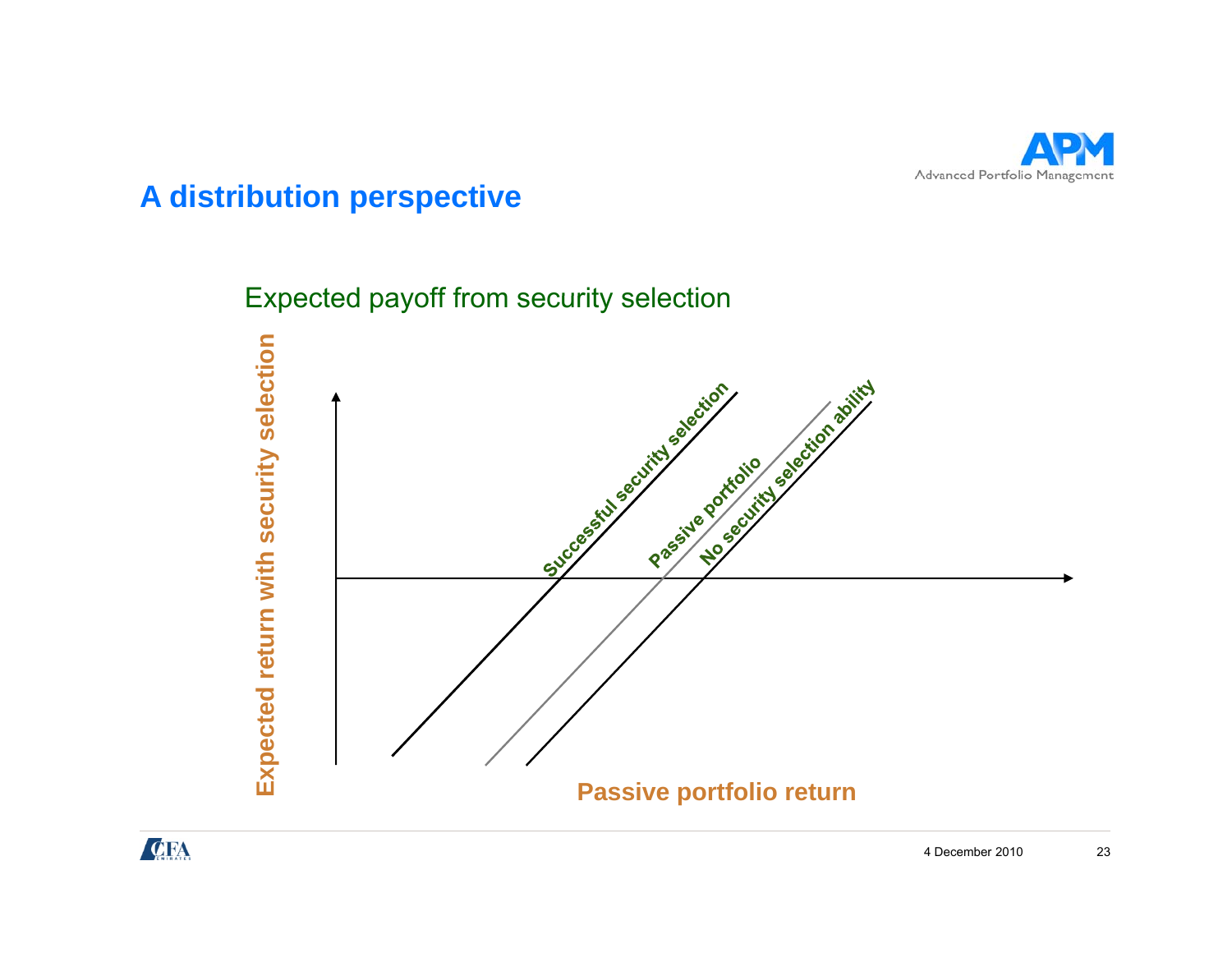

Return distribution with successful security selection



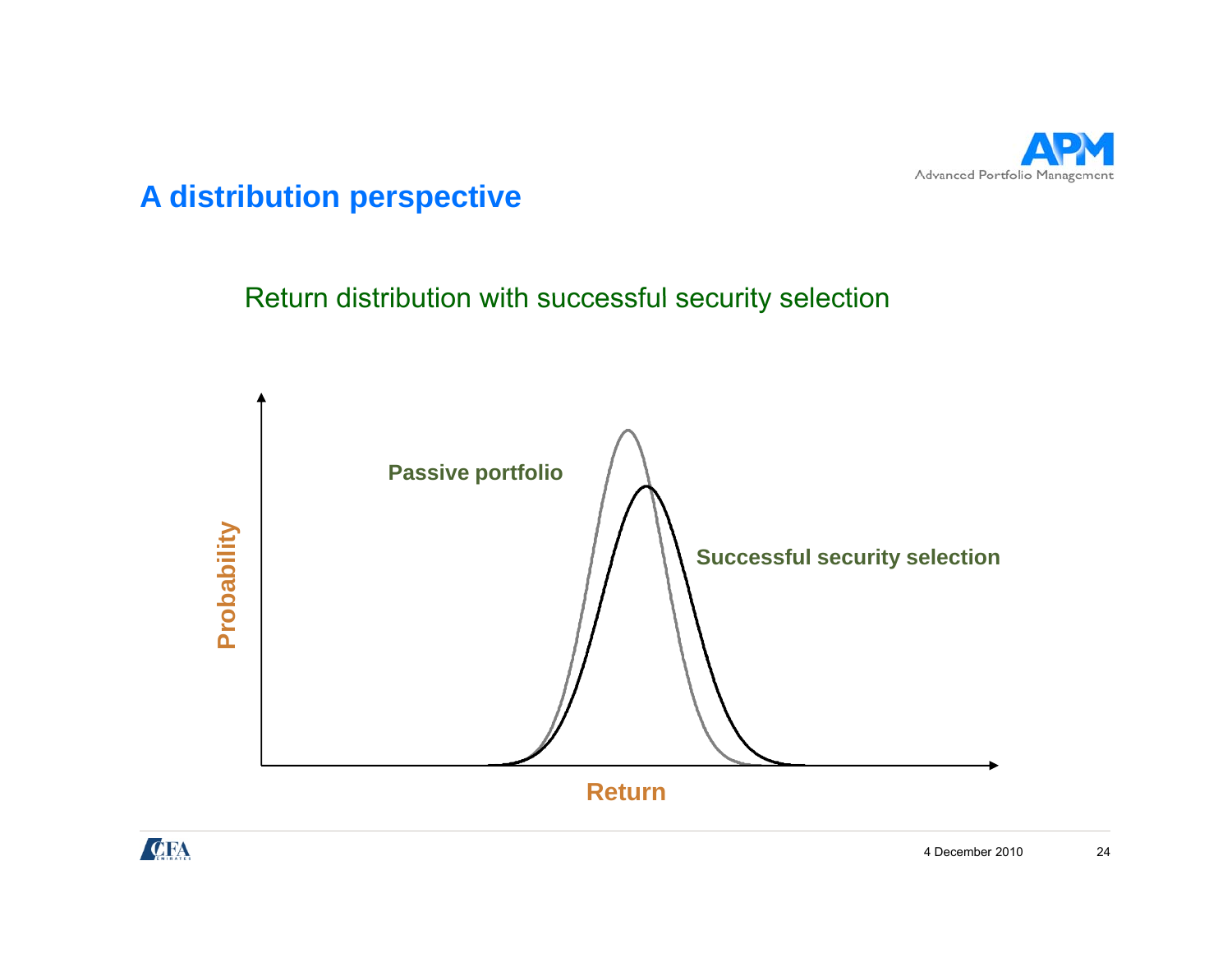

Expected payoff from market timing



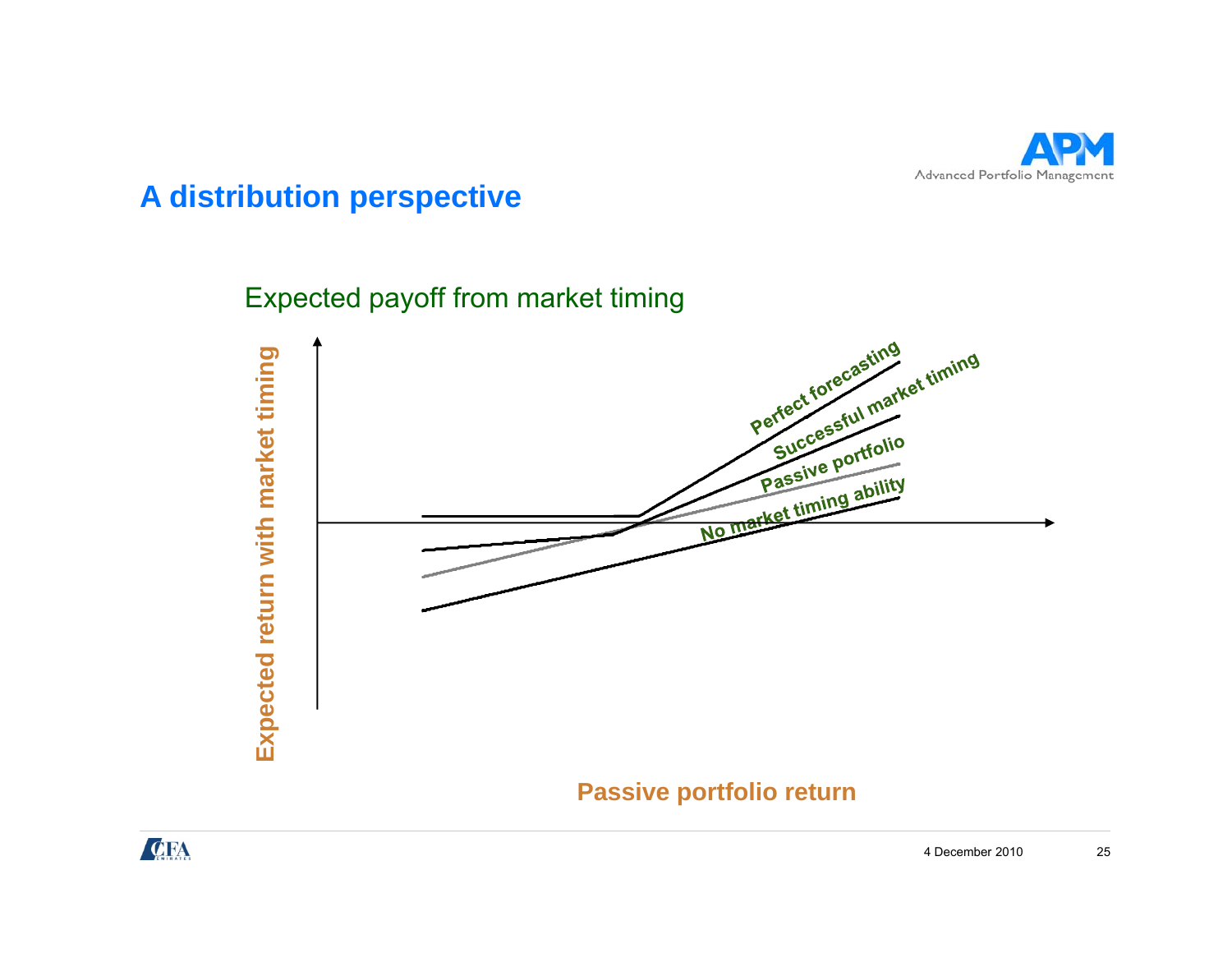

Changing the return distribution with successful market timing



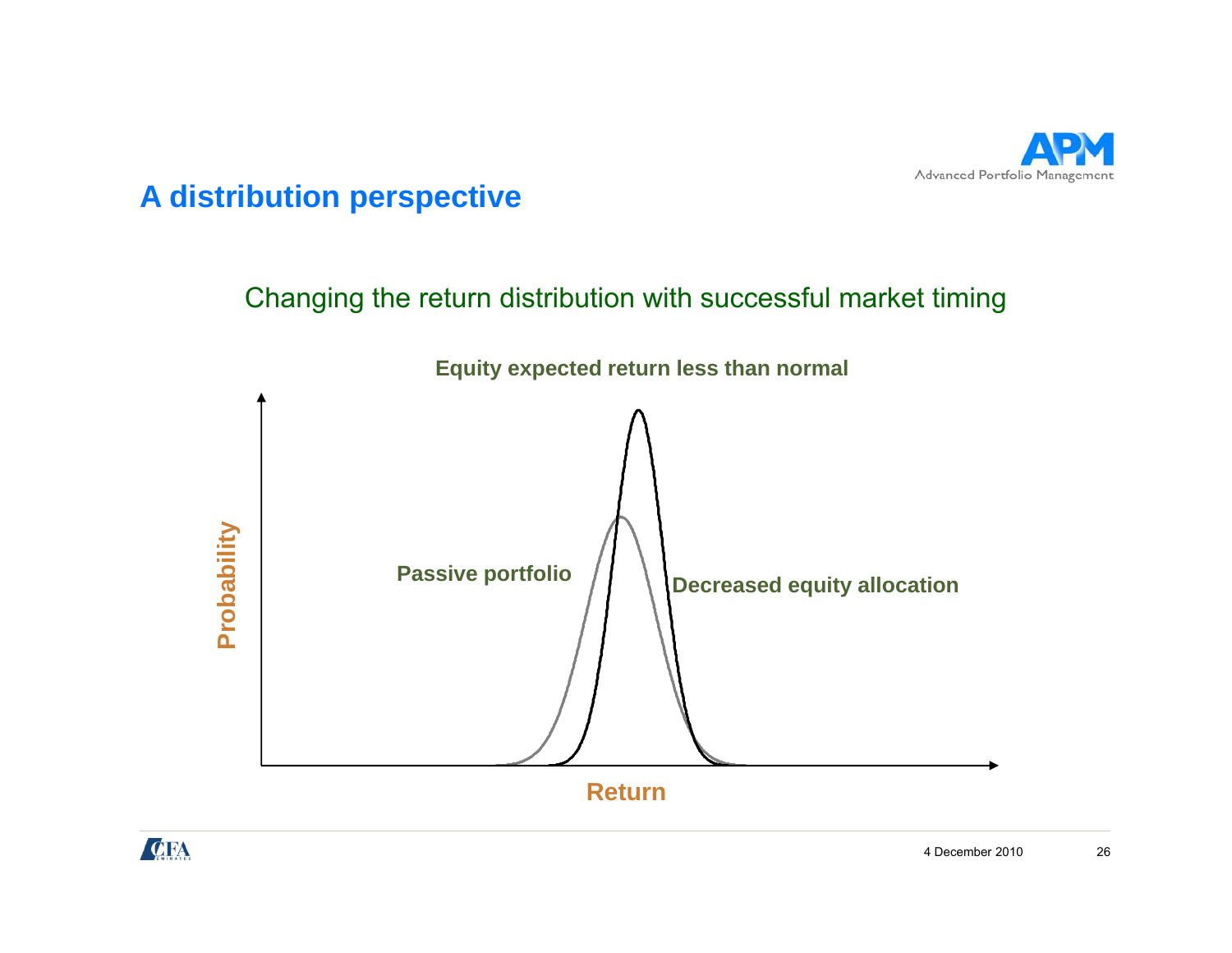

Changing the return distribution with successful market timing



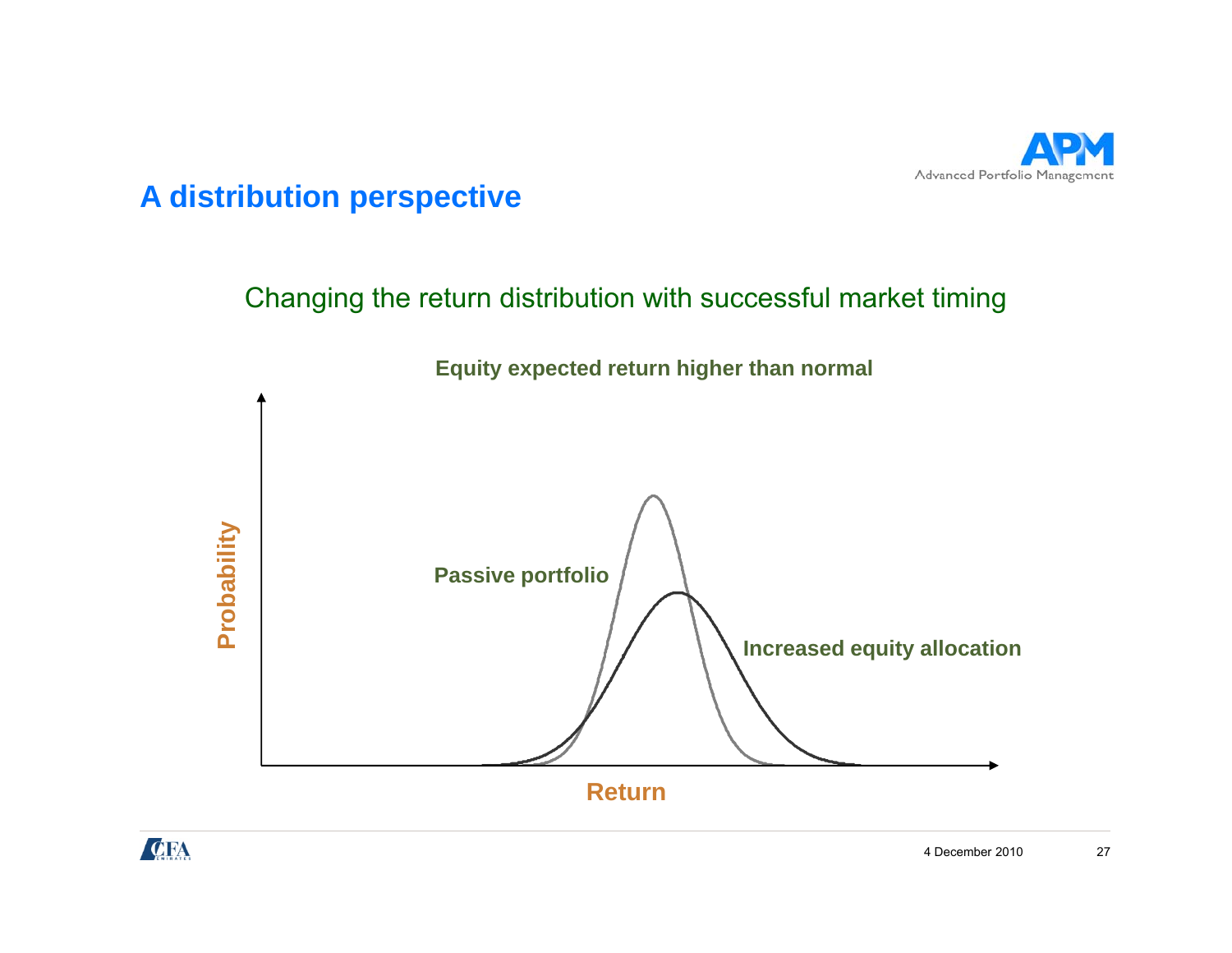

Separation of active management from passive management

- $\bullet$  Establish the appropriate policy portfolio from asset allocation decision
- $\bullet$  How do the actual portfolio holdings differ from those of the policy portfolio?
- $\bullet$  Returns are additive: disaggregation of portfolio holdings also provides disaggregation of returns
- $\bullet$ • Active management can be separated into security selection and market timing

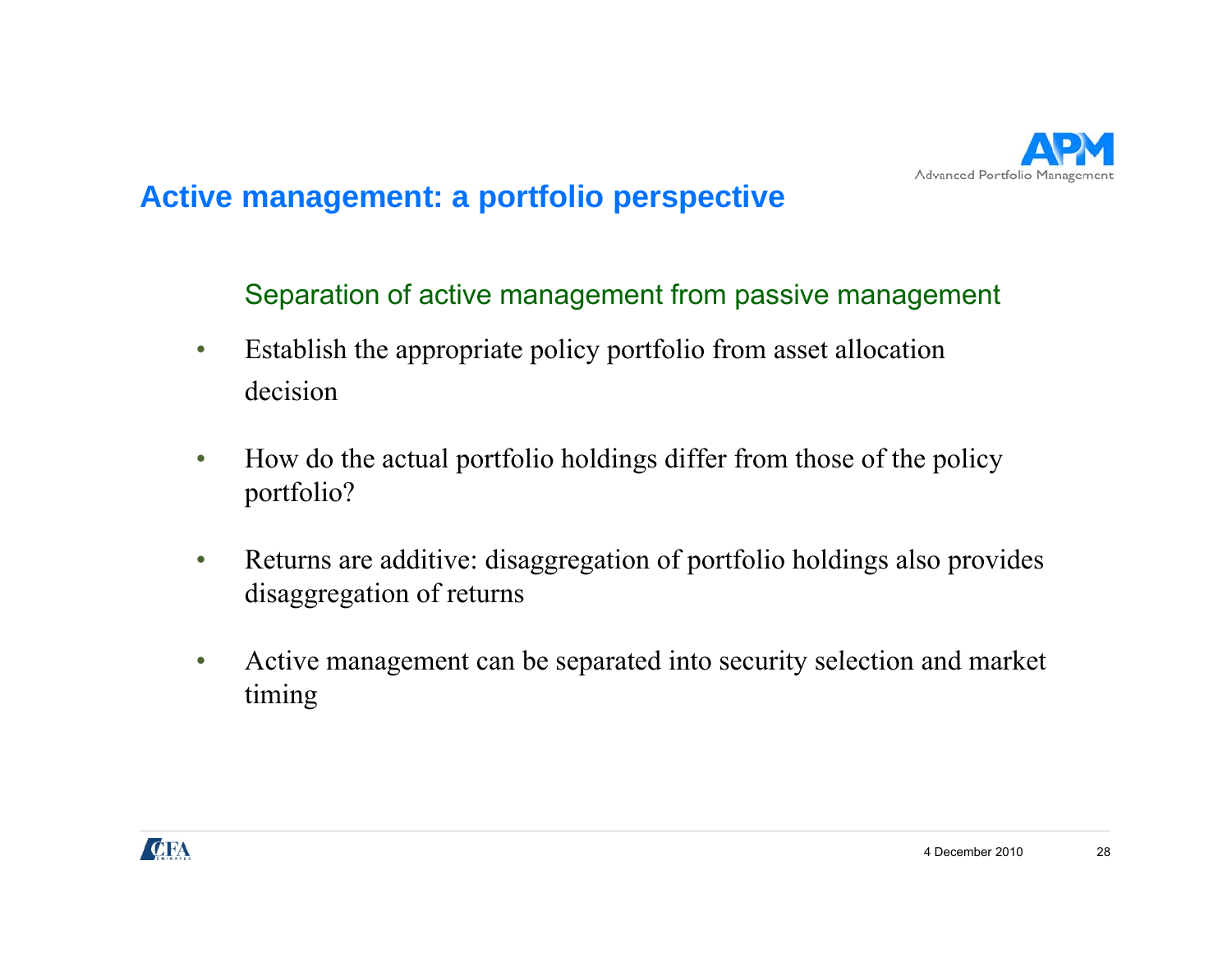

Disaggregation of portfolio holdings

 $\bullet$ • Portfolio Holdings =  $\sum$ i w<sub>Pi</sub> (security i) + w (cash)

> $= \beta_P^*$  Benchmark Portfolio Holdings + Security Selection Portfolio + w (cash)

- •Benchmark Portfolio Holdings =  $\sum_i w_{Mi}$  (security i)
- •Security Selection Portfolio =  $\sum_i (w_{pi})$  $-\beta_P * w_{Mi}$ ) (security i)

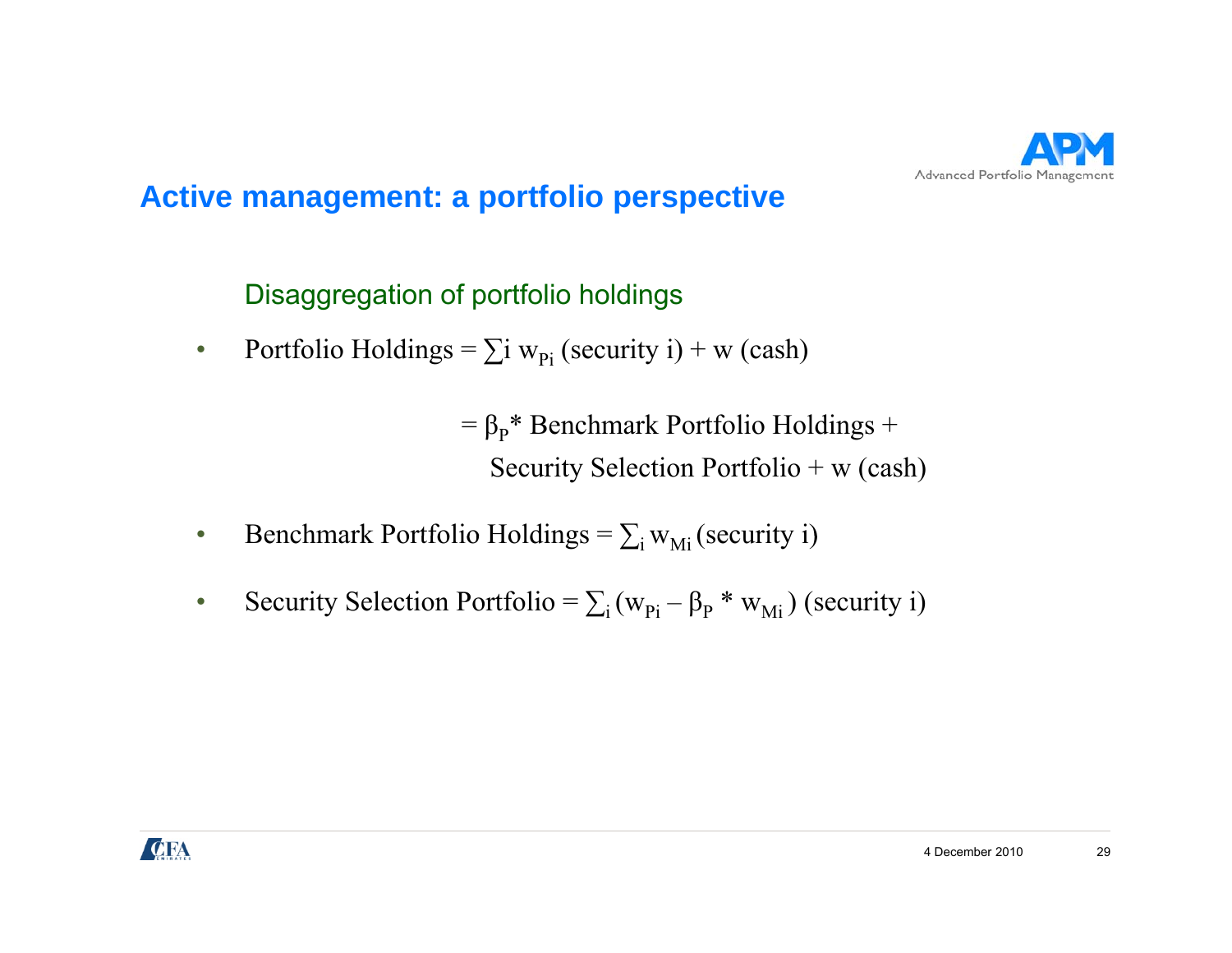

Determine the appropriate passive portfolio

 $\bullet$ • Passive Portfolio Holdings =  $b_p^*$  Benchmark Portfolio Holdings +  $(1 - b_{p})$  (cash)

$$
= b_{P} * \sum_{i} w_{Mi} (security i) + (1 - b_{P}) (cash)
$$

#### The active portfolio is everything else

•Active Portfolio Holdings  $= \sum_i (w_{pi} - b_p * w_{Mi})$  (security i) + (incremental cash requirement)

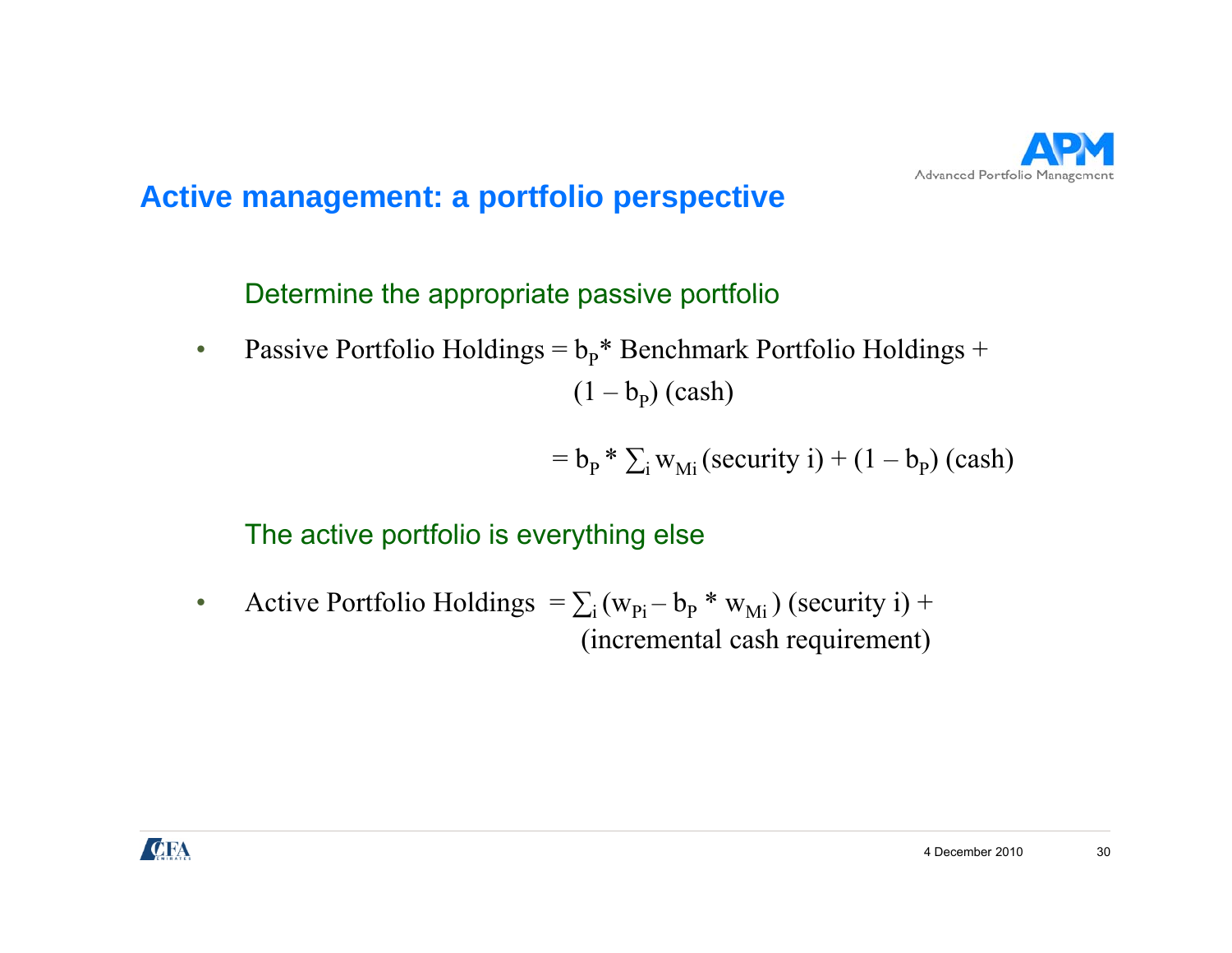

Market timing decisions are implemented by deviations from the predetermined passive benchmark exposure:  $\mathbf{b}_\mathrm{p}$ 

- $\bullet$ • Market timing changes benchmark exposure by  $\theta_{\rm P}$
- ••  $\beta_P = b_P + \theta_P$
- $\bullet$  $\cdot$   $\theta_{\rm p}$  can be positive or negative
- •• Market Timing Portfolio =  $\theta_P$  \* Benchmark Portfolio

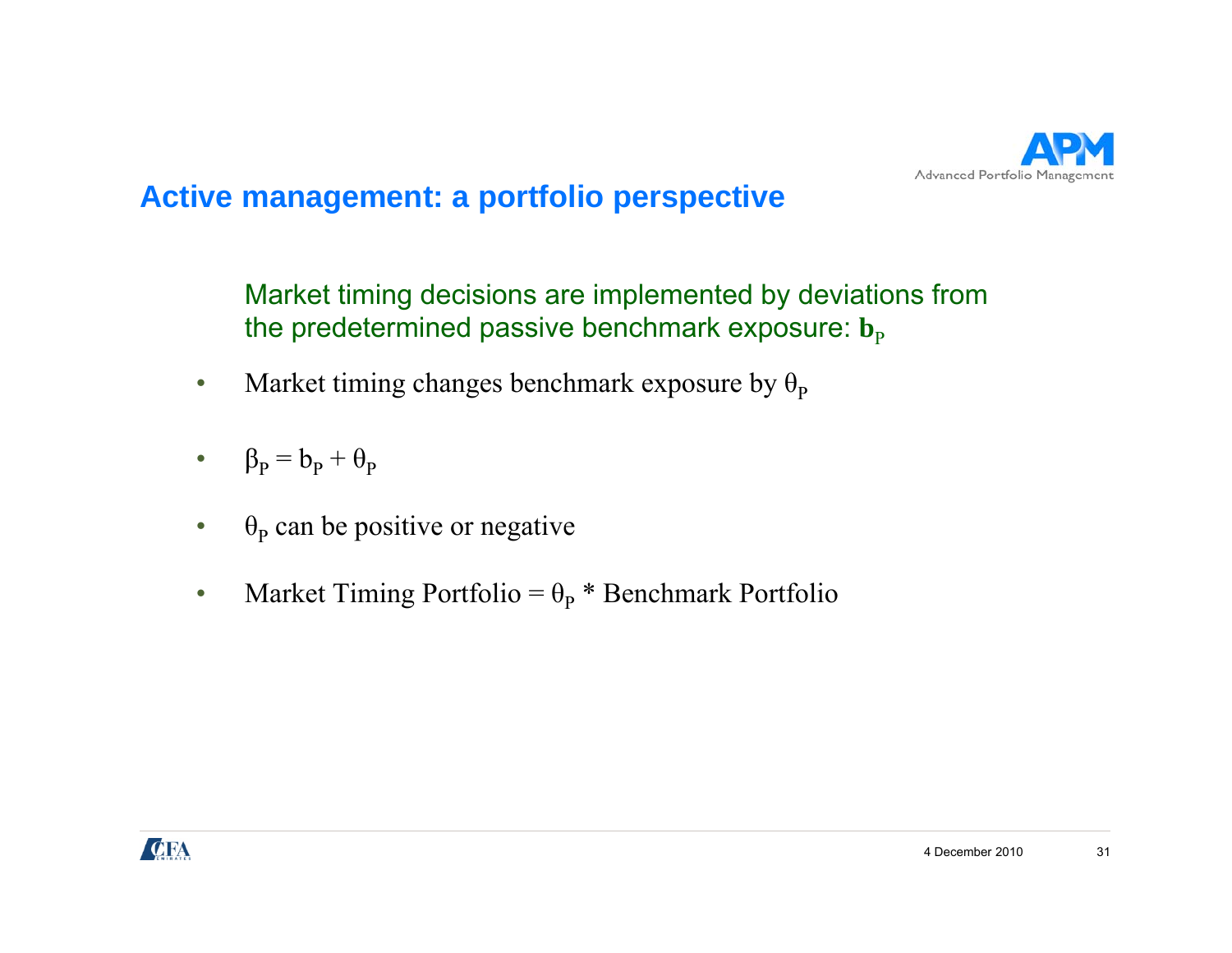

Security selection decisions are implemented by deviations from the portfolio weights of the benchmark exposure

- $\bullet$ Security selection implemented by  $[w_i - (b_p + \theta_p) * w_{Mi}]$
- $\bullet$ Overweighting and underweighting relative to the benchmark
- •• Aggregate market exposure, or "beta" of security selection must be zero
- •"Beta" of under-weighted positions = "beta" of over-weighted positions

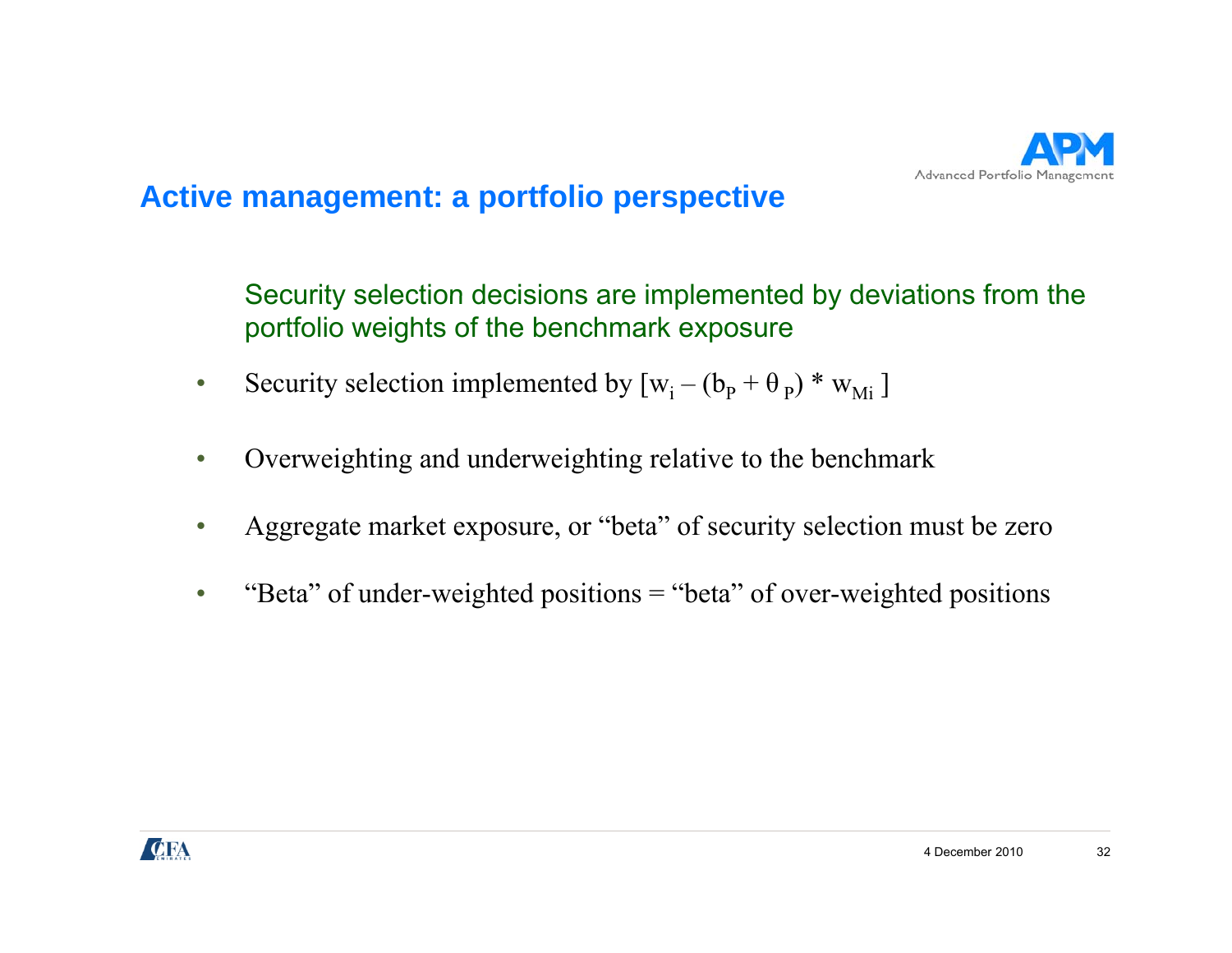

Active management can be disaggregated

- All incremental "beta" exposure is market timing
- By definition, security selection has zero beta
- •Active Portfolio Holdings = Market Timing Portfolio +

Security Selection Portfolio

$$
= \theta_{\rm p} * \sum_{i} w_{\rm Mi} \text{(security i)} +
$$
  

$$
\sum_{i} (w_{\rm Pi} - (b_{\rm p} + \theta_{\rm p}) * w_{\rm Mi}) \text{ (security i)} +
$$
  
(incremental cash requirement)

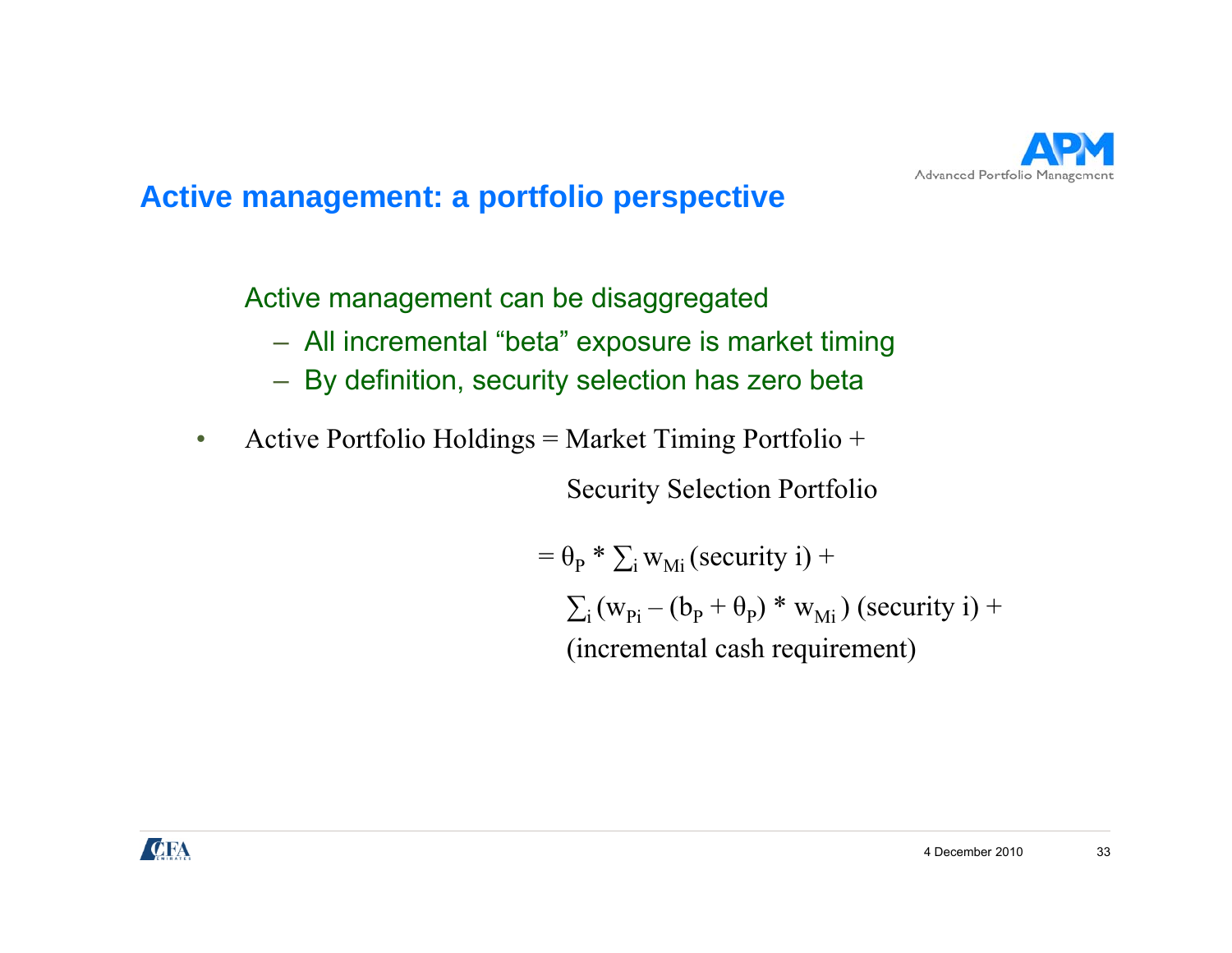

All active management decisions can be separated from the underlying passive portfolio

• Portfolio Holdings = Passive Portfolio Holdings + Active Portfolio Holdings

> $= {\{b_p * \sum_i w_{Mi} (security i) + (1 - b_p) (cash)\} + \}$  $\{\theta_{\rm P} * \sum_{\rm i}$  w<sub>Mi</sub> (security i) +  $\sum_{\rm i} \left({\rm w}_{\rm Pi} - ({\rm b}_{\rm p} + {\rm \theta}_{\rm p})\ast{\rm w}_{\rm Mi}\right)$  (security i) + (incremental cash requirement)}

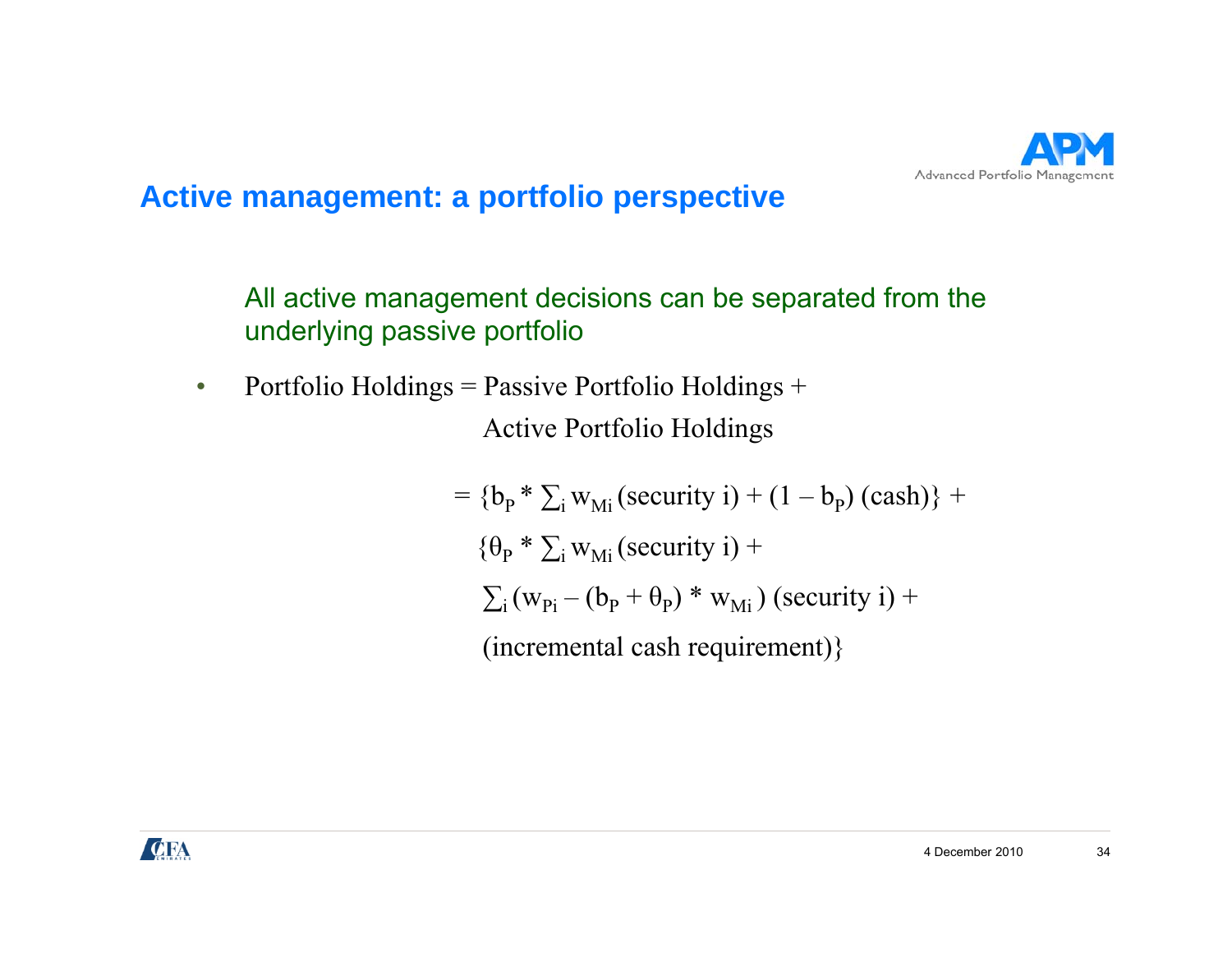

Since the passive benchmark portfolio must be fully invested, any active management must be self-financing

- $\bullet$  All capital is allocated to the passive portfolio  $b_p + (1 - b_p) = 1$
- $\bullet$ No capital is allocated to active management
- •Active management can generate positive excess cash
- • Active management can require financing: negative excess cash
	- Financing can be provided from the cash in the passive portfolio
	- Cash requirements beyond this require borrowing from a counterparty

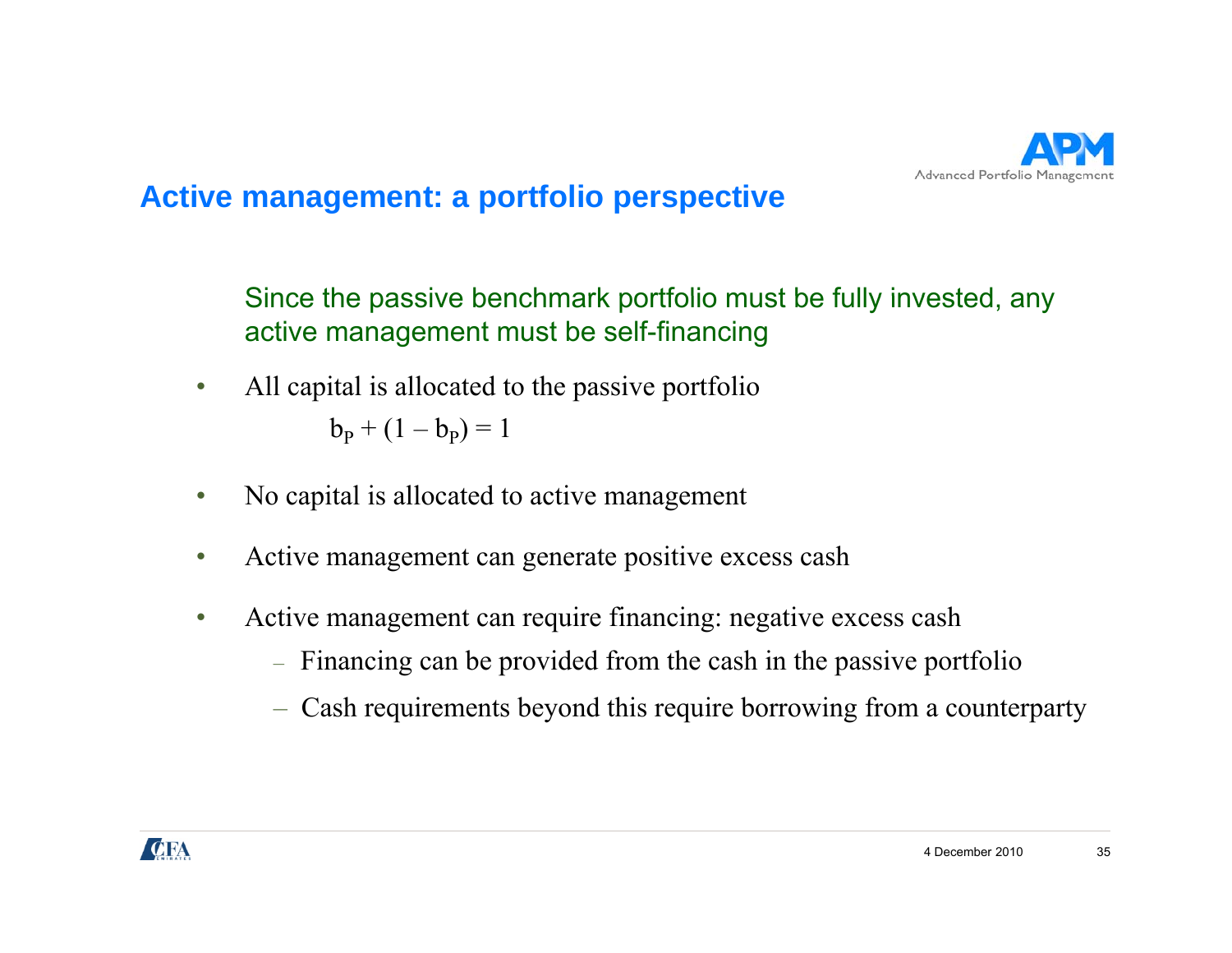

Portable alpha can combine the active management portfolio with any underlying benchmark component by the use of an overlay

- $\bullet$  Portability of alpha follows directly from
	- Active management can be separated from the underlying passive portfolio
	- Active management is self-financing
- $\bullet$  Asset class derivatives make implementation of the overlay feasible at minimal incremental cost, for a wide range of benchmark portfolio components

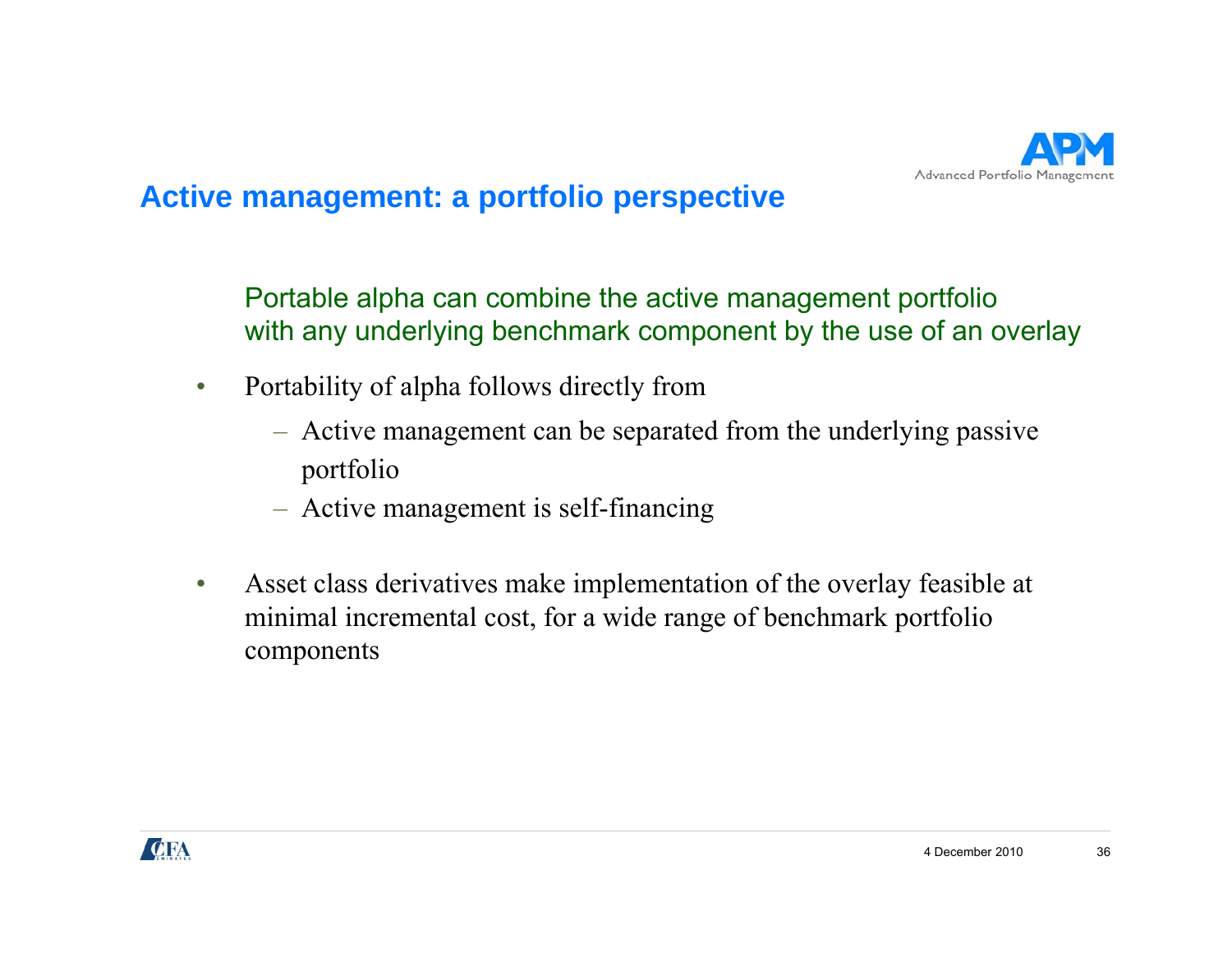

Portable alpha maintains the exact same active management portfolio, but changes the underlying benchmark portfolio component

- $\bullet$  Portable alpha allows the allocation to active management to be separated from the asset allocation policy portfolio
- $\bullet$  Portable alpha allows the asset class of the benchmark to be completely separate from the investment universe of the active manager

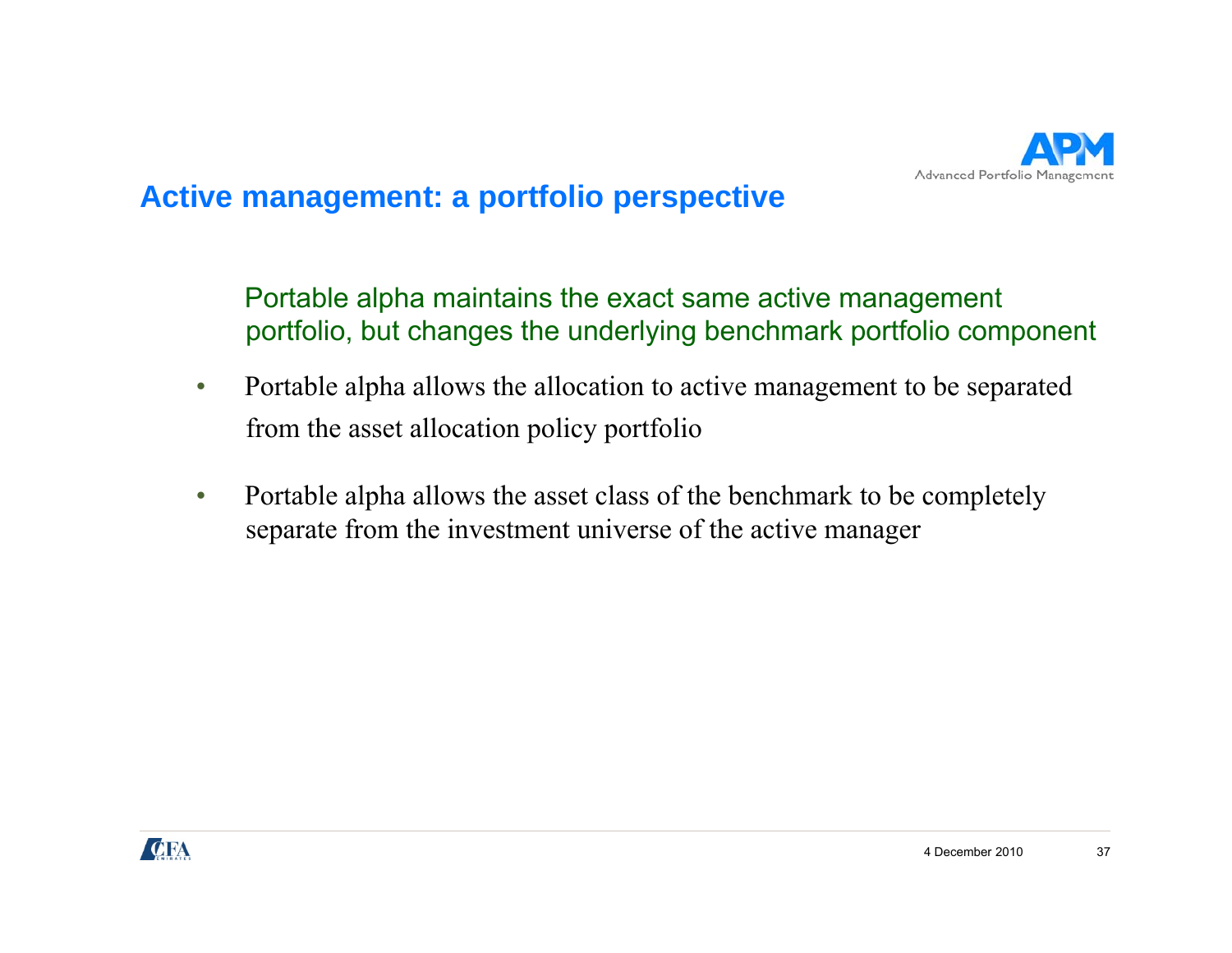

Portable alpha allows the investor to choose the underlying benchmark portfolio component

- •Initial passive portfolio is 100% cash
- •Changing from cash to portfolio N
- $\bullet$ Transform by overlay of "futures" reflecting the following portfolio

 $\Delta$  Passive Portfolio Holdings =  $b_N$  \* [ $\sum_i w_{Ni}$  (security i) – (cash)]

New Passive Portfolio Holdings =  $b_N$ w Passive Portfolio Holdings =  $b_N * \sum_i w_{Ni}$  (security i) + (1 –  $b_N$ ) (cash)

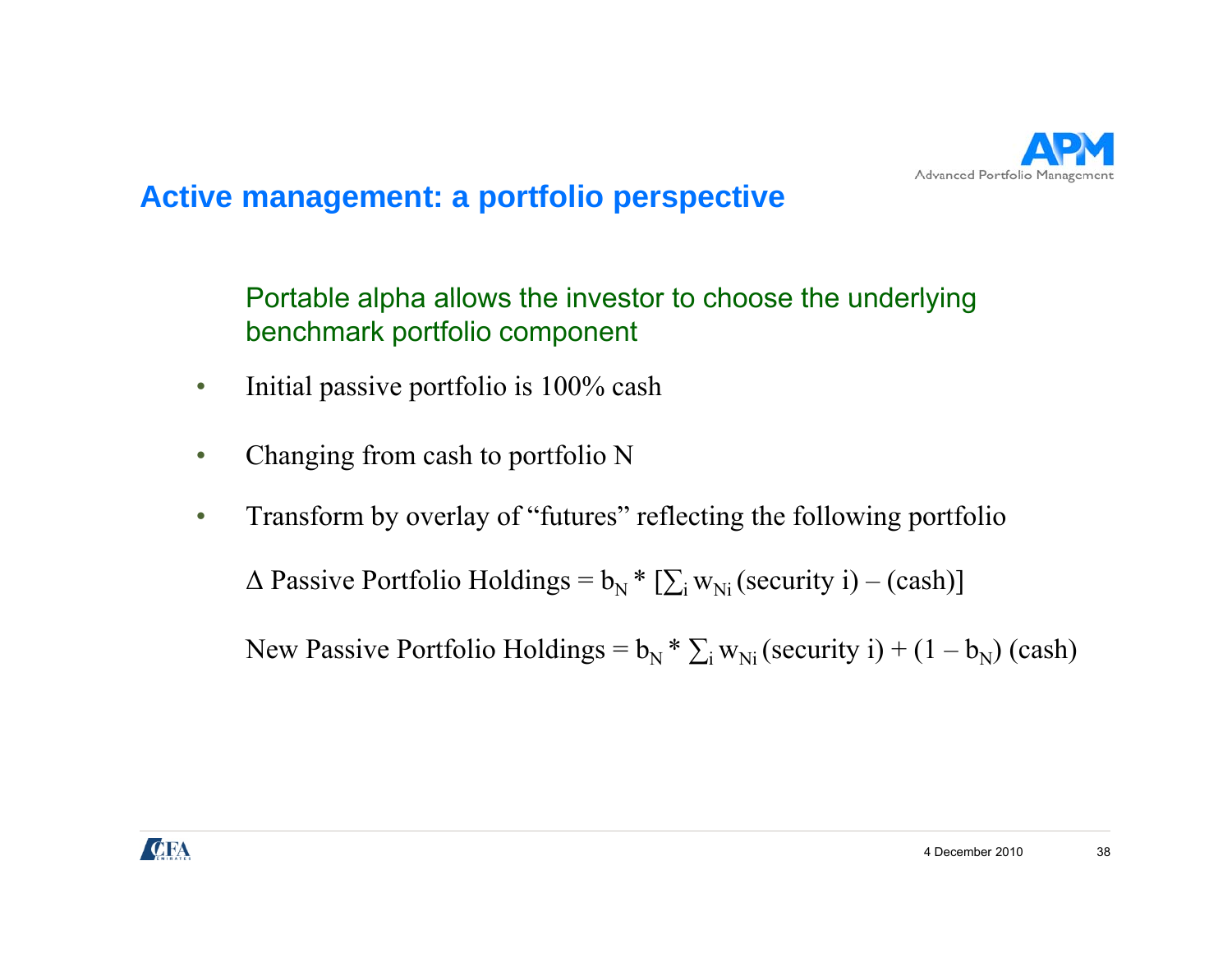

Portable alpha separates the active management universe and active portfolio from the underlying benchmark portfolio component

• Old Portfolio Holdings = 
$$
\{100\% \text{ (cash)}\} +
$$

 $\{\theta_{\rm p} * \sum_{\rm i}$  w<sub>Mi</sub> (security i) +  $\sum_{\rm i} \left({\rm w}_{\rm Pi} - ({\rm b}_{\rm p} + {\rm \theta}_{\rm p})\ast{\rm w}_{\rm Mi}\right)$  (security i) + (incremental cash requirement)}

• New Portfolio Holdings = 
$$
{b_N * \sum_i w_{Ni} (security i) + (1 - b_N) (cash)} +
$$
  
\n ${\theta_P * \sum_i w_{Mi} (security i) +}$   
\n $\sum_i (w_{Pi} - (b_P + \theta_P) * w_{Mi}) (security i) +$   
\n(incremental cash requirement) ${}$ 

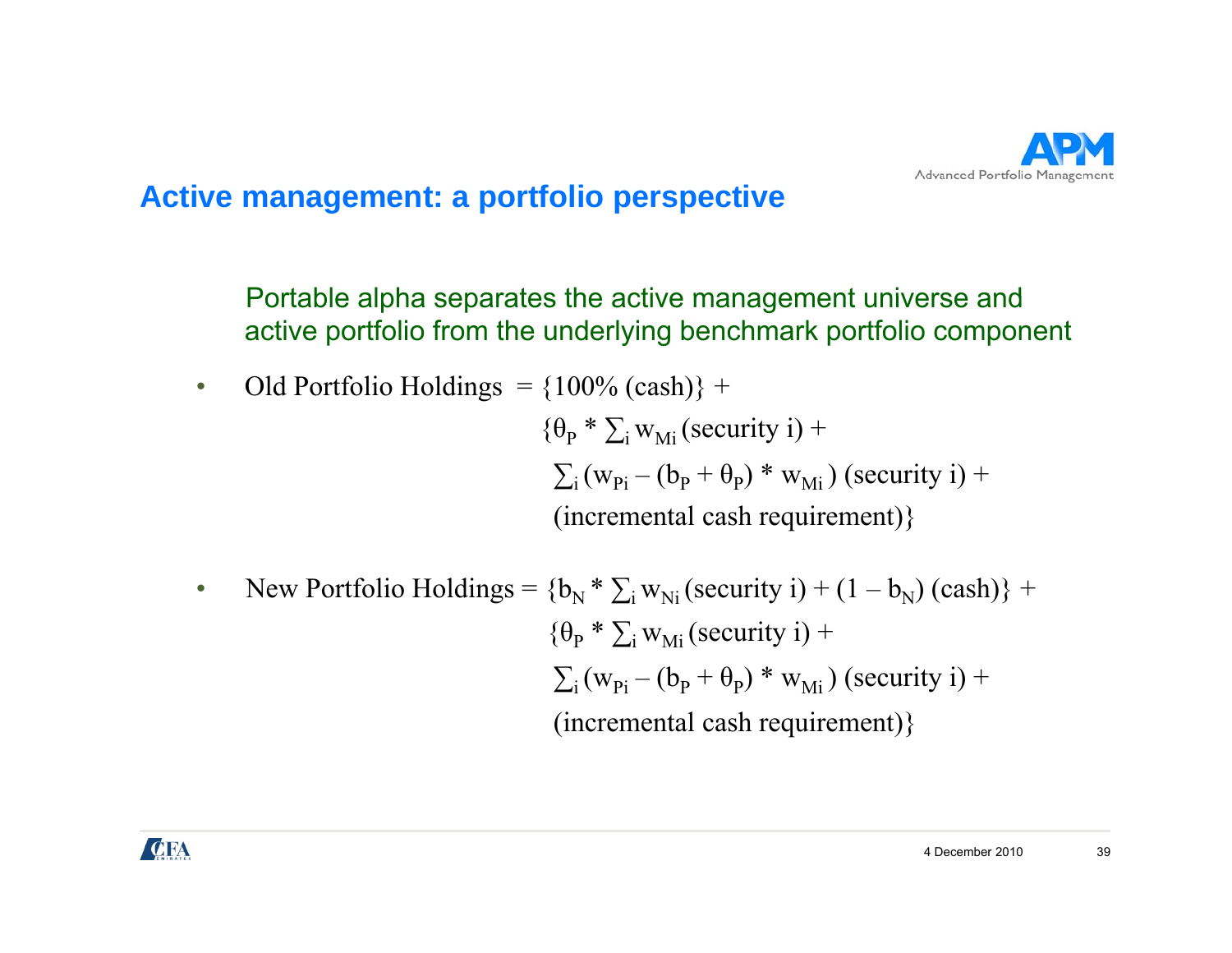

Portable alpha allows the investor to change the underlying benchmark portfolio component

- $\bullet$ • Initial passive portfolio is  $b_P * \sum_i w_{Mi}$  (security i) + (1 –  $b_P$ ) (cash)
- $\bullet$ Changing from portfolio M to portfolio N
- •Transform by overlay of "futures" reflecting the following portfolio

$$
\Delta \text{ Passive Portfolio Holdings} = b_N * \sum_{i} w_{Ni} \text{(security i)} - b_P * \sum_{i} w_{Mi} \text{(security i)} + (b_P - b_N) \text{(cash)}
$$

New Passive Portfolio Holdings =  $b_N * \sum_i w_{Ni}$  (security i) + (1 –  $b_N$ ) (cash)

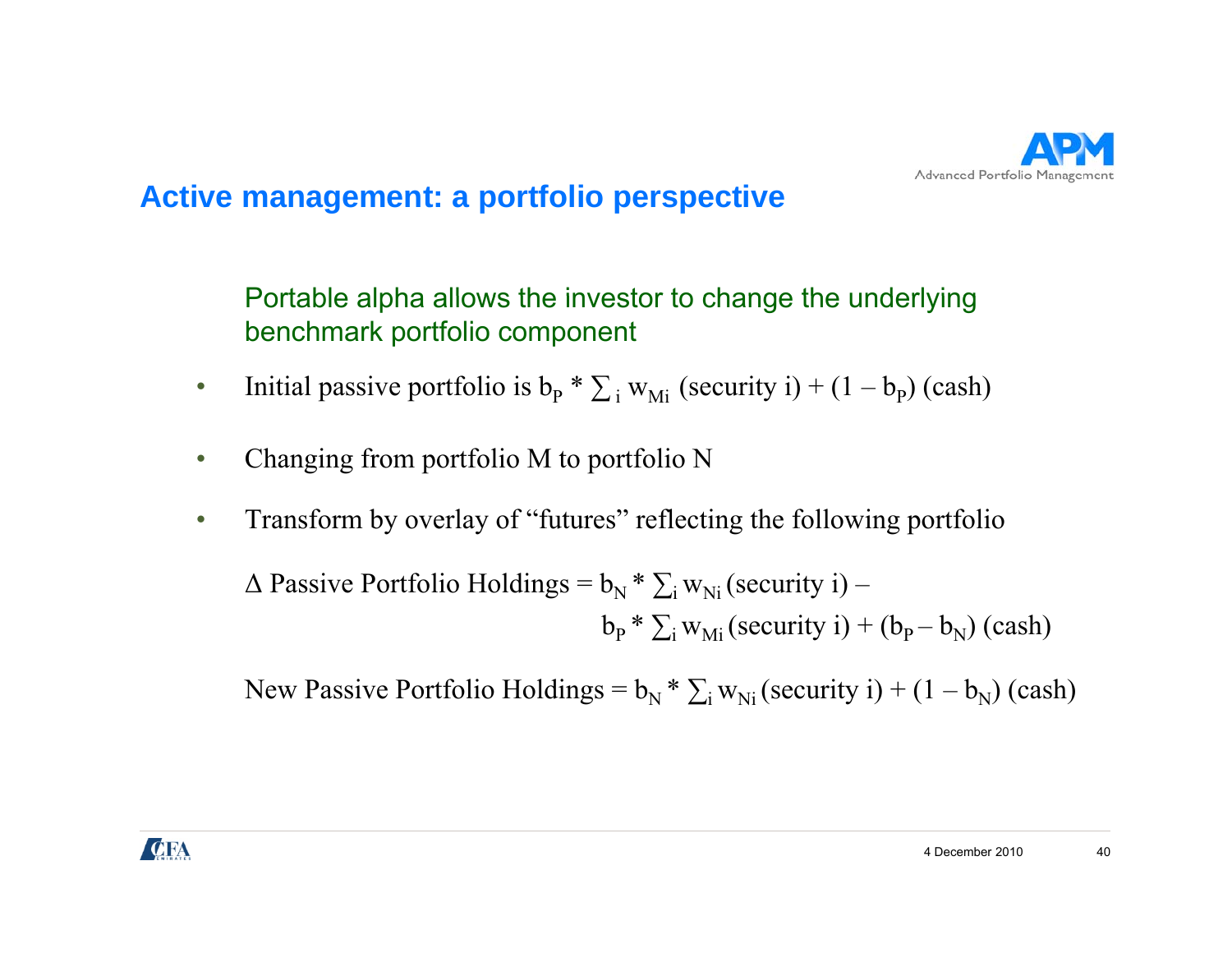

Portable alpha separates the active management universe and active portfolio from the underlying benchmark portfolio component

• Old Portfolio Holdings = 
$$
{b_p * \sum i w_{Mi} (security i) + (1 - b_p) (cash)} +
$$
  
\n ${\theta_p * \sum_i w_{Mi} (security i) +}$   
\n $\sum_i (w_{Pi} - (b_p + \theta_p) * w_{Mi}) (security i) +$   
\n(incremental cash requirement)\n}

• New Portfolio Holdings = 
$$
{b_N * \sum_i w_{Ni} (security i) + (1 - b_N) (cash)} +
$$
  
\n ${\theta_P * \sum_i w_{Mi} (security i) +}$   
\n $\sum_i (w_{Pi} - (b_P + \theta_P) * w_{Mi}) (security i) +$   
\n(incremental cash requirement)\n}

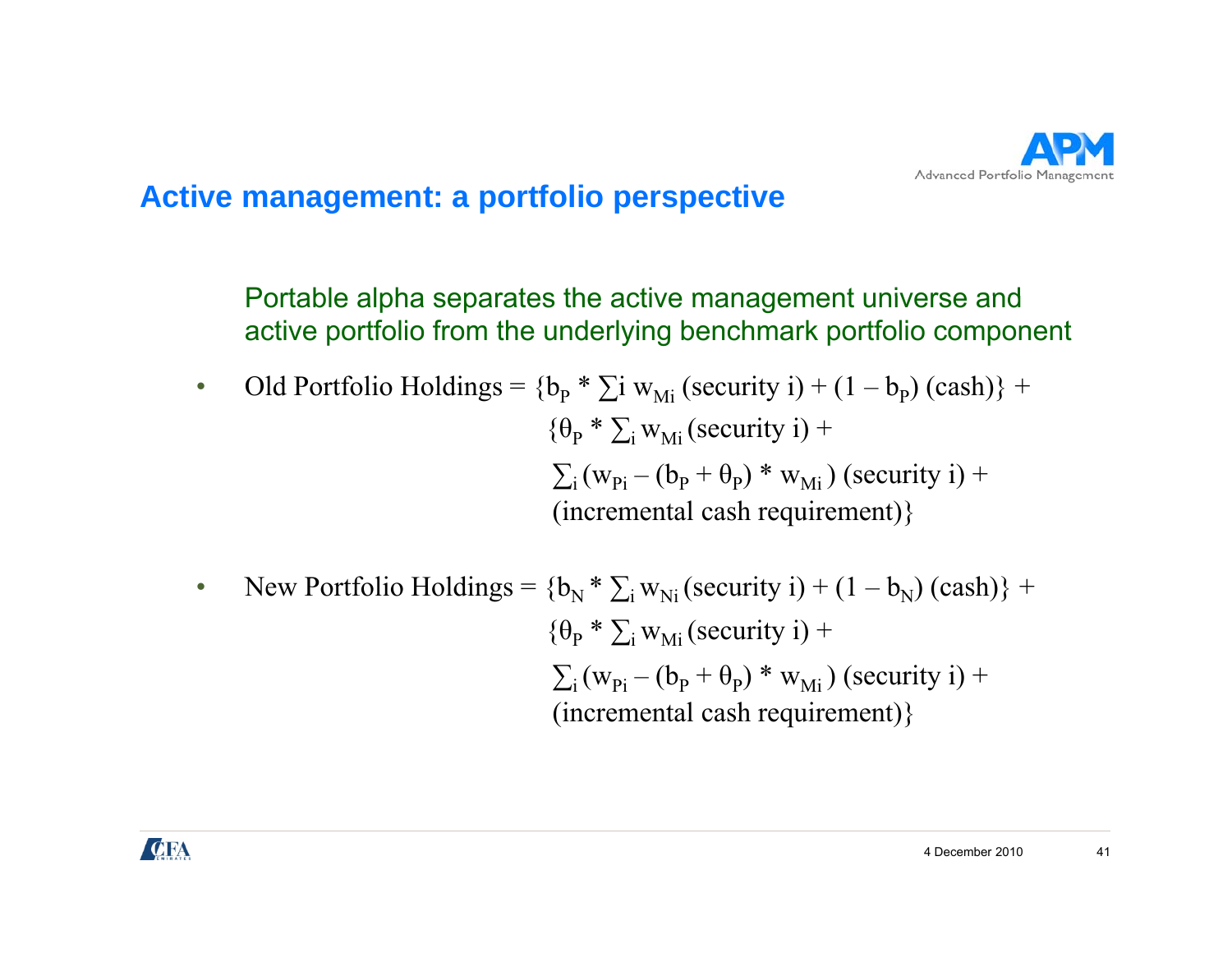

# What are hedge funds?

- •Hedge funds should offer superior, consistent returns from alpha
- • Sources of risk not specifically related to the generation of *alpha* should be minimized
- •Hedge funds should not be <sup>a</sup> source of *passive* returns
- $\bullet$ *Alpha*, not *beta*
- •**8** But what is *passive* and what is *beta?*

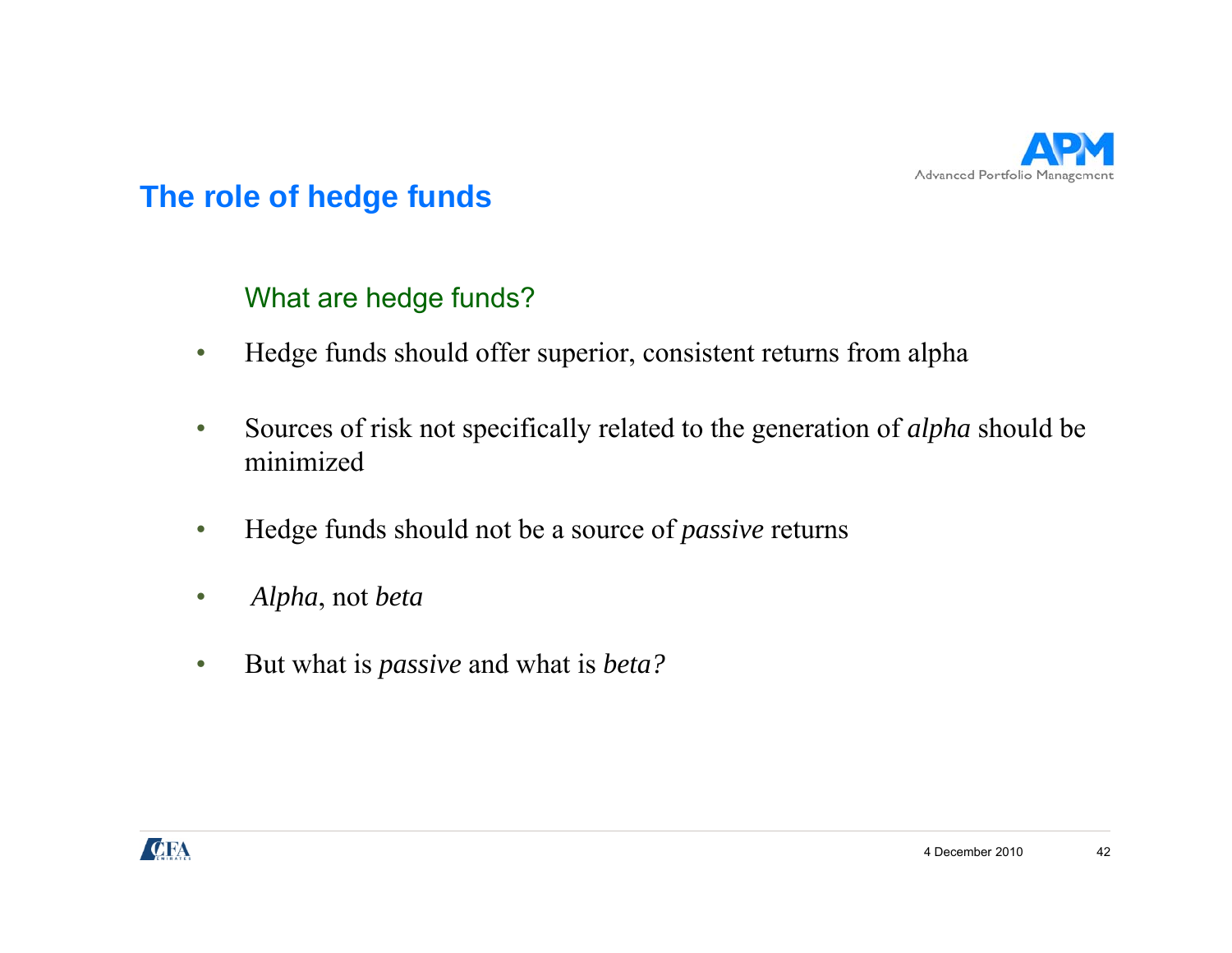

### What have we meant by passive?

- •Asset classes of the asset allocation policy portfolio
- •Available as index funds or derivatives
- $\bullet$  Asset classes offer, in the long-term, an expected return premium for bearing the systematic risk of the asset class
- •Systematic returns and systematic risk
- $\bullet$ Minimal difference between the returns of the index fund or derivative on paper and as an investment

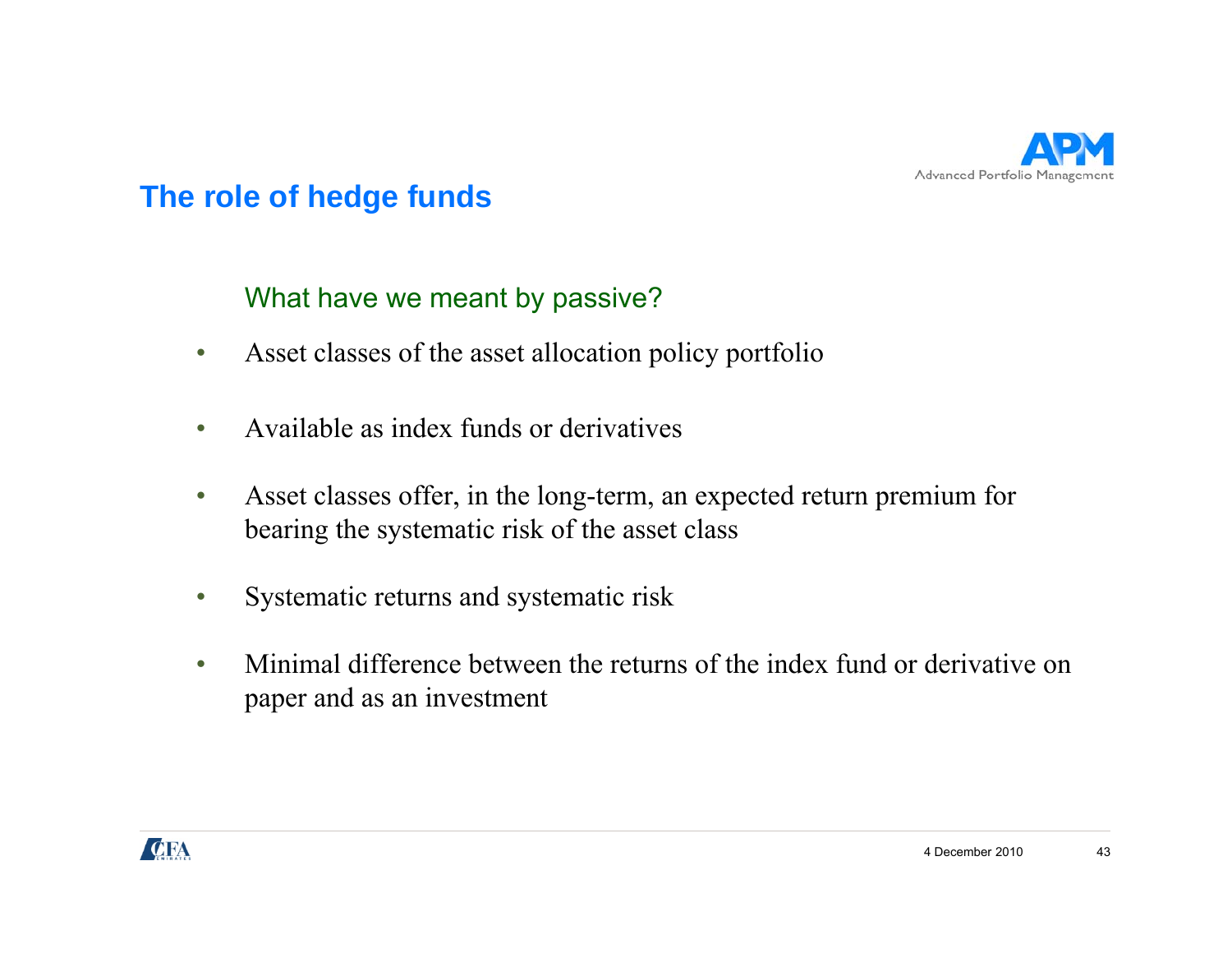

### What have we meant by beta?

- •Origin in the Capital Asset Pricing Model
- • $β =$  Correlation (between investment and stock index) \* [Standard Deviation (investment) / Standard Deviation (stock index)]
- •Terminology from regression analysis:  $y = \alpha + \beta x$
- $\bullet$ Measure of systematic risk
- $\bullet$ Meant to capture stable, long-term relationships
- •• Not meant to represent all possible *ex post* correlations

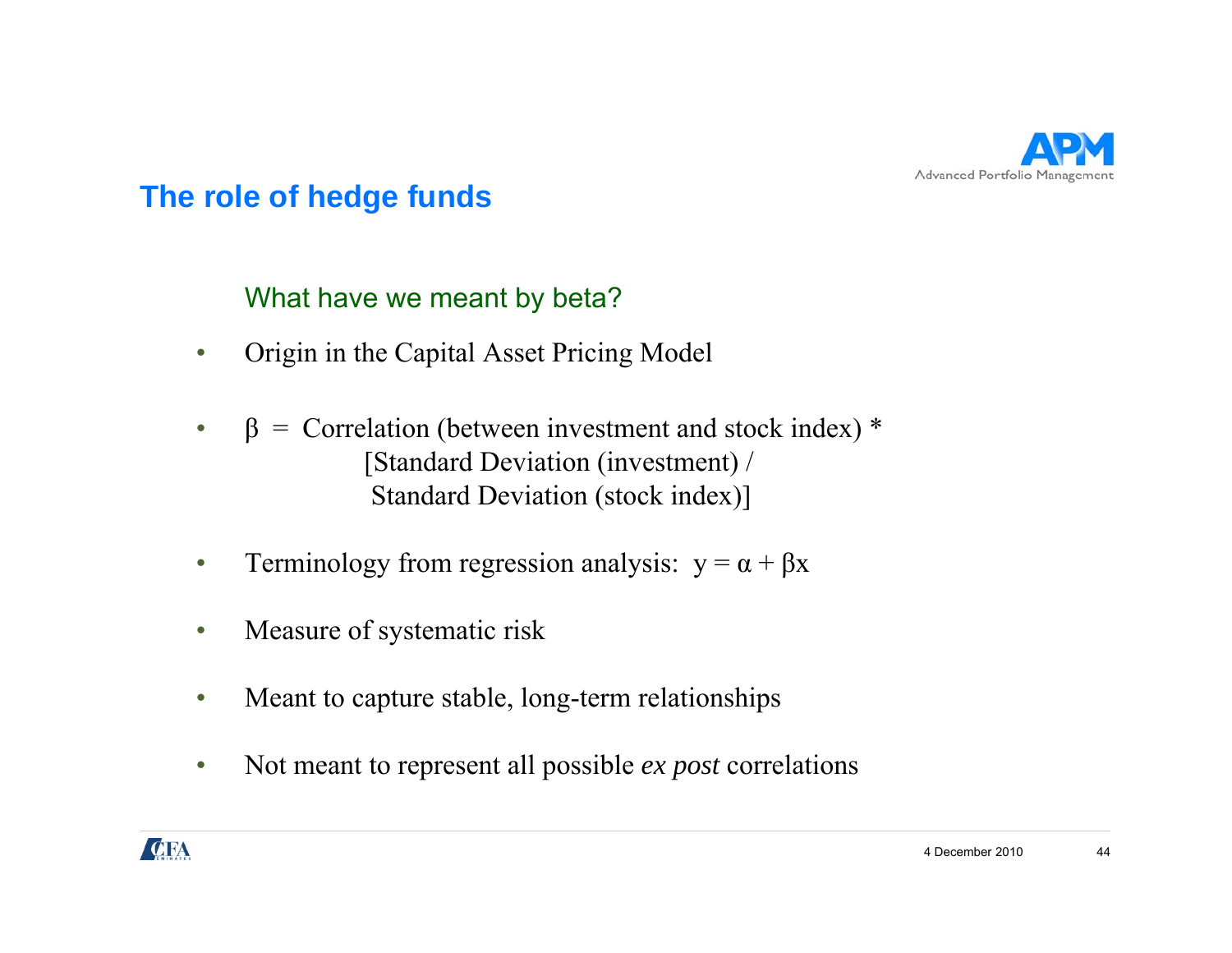

Hedge funds are (expensive) unconstrained active managers

•Two important characteristics that consistently apply to hedge funds

– they are subject to minimal investment constraints

- they charge high fees
- •Hedge funds have the ability to invest in a wide range of securities, to hold negative positions in securities through short sales or derivatives, and to borrow or use other forms of leverage
- • Hedge funds charge fees that are much higher than those charged by most other asset managers

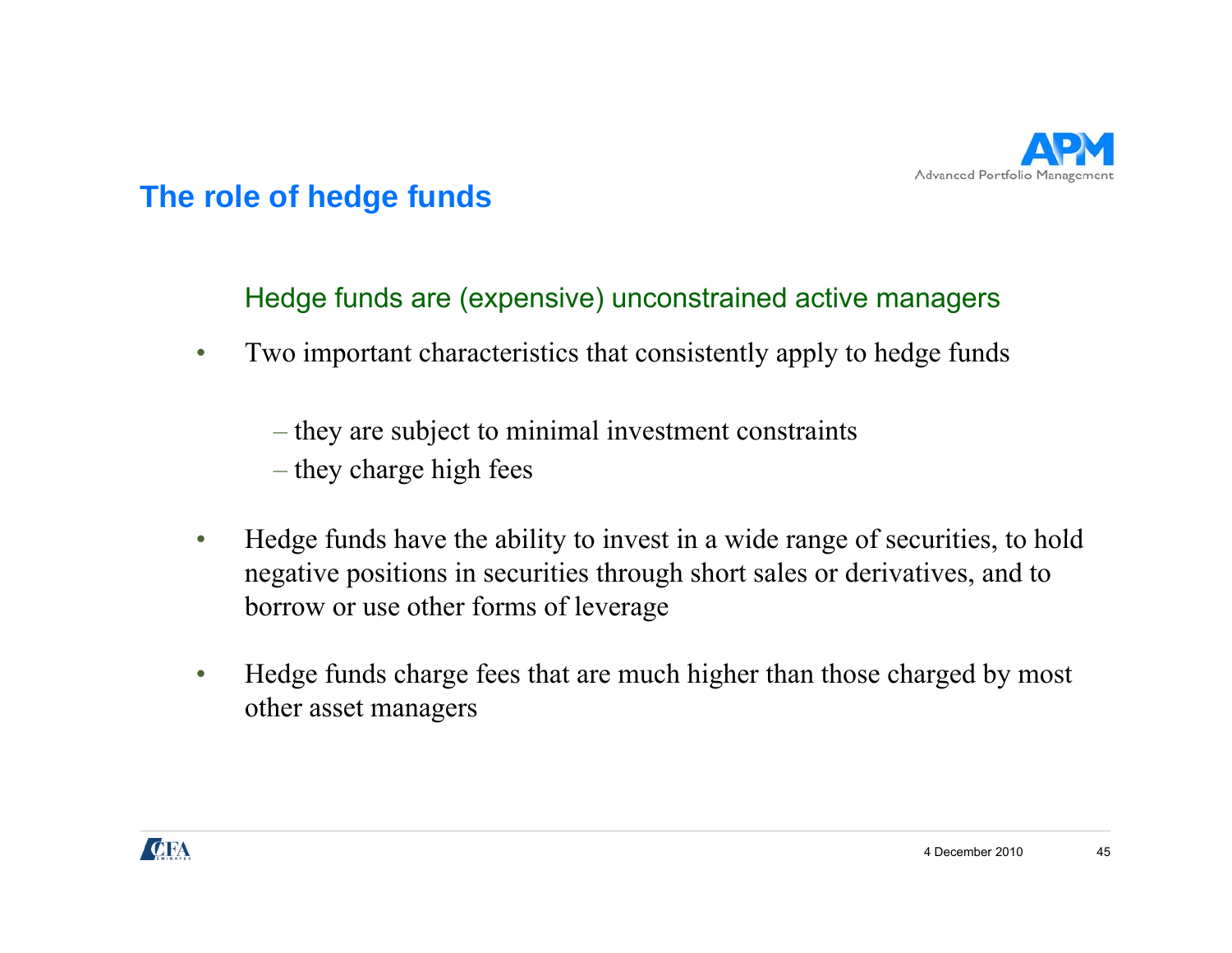

#### Hedge funds: the bad news

- • Given their fee structure, hedge funds provide an extremely inefficient source of passive asset class returns
- $\bullet$  Index funds will dominate hedge fund as providers of passive asset class returns
- $\bullet$  Index funds will dominate in terms of fees, costs, liquidity, and transparency

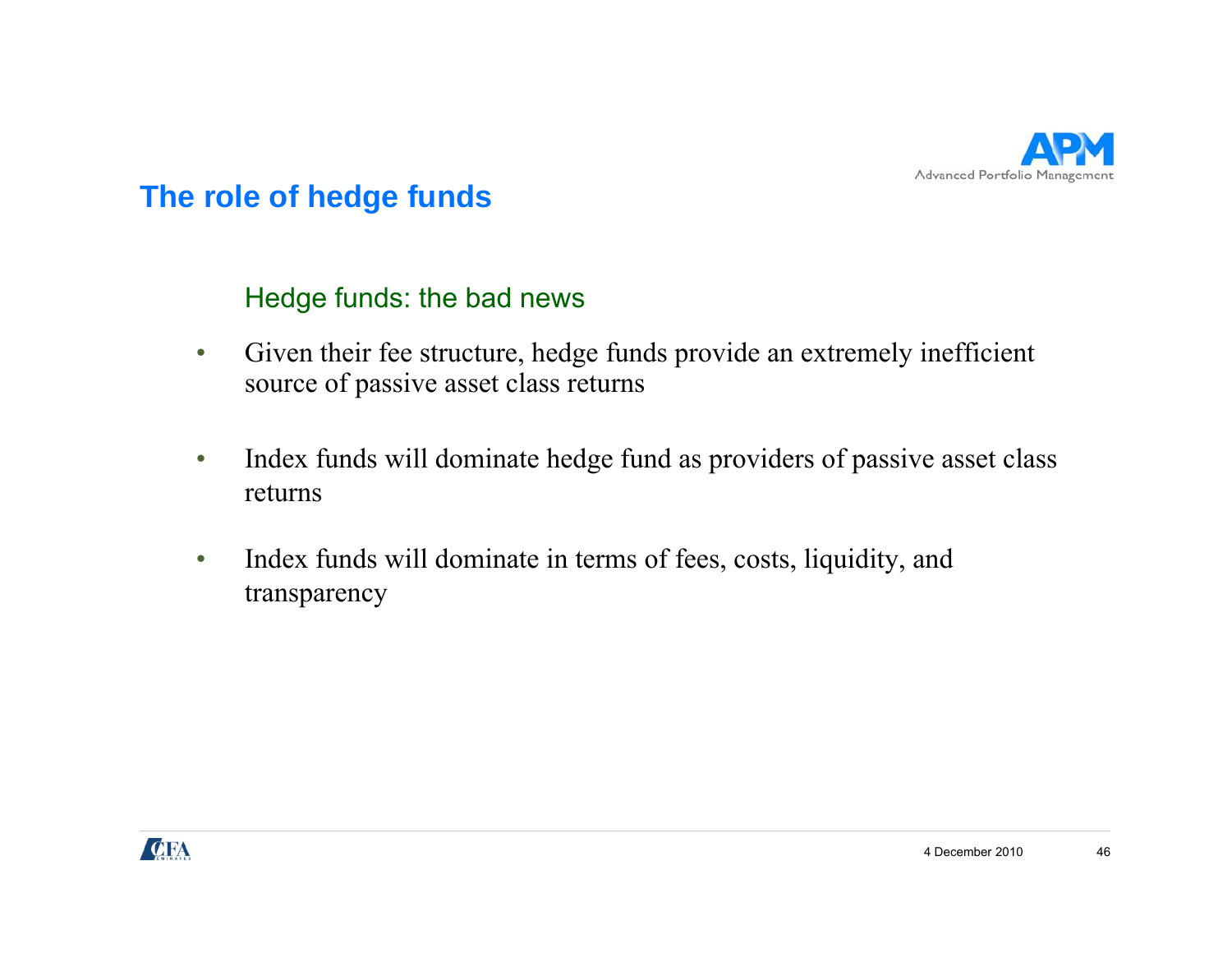

### Hedge funds: the good news

- • Given their investment flexibility, hedge funds can be constructed to provide a pure play on active management or skill-based investing
- $\bullet$  Given their investment flexibility, hedge funds should be able to maximize the profit opportunities available from skill-based investment opportunities
- • Given their flexibility and fee structure, hedge funds should attract the best skill-based managers

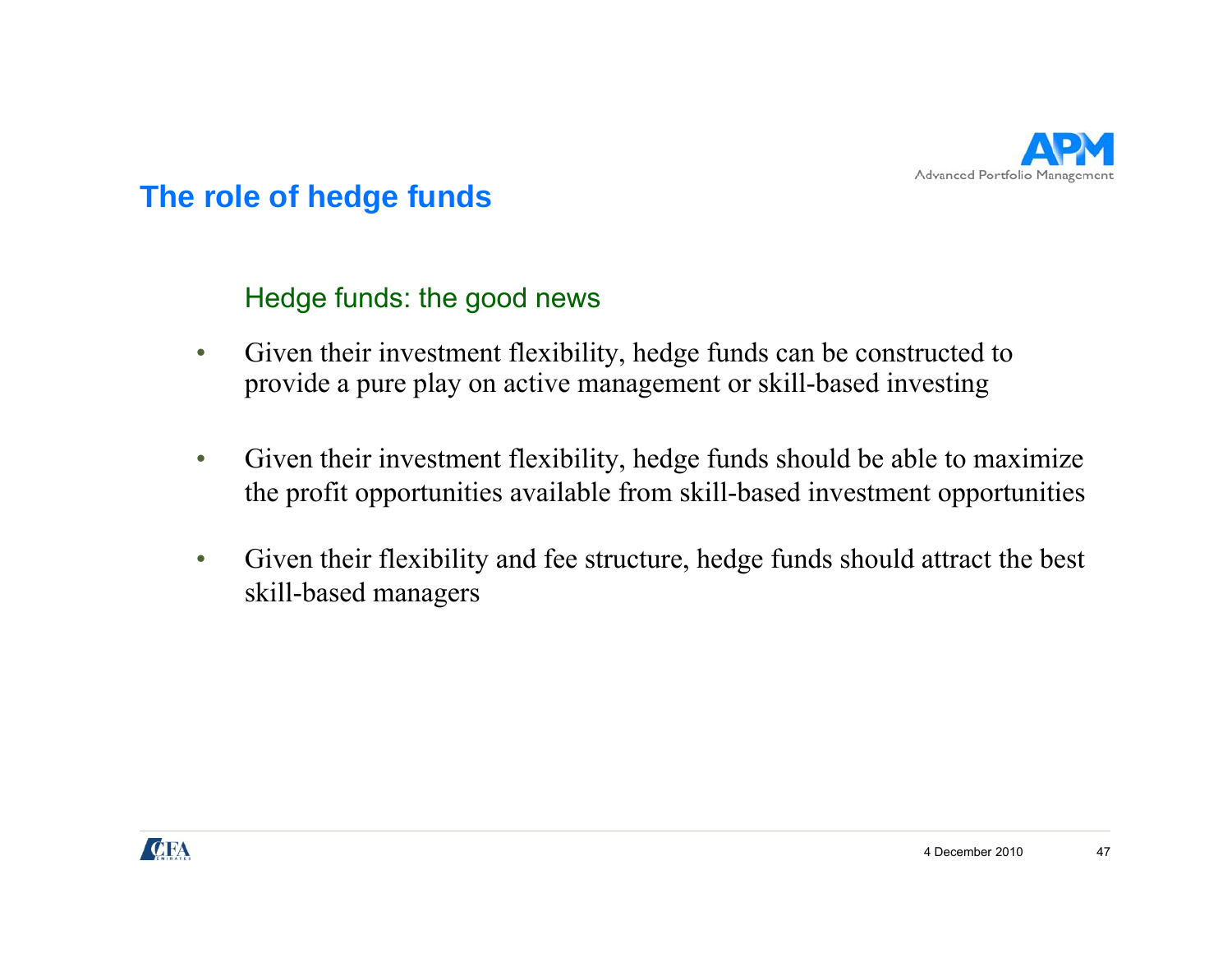

# Hedge fund fees should *only* be paid for successful active management

- •Successful skill-based managers are scarce and can command high fees
- •Alpha generation is a zero-sum game (negative after costs and fees)
- • Opportunity set should be expected to change, therefore the trades should be expected to change – risks and returns are non-stationary
- •Alpha generation requires a dynamic investment process
- •EMT requires that exploitation of opportunities is more difficult with time
- $\bullet$ Successful skill-based managers continually seek/find new opportunities

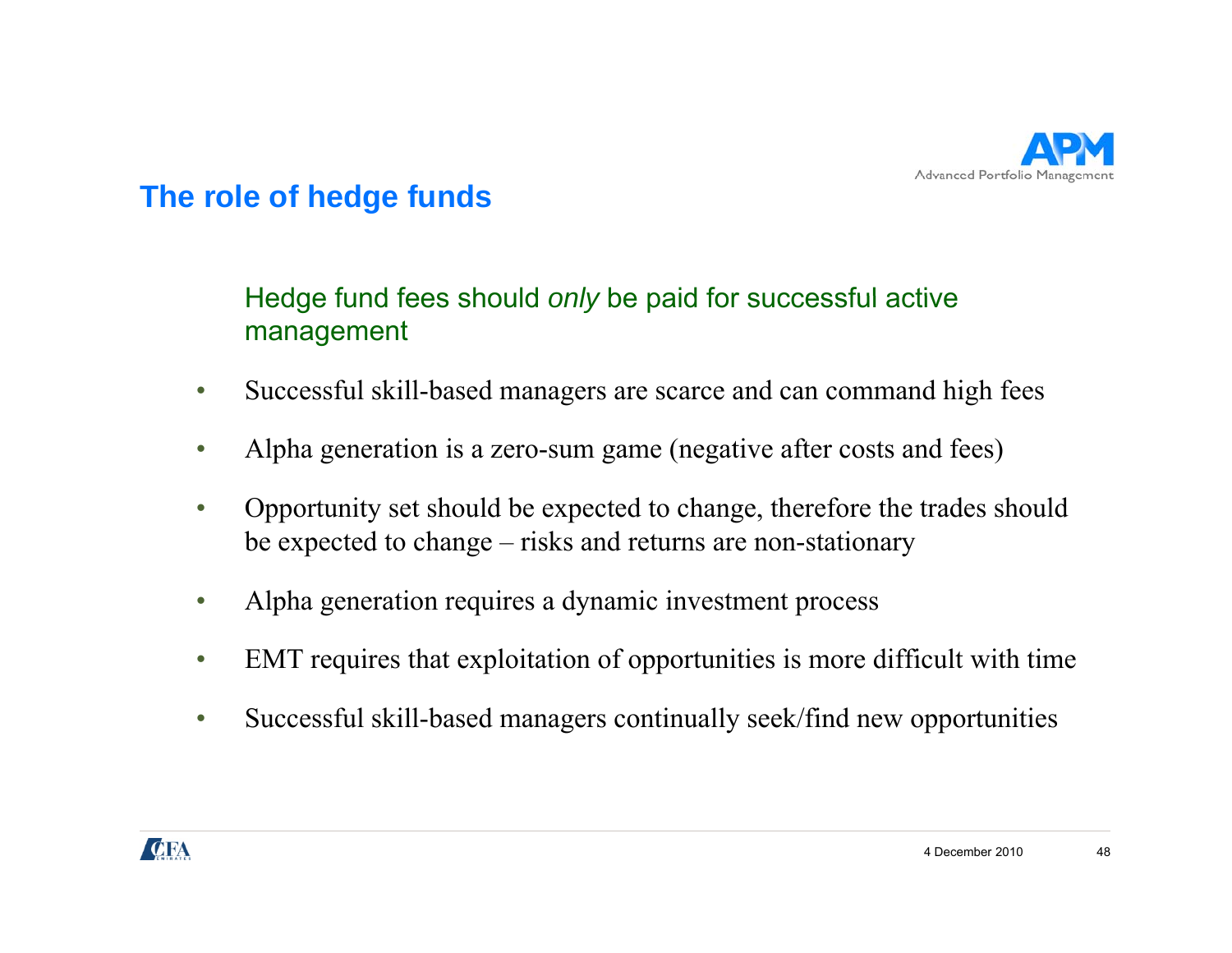

Same manager provides active ( $\alpha$ ) and passive ( $\beta$ ) returns. Hedge fund fees are charged on both. Performance fee is charged on  $R_f$ .

•*Portfolio return before fees*

 $\rm R_p \, = \, R_f + \beta_p(R_M$  -  $R_f$  ) +  $\alpha_p$ 

 $= 5\% + 1(10\% - 5\%) + 4\% = 14\%$ 

 $\bullet$ *Portfolio return after hedge fund fees*

> $\rm R_P \, = \, R_f + \beta_P(R_M$  -  $R_f$  ) +  $\alpha_P$  $= \{ [5\% + 1(10\% - 5\%) + 4\% ] - 2\% \} * 0.80 = 9.6\%$

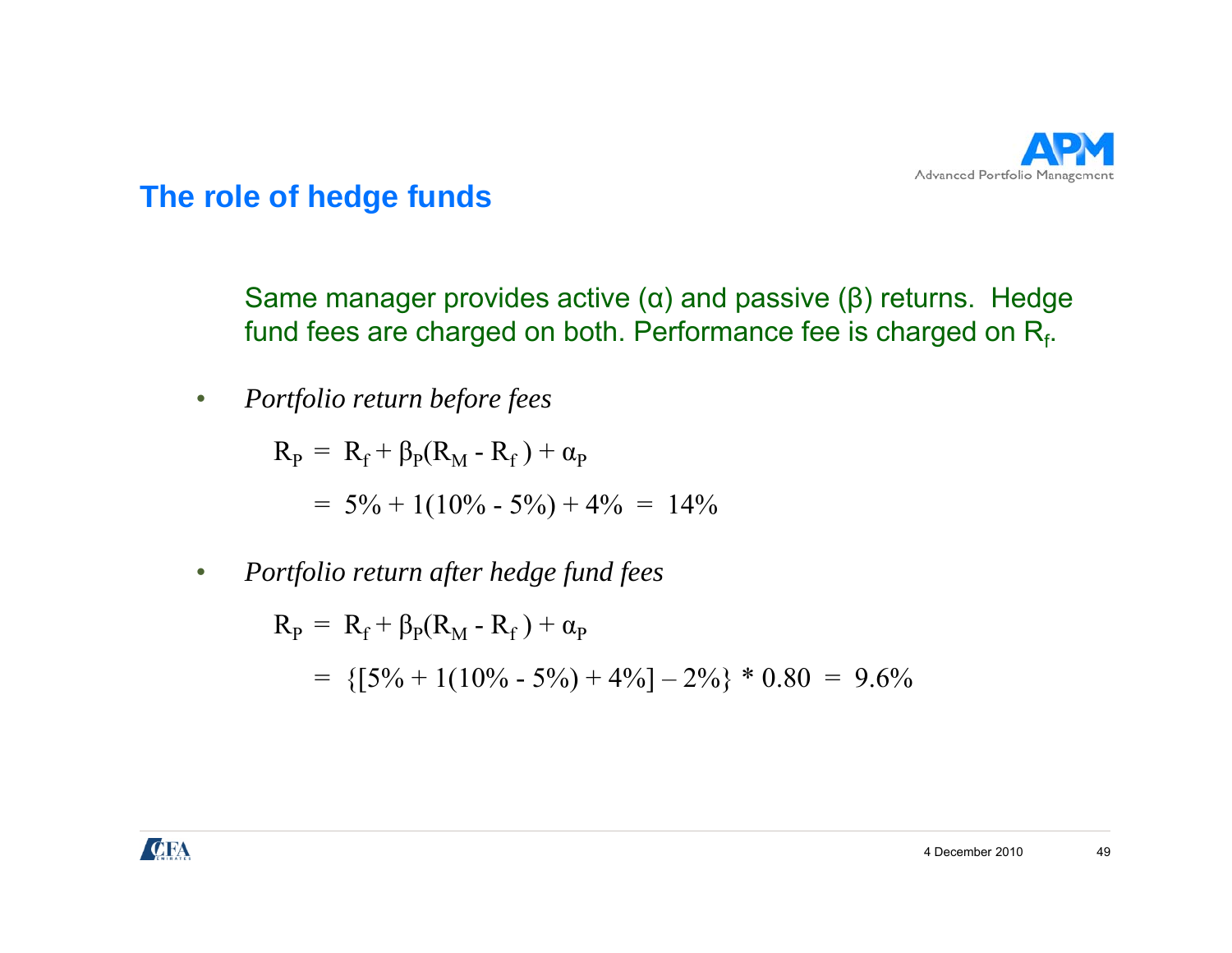

Separate active ( $\alpha$ ) and passive ( $\beta$ ) managers. Hedge fund fees are not charged on returns from beta, but charged on  $R_f$ .

•*Portfolio return before fees*

 $R_{\rm p} = \{R_{\rm f} + \alpha\} + \beta(R_{\rm M} - R_{\rm f})$ 

 $= 5\% + 1(10\% - 5\%) + 4\% = 14\%$ 

 $\bullet$ *Portfolio return after hedge fund fees and beta overlay*

> $R_P = \{[(R_f + \alpha) - Mgmt \, \text{Fee}] * (1 - \text{Perf} \, \text{Fee})\} + \{\beta(R_M - R_f) - \beta \, \text{Fee}\}$  $= \{[(5\% + 4\%) - 2\%] * 0.80\} + \{1(10\% - 5\%) - 0.1\% \} = 10.5\%$

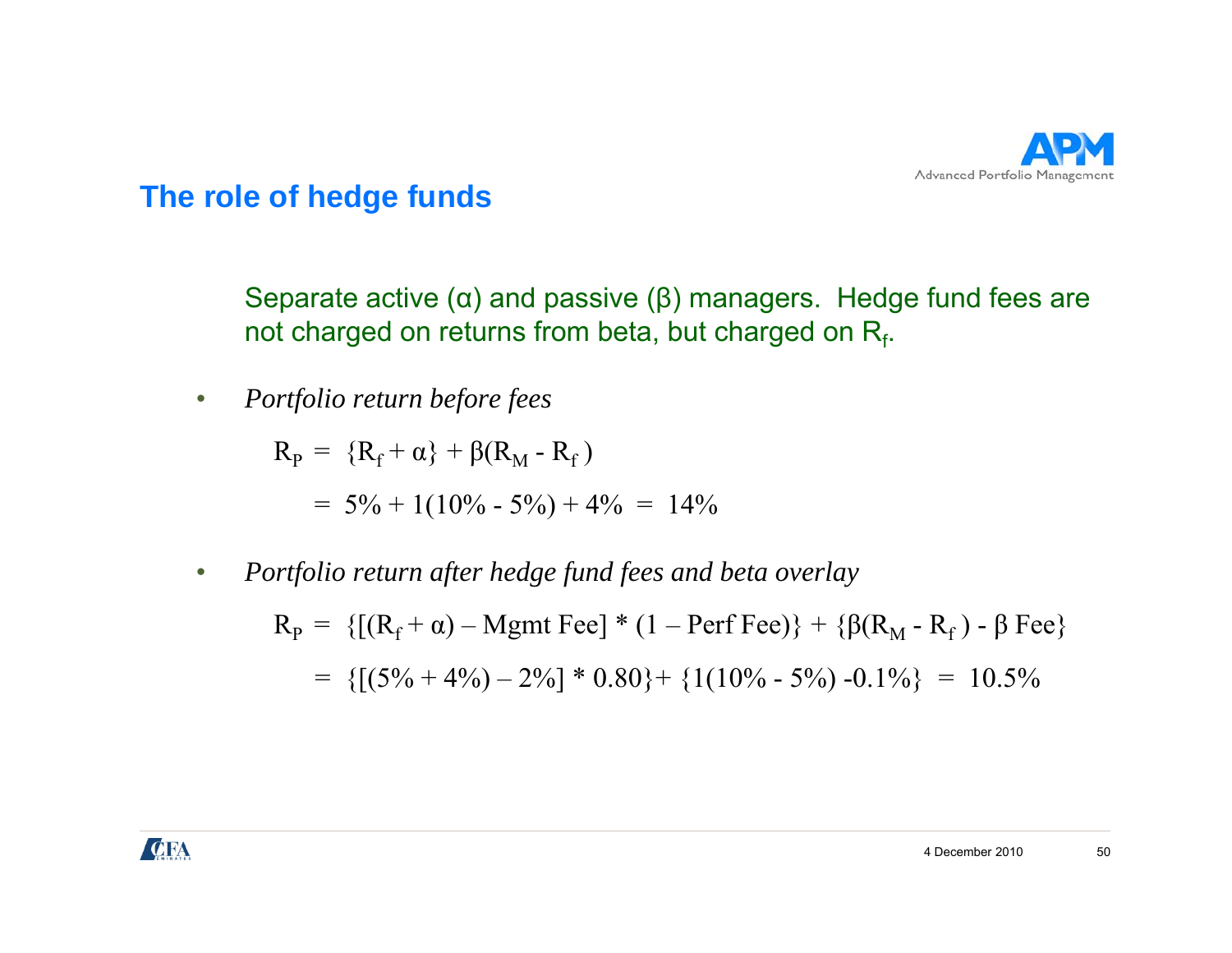

Separate active ( $\alpha$ ) and passive ( $\beta$ ) managers. Hedge fund fees are not charged on returns from beta. Performance fee is not paid on  $R_f$ .

 $\bullet$ *Portfolio return before fees*

 $R_{\rm p} = R_{\rm f} + \alpha + \beta (R_{\rm M} - R_{\rm f})$ 

$$
= 5\% + 1(10\% - 5\%) + 4\% = 14\%
$$

 $\bullet$ *Portfolio return after hedge fund fees on* <sup>α</sup> *and beta overlay*

> $R_P = R_f + \{ [\alpha - {\rm Mgmt\,} \, {\rm Fee}] * (1 - {\rm Perf\,} \, {\rm Fee}) \} + \beta (R_M - R_f)$  -  $\beta$  Fee  $= 5\% + \{[4\% - 2\%] * 0.80\} + 1(10\% - 5\%) - 0.1\% = 11.5\%$

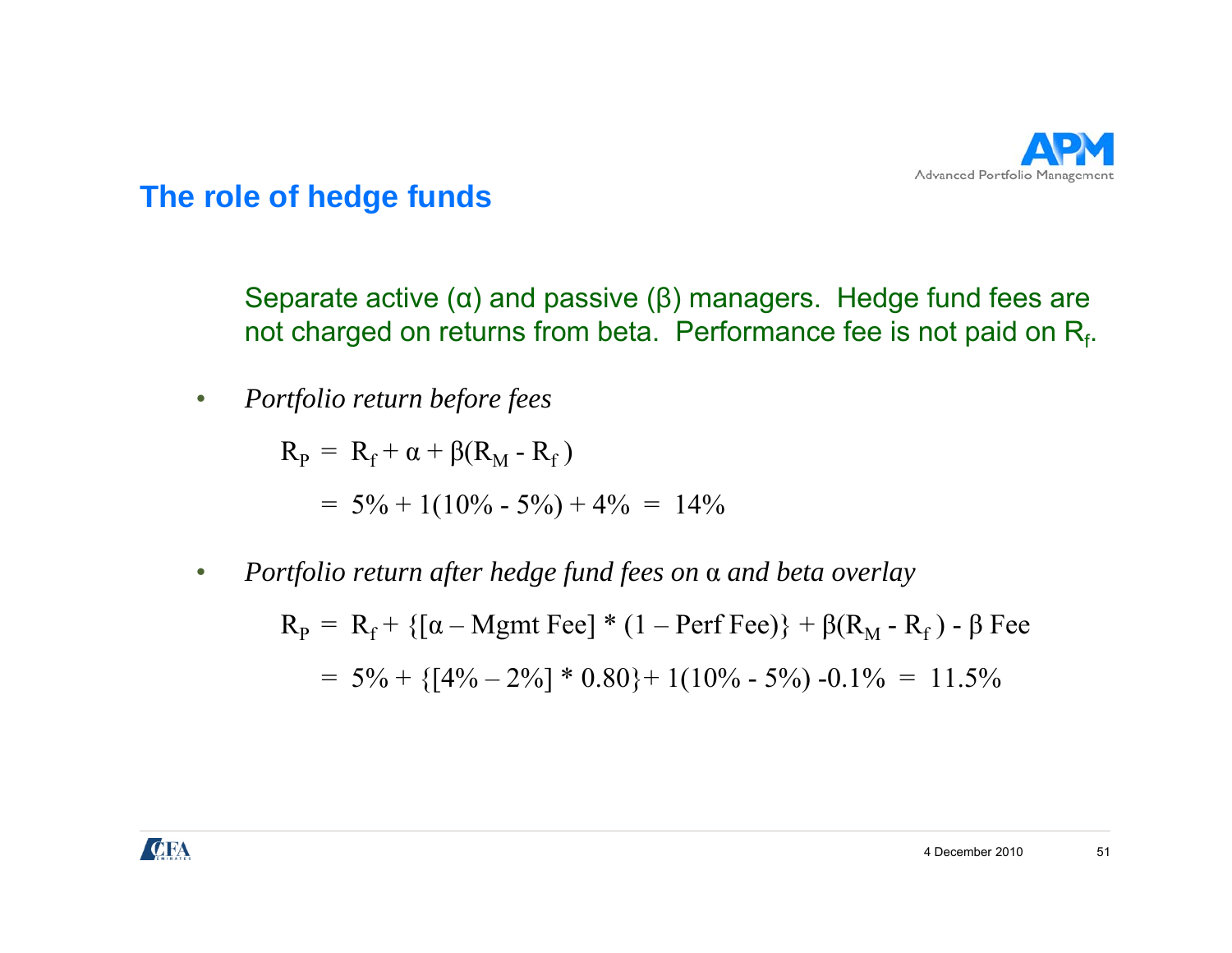

# Part two: applications

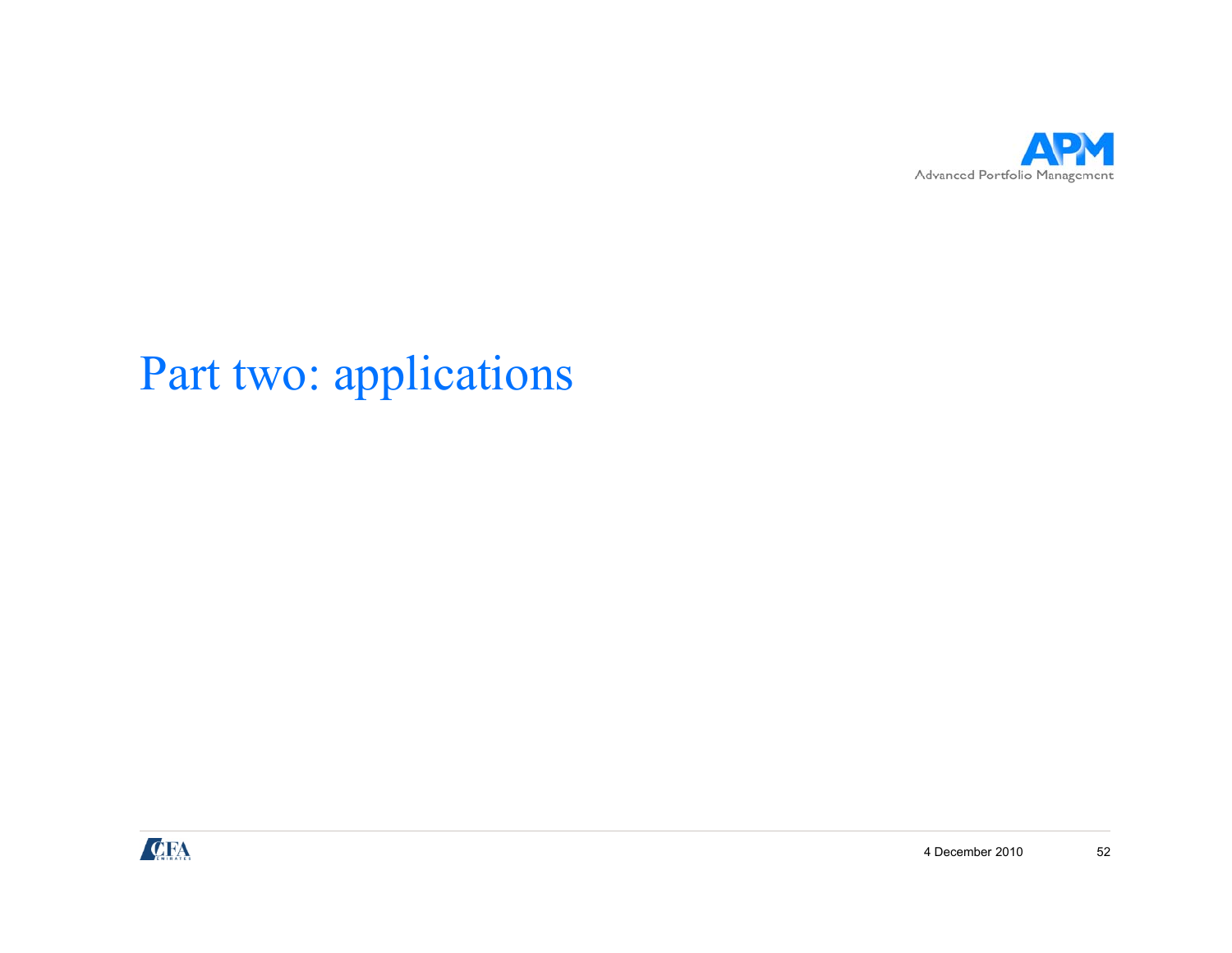

### **Historical manager returns g**

| <b>Manager</b>                      |           |           | <b>Multi-strategy</b>             |                                     |                        |                                 |                             |                                 |  |
|-------------------------------------|-----------|-----------|-----------------------------------|-------------------------------------|------------------------|---------------------------------|-----------------------------|---------------------------------|--|
| Period: Jul 1996 to Jun 2004        |           |           |                                   |                                     |                        |                                 |                             |                                 |  |
|                                     |           |           | <b>Annualized Monthly Returns</b> |                                     |                        |                                 | <b>Shortfall Analysis</b>   |                                 |  |
| <b>Manager/Benchmark</b>            | 1Y Return | 5Y Return | Period<br>Return                  | <b>Standard</b><br><b>Deviation</b> | <b>Sharpe</b><br>Ratio | <b>Shortfall</b><br>Probability | Average<br><b>Shortfall</b> | <b>Shortfall</b><br><b>Risk</b> |  |
| <b>Manager</b>                      | $6.0\%$   | 9.6%      | 9.4%                              | 2.1%                                | 2.8                    | $5.2\%$                         | $0.8\%$                     | $0.0\%$                         |  |
| <b>Altvest Relative Value Index</b> | 6.7%      | 9.8%      | 11.0%                             | 2.7%                                | 2.7                    | 3.1%                            | $1.0\%$                     | $0.0\%$                         |  |
| <b>HFR Relative Value Index</b>     | 5.7       | 8.6       | 9.3                               | 3.4                                 | 1.7                    | 16.5                            | 1.8                         | 0.3                             |  |
| Tremont F.I. Arbitrage Index        | 6.5       | 7.0       | 6.5                               | 4.1                                 | 0.7                    | 46.8                            | 3.0                         | 1.4                             |  |
| Average                             | 6.3       | 8.4       | 8.9                               | 3.4                                 | 1.7                    | 22.1                            | 1.9                         | 0.6                             |  |
| <b>US 1M T-Bill</b>                 | $0.9\%$   | 2.9%      | 3.5%                              | $0.5\%$                             | N/A                    | 100.0%                          | 2.5%                        | 2.5%                            |  |
| Lehman Aggregate Bond Index         | 0.5       | 6.8       | 6.9                               | 3.8                                 | 0.9                    | 41.3                            | 2.6                         | 1.1                             |  |
| SSB Non-US WGBI Index               | 7.8       | 7.0       | 5.5                               | 8.5                                 | 0.2                    | 54.1                            | 6.8                         | 3.7                             |  |
| Merrill High Yield Index            | 9.9       | 5.1       | 6.5                               | 7.8                                 | 0.4                    | 49.1                            | 5.9                         | 2.9                             |  |
| Russell 1000 Value Index            | 19.7      | 3.0       | 11.1                              | 15.9                                | 0.5                    | 38.6                            | 10.5                        | 4.1                             |  |
| Russell 1000 Growth Index           | 16.8      | $-4.2$    | 8.0                               | 21.5                                | 0.2                    | 48.1                            | 15.8                        | 7.6                             |  |
| Russell 2000 Index                  | 29.8      | 8.8       | 10.3                              | 21.4                                | 0.3                    | 43.6                            | 15.0                        | 6.5                             |  |
| <b>MSCI World Ex-USA Index</b>      | 33.7      | 2.7       | 5.4                               | 15.9                                | 0.1                    | 53.2                            | 12.6                        | 6.7                             |  |

*Comparative historical analysis of individual manager performance* 

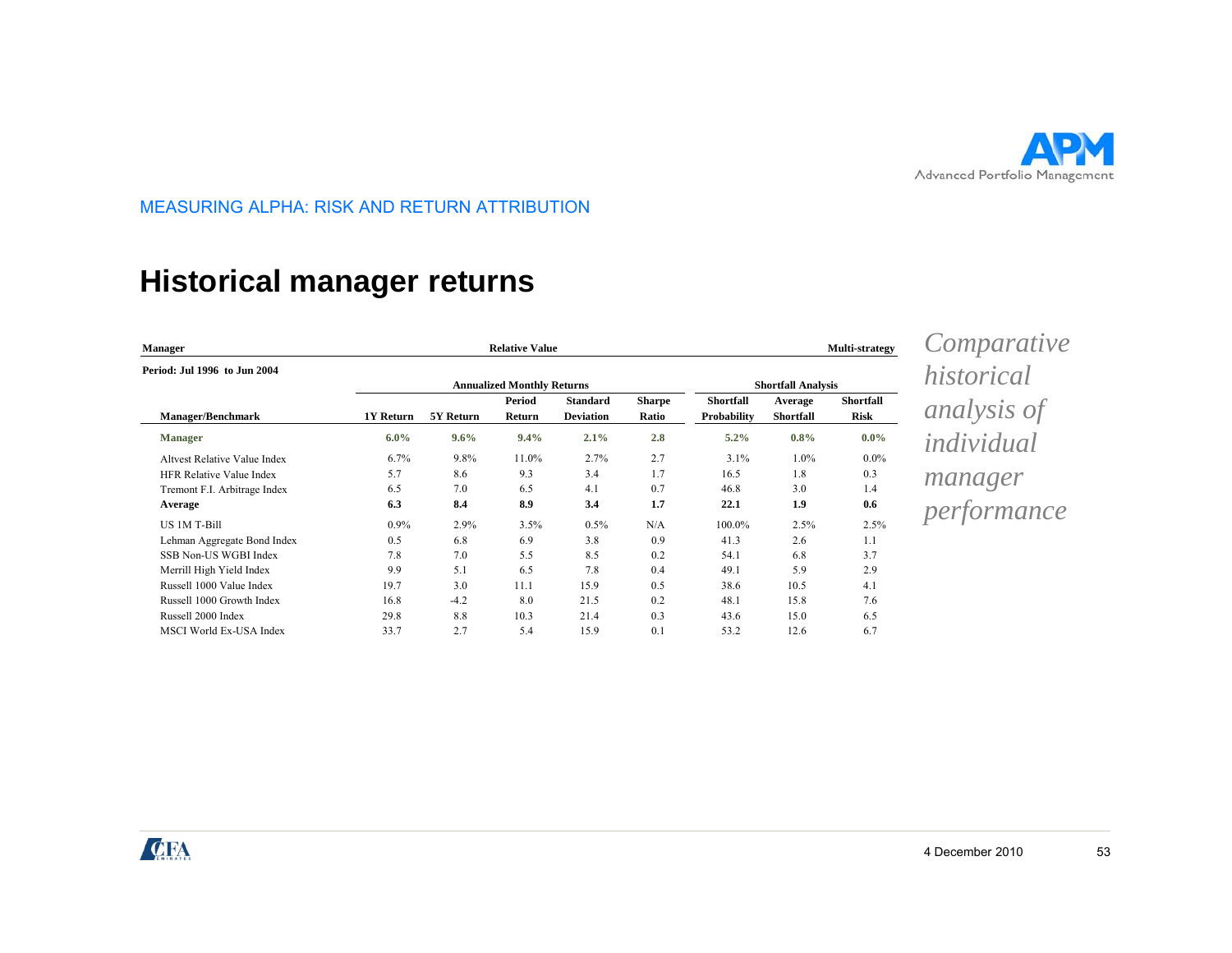

#### **Factor-based risk and return attribution**

| <b>Investment Class</b>                                       | <b>R</b> Square<br>0.12 | <b>Period</b><br>Return          | <b>Standard</b><br><b>Deviation</b> | Correl vs.<br><b>Manager</b>     | Beta vs.<br><b>Manager</b>            | Factor<br>Weighting | <b>Statistics</b>                | Return                 | <b>Risk</b><br><b>Attribution Attribution</b> (*) | <i>Factor analysis</i> |
|---------------------------------------------------------------|-------------------------|----------------------------------|-------------------------------------|----------------------------------|---------------------------------------|---------------------|----------------------------------|------------------------|---------------------------------------------------|------------------------|
| $0$ – Manager<br>$1 - Alpha$                                  |                         | 9.4%<br>$\overline{\phantom{a}}$ | 2.1%<br>$\overline{\phantom{a}}$    | 1.00<br>$\overline{\phantom{a}}$ | 1.00<br>$\sim$ $\sim$                 | 0.09<br>$\sim$      | ۰.<br>7.39                       | 9.4%<br>5.6            | 100.0%<br>85.3                                    | <i>is applied to</i>   |
| $2 - US$ 1M T-Bill<br>3 – Lehman Aggregate Bond Index         |                         | 3.5<br>6.9                       | 0.5<br>3.8                          | $-0.06$<br>0.07                  | $-0.25$<br>0.04                       | $\sim$<br>0.01      | $\overline{\phantom{a}}$<br>0.09 | 3.5<br>0.0             | 2.6<br>0.1                                        | <i>isolate alpha</i>   |
| 4 - SSB Non-US WGBI Index<br>5 – Merrill High Yield Index     |                         | 5.5<br>6.5                       | 8.5<br>7.8                          | 0.03<br>0.32                     | 0.01<br>0.08                          | 0.01<br>0.08        | 0.35<br>2.32                     | 0.0<br>0.2             | 0.1<br>9.2                                        | and precisely          |
| 6 - Russell 1000 Value Index<br>7 - Russell 1000 Growth Index |                         | 11.1<br>8.0                      | 15.9<br>21.5                        | 0.09<br>0.16                     | 0.01<br>0.02                          | $-0.02$<br>0.00     | $-0.80$<br>0.21                  | $-0.1$<br>0.0          | $-1.0$<br>0.6                                     | <i>attribute both</i>  |
| 8 - Russell 2000 Index<br>9 – MSCI World Ex-USA Index         |                         | 10.3<br>5.4                      | 21.4<br>15.9                        | 0.24<br>0.14                     | 0.02<br>0.02                          | 0.02<br>$-0.01$     | 1.11<br>$-0.44$                  | 0.1<br>0.0             | 4.2<br>$-1.2$                                     | risk and return        |
| 120%<br>100.0% 100.0%<br>100%<br>85.3%<br>80%<br>59.5%<br>60% | .                       |                                  |                                     |                                  | Decomposition of Return and Risk      |                     |                                  | <b>Normalized Risk</b> |                                                   |                        |
| 40%<br>20%<br>0%<br>$-20\%$ -                                 | 37.6%                   | 2.6%<br>0.2%                     | 0.1%<br>0.2%                        | 0.1%                             | 9.2%<br>2.4%                          | $-1.3\% -1.0\%$     | 0.2%<br>0.6%                     | 4.2%<br>1.3%           | $-0.2%$<br>$-1.2%$                                |                        |
| Manager<br>Alpha                                              | Bill                    | SSB 1-Month T- Lehman Aggregate  | Bond                                | SSB Non-US<br><b>WGBI</b>        | Merrill High Yield Russell 1000 Value |                     | Russell 1000<br>Growth           | Russell 2000           | <b>MSCI</b> World Ex-<br><b>USA</b>               |                        |

*\* Normalized*

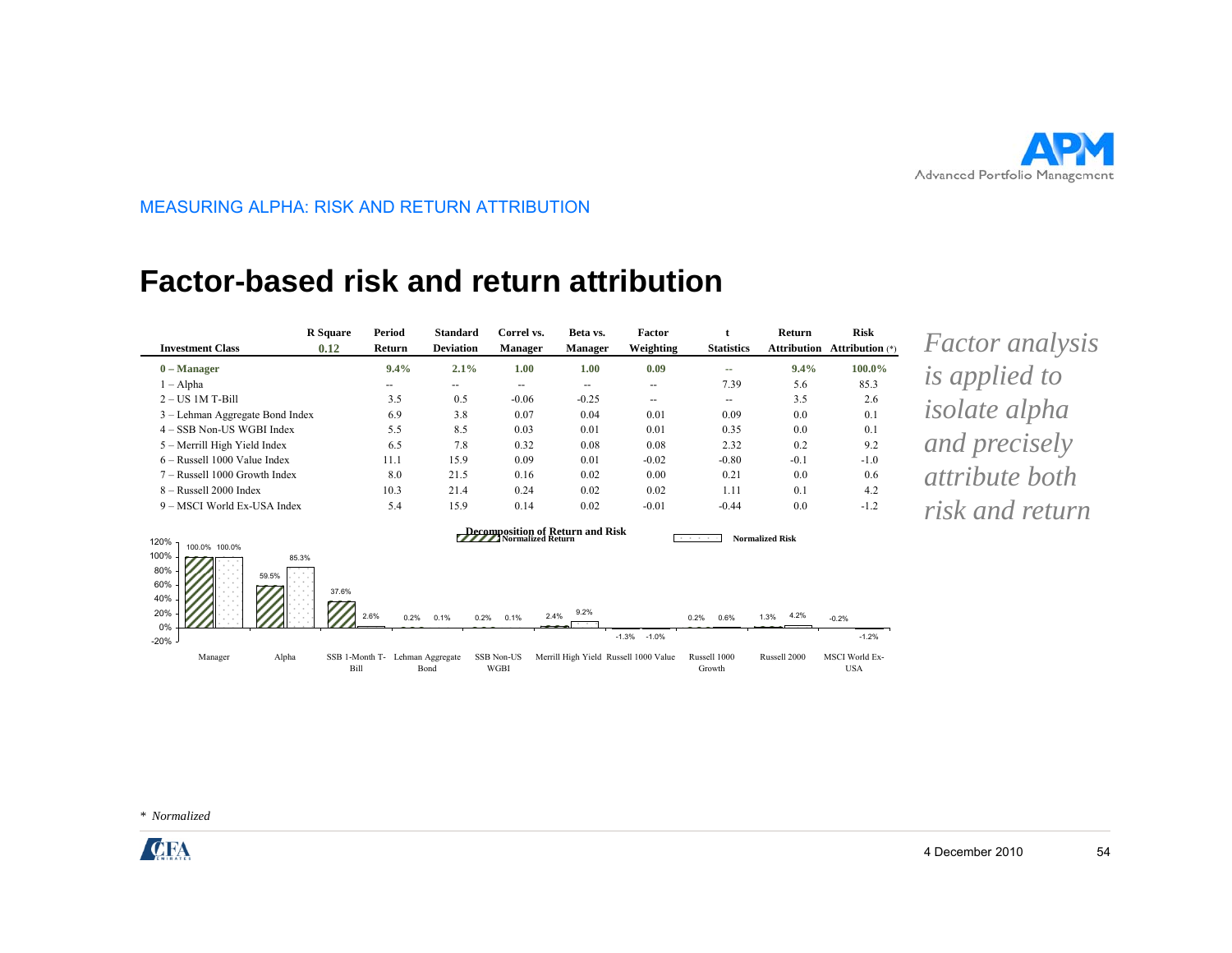

### **Decomposition of risk and return p**

| <b>Statistics</b>                | $=$<br><b>Manager</b> | <b>Alpha</b><br>$+$<br><b>Stats</b> | Factor<br>$+$<br><b>Stats</b> | US <sub>1</sub> M<br>T-Bill | 10% -<br>9%                                                                  |                                                              | Manager<br><b>Total Return</b> | ♥     |    |
|----------------------------------|-----------------------|-------------------------------------|-------------------------------|-----------------------------|------------------------------------------------------------------------------|--------------------------------------------------------------|--------------------------------|-------|----|
| Return:                          | 9.4%                  | 5.6%                                | 0.3%                          | $3.5\%$                     | 8%                                                                           |                                                              |                                |       |    |
| Shortfall Probability $(a)$ 6.0% | 5.2%                  | 59.7%                               | 100.0%                        | 100.0%                      | 7%                                                                           |                                                              |                                |       |    |
| Average Shortfall $(a)$ 6.0%     | 0.8                   | 1.7                                 | 5.7                           | 2.5                         | $6\%$                                                                        |                                                              |                                |       |    |
| Shortfall Risk @ 6.0%            | 0.0                   | 1.0                                 | 5.7                           | 2.5                         | Annualized Return<br>$\frac{4}{5}$ $\frac{6}{5}$ $\frac{6}{5}$ $\frac{1}{5}$ |                                                              |                                | Alpha |    |
| Shortfall Probability $(a)$ 0.0% | $0.0\%$               | $0.1\%$                             | 36.8%                         | $0.0\%$                     |                                                                              |                                                              |                                |       |    |
| Average Shortfall $@$ 0.0%       | 0.0                   | 0.3                                 | 0.5                           | 0.0                         | 3%                                                                           | ۰<br>T-Bill                                                  |                                |       |    |
| Shortfall Risk @ 0.0%            | 0.0                   | 0.0                                 | 0.2                           | 0.0                         | 2%                                                                           |                                                              |                                |       |    |
| <b>Standard Deviation:</b>       | 2.1%                  | 2.0%                                | 0.7%                          | $0.5\%$                     | $1\%$ -                                                                      |                                                              |                                |       |    |
| Sharpe Ratio:                    | 2.8                   | 2.9                                 | 0.4                           | N/A                         | $0\%$                                                                        | Factor<br>♦                                                  |                                |       |    |
| Spread to US 1 M T-Bill (Bps)    | 586                   | 560                                 | 26                            | N/A                         | 0%                                                                           | $1\%$<br>1%<br><b>Risk as Measured by Standard Deviation</b> | 2%                             | 2%    | 3% |

*Once risk and return are deconstructed deconstructed, the manager's performance becomes more readily understood*

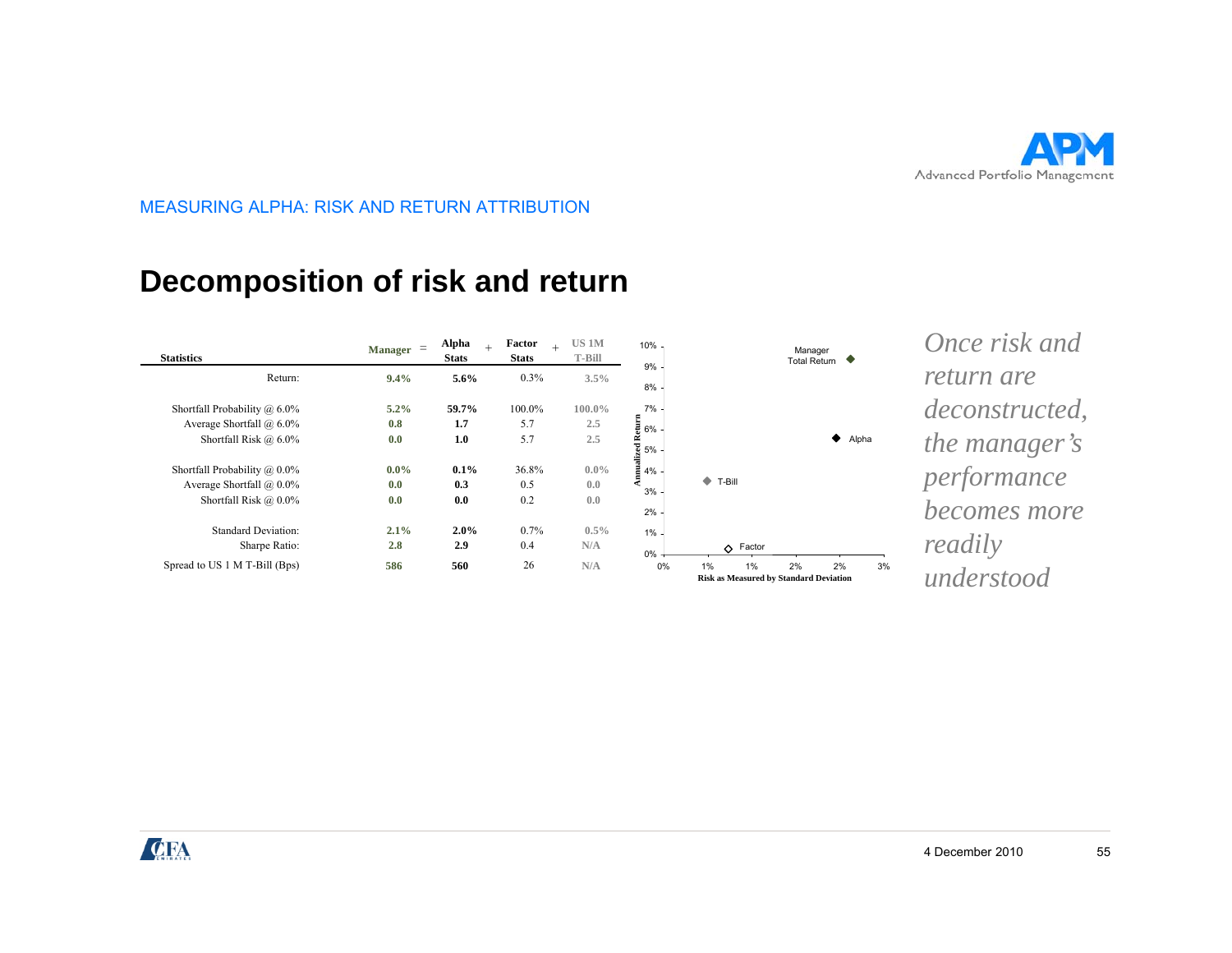

### **Drawdown and period analysis p y**



*Drawdown analysis and alpha trends are important dimensions of manager* 

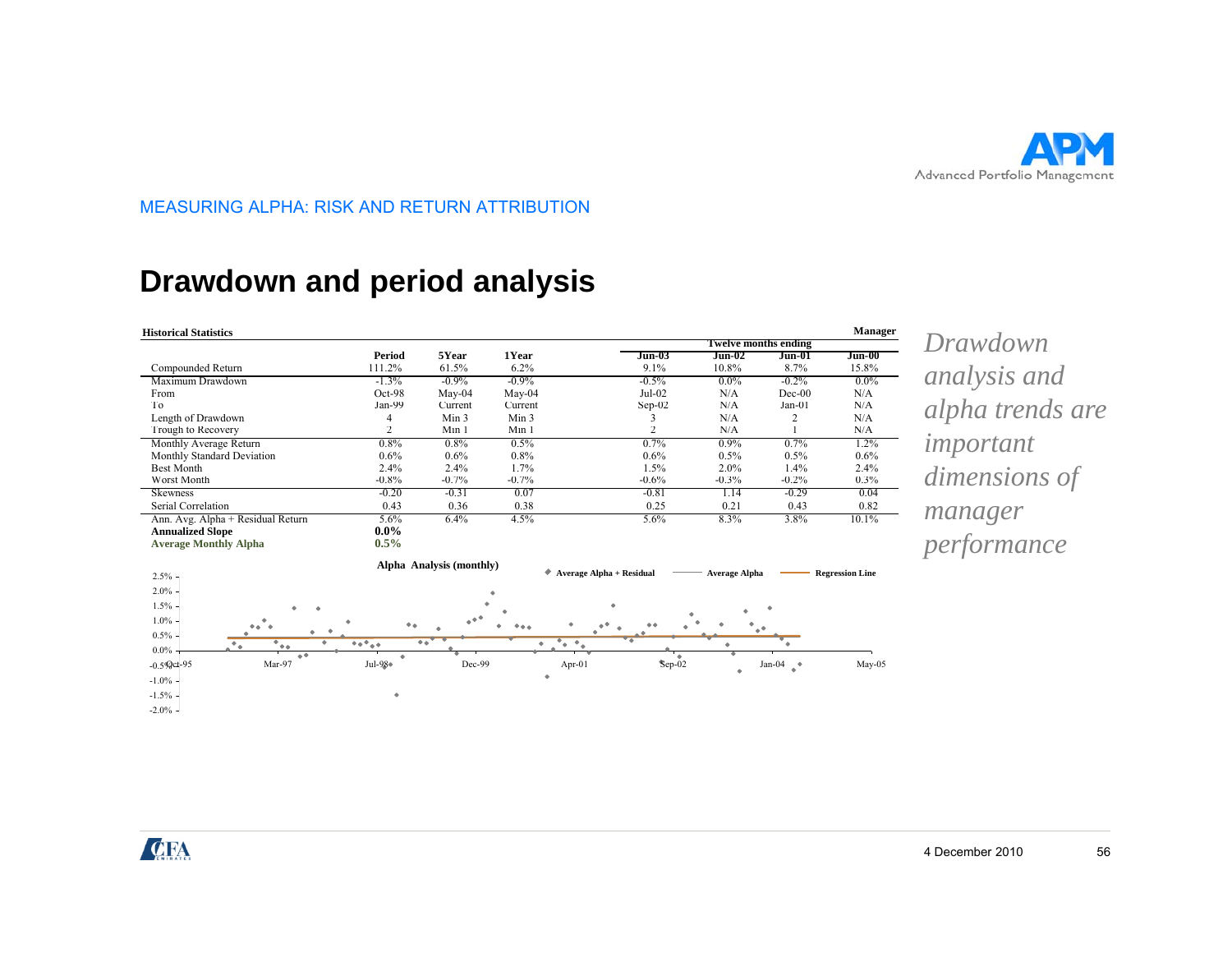

# **Outlier analysis**

**Worst and Best Performing Months**

| <b>Correlation and Beta Analysis</b> |        |                               |                     |             |                                                      |       |                               |                        |                                  |
|--------------------------------------|--------|-------------------------------|---------------------|-------------|------------------------------------------------------|-------|-------------------------------|------------------------|----------------------------------|
|                                      |        | <b>US 1M</b><br><b>T-Bill</b> | Lehman<br>Aggregate | <b>WGBI</b> | <b>SSB Non-US Merrill High Russell 1000</b><br>Yield | Value | <b>Russell 1000</b><br>Growth | <b>Russell</b><br>2000 | <b>MSCI World</b><br><b>xUSA</b> |
| Correlation                          | Period | $-0.06$                       | 0.07                | 0.03        | 0.32                                                 | 0.09  | 0.16                          | 0.24                   | 0.14                             |
|                                      | 5Year  | $-0.01$                       | 0.09                | 0.14        | 0.41                                                 | 0.15  | 0.30                          | 0.34                   | 0.26                             |
| Beta                                 | l Year | 0.47                          | 0.45                | 0.52        | 0.68                                                 | 0.16  | $-0.01$                       | $-0.02$                | 0.33                             |
|                                      | Period | $-0.25$                       | 0.04                | 0.01        | 0.08                                                 | 0.01  | 0.02                          | 0.02                   | 0.02                             |
|                                      | 5Year  | $-0.04$                       | 0.05                | 0.03        | 0.10                                                 | 0.02  | 0.03                          | 0.03                   | 0.04                             |
|                                      | 1 Year | 71.25                         | 0.22                | 0.14        | 0.38                                                 | 0.05  | 0.00                          | 0.00                   | 0.12                             |

|           | <b>Manager</b> | US 1M   | Lehman    |          | SSB Non-US Merrill High Russell 1000 |         | <b>Russell 1000</b> | <b>Russell</b> | <b>MSCI World</b> | investigation        |
|-----------|----------------|---------|-----------|----------|--------------------------------------|---------|---------------------|----------------|-------------------|----------------------|
|           |                | T-Bill  | Aggregate | WGBI     | Yield                                | Value   | Growth              | <b>2000</b>    | xUSA              |                      |
| $Nov-98$  | $-0.8%$        | $0.3\%$ | 0.6%      | $-2.0\%$ | 5.2%                                 | 4.7%    | 7.6%                | $5.2\%$        | 5.1%              | <i>into outlying</i> |
| $M$ ay-04 | $-0.7$         | 0.1     | $-0.4$    | 1.1      | $-1.6$                               | 1.0     | 1.9                 | 1.6            | 0.5               |                      |
| $Jul-02$  | $-0.6$         | 0.1     | 1.2       | 0.6      | $-3.9$                               | $-9.3$  | $-5.5$              | $-15.1$        | $-9.9$            | performance          |
| Aug- $03$ | $-0.5$         | 0.1     | 0.7       | $-0.9$   | 1.3                                  | 1.6     | 2.5                 | 4.6            | 2.6               |                      |
| $Oct-98$  | $-0.5$         | 0.3     | $-0.5$    | 4.5      | $-2.1$                               | 7.8     | 8.0                 | 4.1            | 10.4              |                      |
| Feb-00    | 2.4%           | 0.4%    | 1.2%      | $-1.6%$  | 0.2%                                 | $-7.4%$ | 4.9%                | 16.5%          | 2.8%              |                      |
| $Nov-01$  | 2.0            | 0.2     | $-1.4$    | $-1.1$   | 3.5                                  | 5.8     | 9.6                 | 7.7            | 3.9               |                      |
| $Mar-00$  | 2.0            | 0.5     | 1.3       | 3.5      | $-1.5$                               | 12.2    | 7.2                 | $-6.6$         | 4.1               |                      |
| $Oct-97$  | 1.9            | 0.4     | 1.5       | 2.2      | 0.5                                  | $-2.8$  | $-3.7$              | $-4.4$         | $-7.5$            |                      |
| Jun-97    | 1.9            | 0.4     | 1.2       | 1.2      | 1.6                                  | 4.3     | 4.0                 | 4.3            | 5.3               |                      |

*Worst and best monthly returns are examined to allow detailed investigation into outlying* 

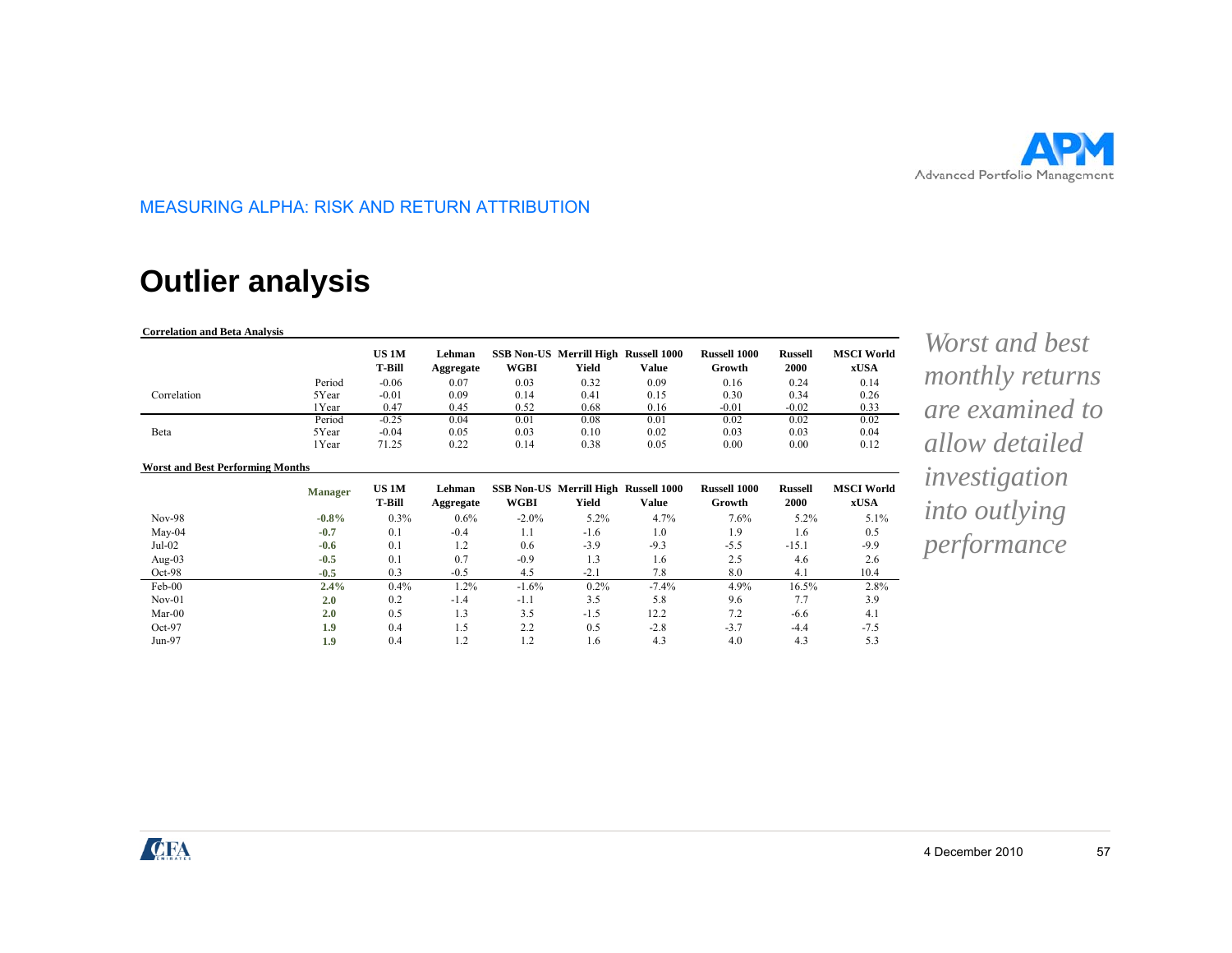

# **Quartile analysis y**

| Quartile Analysis of Index Returns (from worst to best, monthly) |                                  |         | $\mathbf{I}$ | Ш       | IV   |
|------------------------------------------------------------------|----------------------------------|---------|--------------|---------|------|
| <b>Manager</b>                                                   | <b>Average Return</b>            | $0.7\%$ | 0.7%         | 0.8%    | 0.9% |
|                                                                  | <b>Standard Deviation</b>        | 0.6     | 0.6          | 0.6     | 0.6  |
| Lehman Aggregate Bond Index                                      | Average Return                   | $-0.8$  | 0.3          | 1.0     | 1.8  |
|                                                                  | <b>Standard Deviation</b>        | 0.8     | 0.2          | 0.2     | 0.4  |
| <b>Manager</b>                                                   | <b>Average Return</b>            | $0.8\%$ | 0.8%         | 0.7%    | 0.8% |
|                                                                  | <b>Standard Deviation</b>        | 0.7     | 0.6          | 0.6     | 0.6  |
| SSB Non-US WGBI Index                                            | Average Return                   | $-2.6$  | $-0.3$       | 1.0     | 3.8  |
|                                                                  | <b>Standard Deviation</b>        | 1.0     | 0.4          | 0.5     | 1.4  |
| <b>Manager</b>                                                   | <b>Average Return</b>            | 0.5%    | 0.8%         | $1.0\%$ | 0.9% |
|                                                                  | <b>Standard Deviation</b>        | 0.6     | 0.6          | 0.5     | 0.6  |
| Merrill High Yield Index                                         | Average Return                   | $-2.3$  | 0.2          | 1.3     | 3.0  |
|                                                                  | <b>Standard Deviation</b><br>1.9 |         | 0.4          | 0.3     | 1.4  |
| <b>Manager</b>                                                   | <b>Average Return</b>            | $0.8\%$ | 0.8%         | 0.7%    | 0.8% |
|                                                                  | <b>Standard Deviation</b>        | 0.6     | 0.5          | 0.6     | 0.7  |
| Russell 1000 Value Index                                         | Average Return                   | $-4.9$  | $-0.4$       | 2.5     | 6.5  |
|                                                                  | <b>Standard Deviation</b>        | 3.1     | 1.0          | 1.1     | 1.7  |
| <b>Manager</b>                                                   | <b>Average Return</b>            | $0.7\%$ | 0.7%         | 0.8%    | 0.8% |
|                                                                  | <b>Standard Deviation</b>        | 0.6     | 0.4          | 0.7     | 0.7  |
| Russell 1000 Growth Index                                        | Average Return                   | $-7.6$  | $-1.2$       | 3.5     | 8.0  |
|                                                                  | <b>Standard Deviation</b>        | 3.8     | 1.3          | 1.5     | 1.5  |
| <b>Manager</b>                                                   | <b>Average Return</b>            | $0.7\%$ | 0.8%         | 0.7%    | 0.9% |
|                                                                  | <b>Standard Deviation</b>        | 0.6     | 0.4          | 0.7     | 0.7  |
| Russell 2000 Index                                               | Average Return                   | $-7.2$  | $-0.9$       | 3.2     | 8.3  |
|                                                                  | <b>Standard Deviation</b>        | 3.9     | 1.6          | 1.2     | 2.4  |
| <b>Manager</b>                                                   | <b>Average Return</b>            | $0.7\%$ | 0.7%         | 0.8%    | 0.9% |
|                                                                  | <b>Standard Deviation</b>        | 0.6     | 0.4          | 0.7     | 0.7  |
| MSCI World Ex-USA Index                                          | Average Return                   | $-5.7$  | $-0.5$       | 2.3     | 5.7  |
|                                                                  | <b>Standard Deviation</b>        | 2.8     | 1.2          | 0.9     | 1.9  |

*Worst-to-best quartile analysis of index returns versus the manager provide additional intuition*

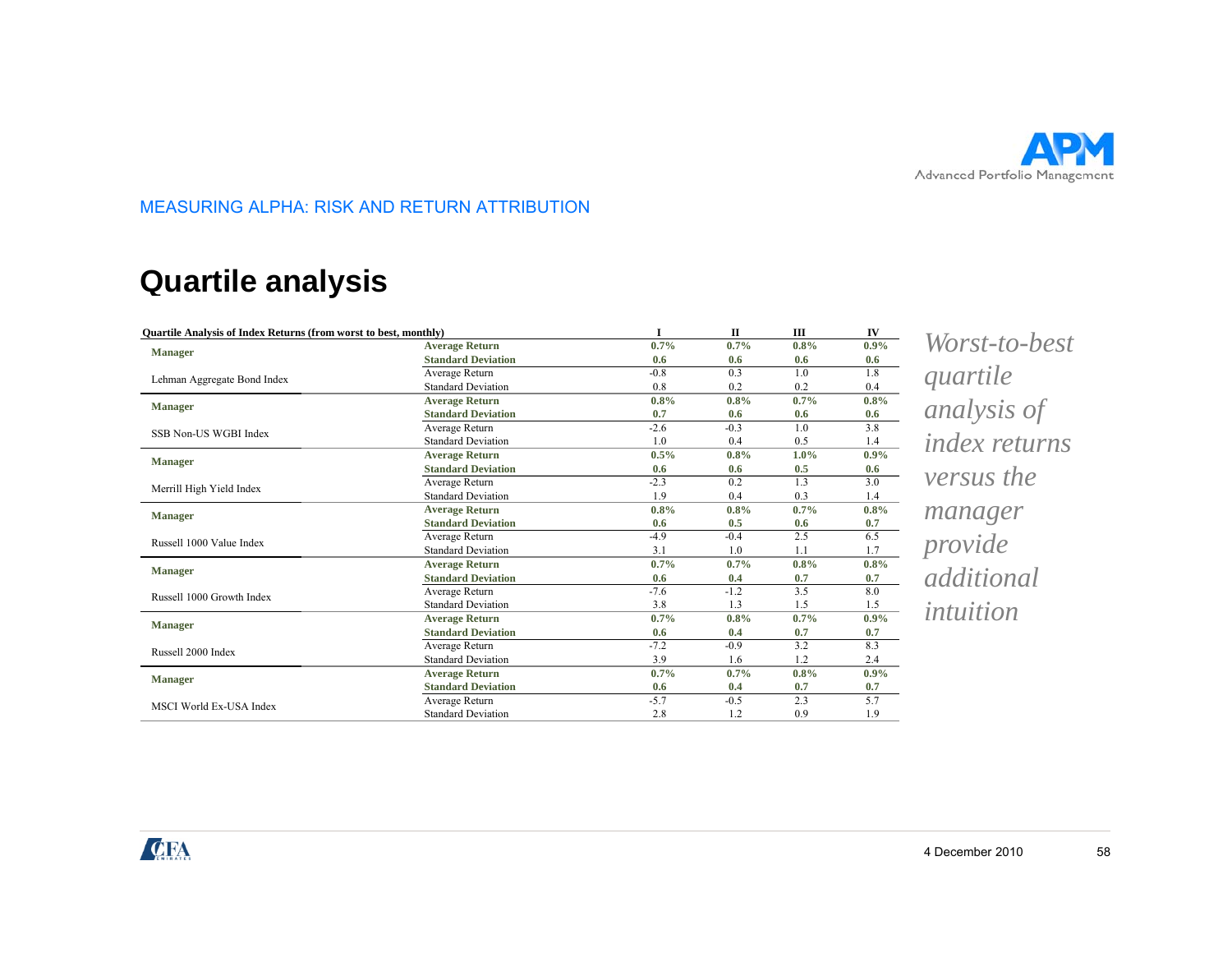

SHORTFALL RISK

# **Defining shortfall risk**

| <b>Shortfall risk</b>           | Shortfall risk measures the probability <i>and</i> the magnitude of potential<br>portfolio returns that fall below a predetermined absolute return<br>threshold.                                                                                                                | Shortfall risk is<br><i>the risk of <b>not</b></i>          |
|---------------------------------|---------------------------------------------------------------------------------------------------------------------------------------------------------------------------------------------------------------------------------------------------------------------------------|-------------------------------------------------------------|
| <b>Shortfall threshold</b>      | In measuring shortfall risk, a return threshold is first specified. This<br>threshold determines risk tolerance and segments a 'tail' in the<br>distribution of expected returns. The threshold is also referred to as the<br>shortfall threshold or minimum acceptable return. | <i>achieving your</i><br>minimum return<br><i>threshold</i> |
| <b>Shortfall</b><br>probability | Measures the percentage of observations falling below the shortfall<br>return threshold.                                                                                                                                                                                        |                                                             |
| <b>Average</b><br>shortfall     | The shortfall threshold less the weighted-average of all returns below the<br>threshold.                                                                                                                                                                                        |                                                             |
| <b>Shortfall risk</b>           | $=$ (shortfall probability) x (average shortfall)                                                                                                                                                                                                                               |                                                             |

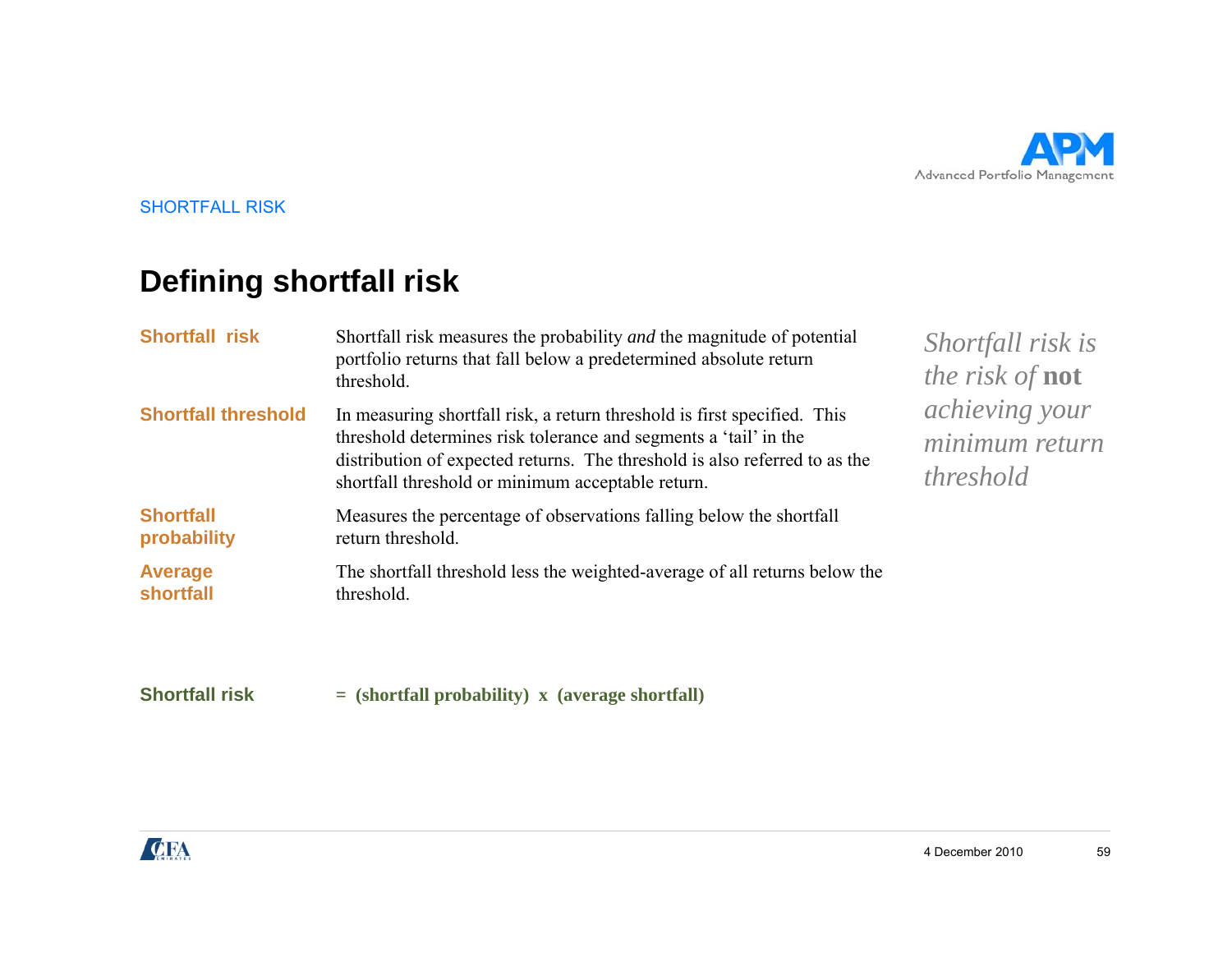

SHORTFALL RISK

### **Illustrative example**



CIFA

4 December 2010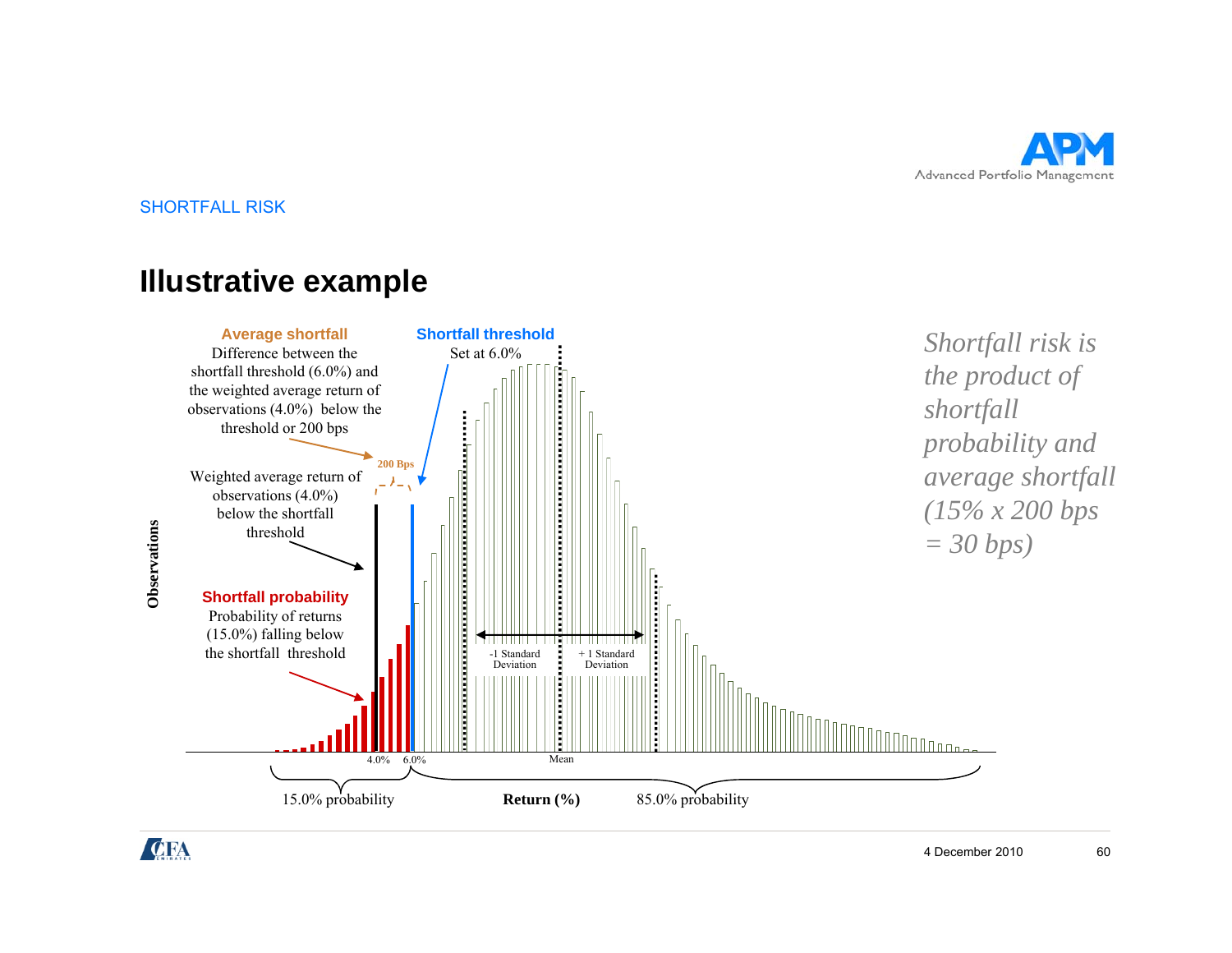

#### SHORTFALL RISK

# **Comparative risk/return measures**

| <b>Mean-variance</b>  | <b>Definition</b><br>Traditional measure of<br>expected risk and return.<br>Quantifies dispersion around<br>the mean return in traditional<br>statistical terms. Return equals<br>mean of distribution. Risk<br>equals sigma of distribution. | <b>Advantages</b><br>Widely accepted by both<br>academics and practitioners.<br>Long research pedigree. Easy<br>to model using traditional<br>statistical techniques. Utilized<br>as portfolio optimization tool. | <b>Disadvantages</b><br>Fails to distinguish good from<br>bad outcomes. Difficult to<br>incorporate risk tolerance.<br>Mean return is unrelated to a<br>priori investment objectives.<br>Works best with normal<br>distributions. | While mean-<br>variance and<br>VaR are useful<br>risk/return<br><i>metrics, they</i><br>have substantial |
|-----------------------|-----------------------------------------------------------------------------------------------------------------------------------------------------------------------------------------------------------------------------------------------|-------------------------------------------------------------------------------------------------------------------------------------------------------------------------------------------------------------------|-----------------------------------------------------------------------------------------------------------------------------------------------------------------------------------------------------------------------------------|----------------------------------------------------------------------------------------------------------|
| <b>VaR</b>            | Uses historical variance to<br>calculate potential downside.<br>Takes a current mark-to-market<br>and calculates potential loss<br>based on probabilistic<br>confidence intervals.                                                            | Focus on negative tail of return<br>distribution. Widely accepted<br>risk management metric. When<br>applied properly, measures<br>potential downside exposure.                                                   | Does not capture specificity of<br>risk. Does not capture non-<br>normal risk. Does not serve as<br>an optimization objective. Fails<br>to incorporate risk tolerance.                                                            | shortcomings<br>which are<br><i>addressed by</i>                                                         |
| <b>Shortfall risk</b> | Simple product of shortfall<br>probability and the weighted<br>average shortfall. Requires a<br>statement of risk tolerance<br>(shortfall threshold).                                                                                         | Two dimensional<br>characterization of distribution<br>tail. Works with non-normal<br>distributions. Optimization is<br>performed relative to an<br>absolute return threshold (risk<br>tolerance).                | Requires computationally<br>intense statistical methods.                                                                                                                                                                          | shortfall risk                                                                                           |

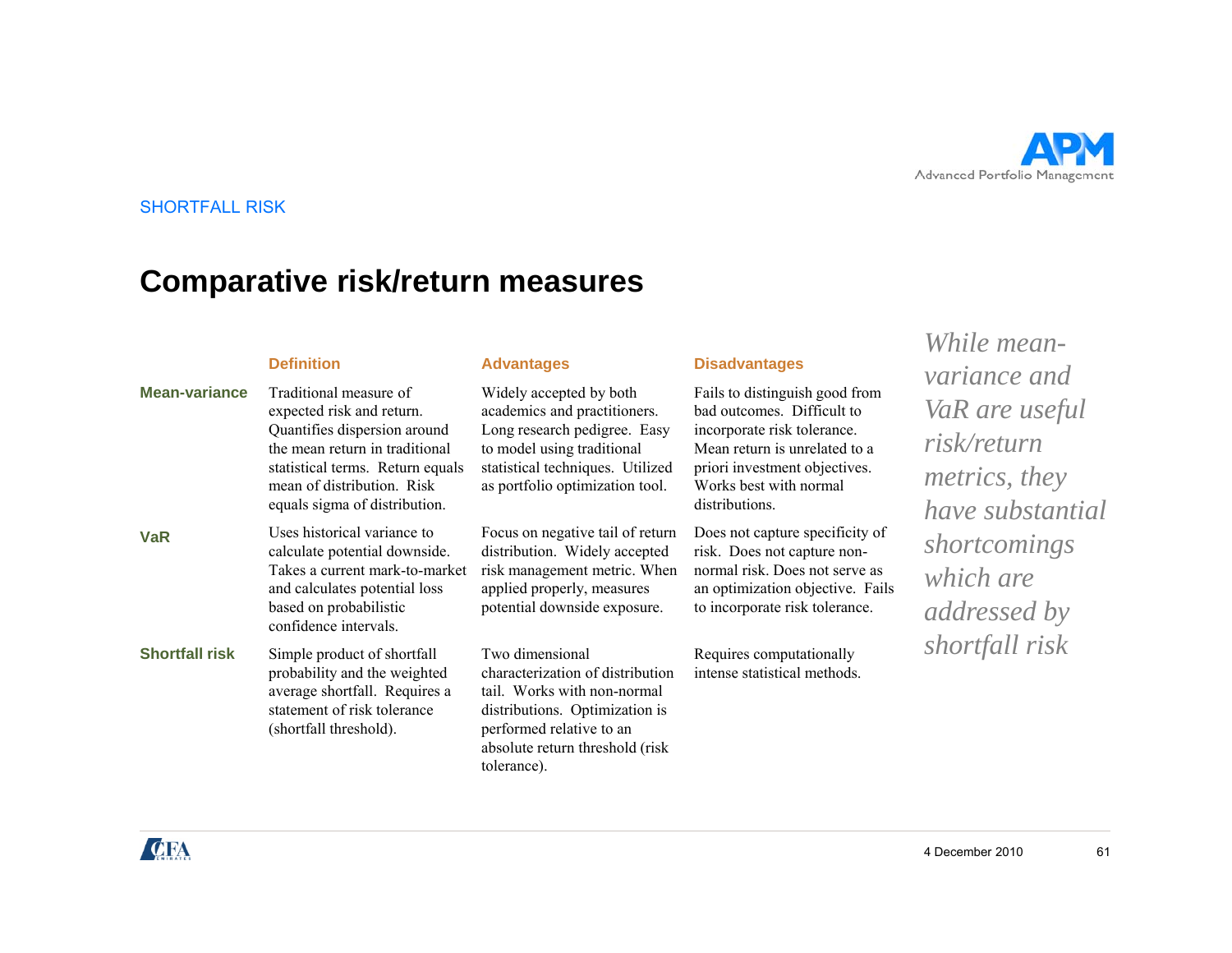

### **Optimization results p**

| MV <sub>1</sub>               | SFR <sub>1</sub>              | SFR <sub>2</sub>                 | SFR <sub>3</sub>                    | MV <sub>2</sub>                  | Three shortfall                                                                                                                     |
|-------------------------------|-------------------------------|----------------------------------|-------------------------------------|----------------------------------|-------------------------------------------------------------------------------------------------------------------------------------|
| 8.19%                         | 8.98%                         | 9.61%                            | 10.24%                              | 10.88%                           | optimized                                                                                                                           |
| 11.40%<br>0.99<br>0.11        | $6.90\%$<br>1.04<br>0.07      | 6.80%<br>1.41<br>0.10            | 8.70%<br>1.85<br>0.16               | 14.30%<br>2.87<br>0.41           | portfolios<br><i>illustrate risk</i>                                                                                                |
| 1.92%<br>2.18<br>0.06<br>0.13 | 2.11%<br>2.36<br>0.03<br>0.14 | 2.57%<br>2.18<br>$-0.02$<br>0.27 | $3.34\%$<br>1.87<br>$-0.05$<br>0.37 | 4.99%<br>1.38<br>$-0.01$<br>0.51 | and return<br>$trade-offs;$<br><i>mean-variance</i><br>optimized<br>portfolios create<br>boundaries for<br>evaluating<br>trade-offs |
|                               |                               |                                  |                                     |                                  |                                                                                                                                     |

MV = Mean Variance

SFR <sup>=</sup> Shortfall Risk

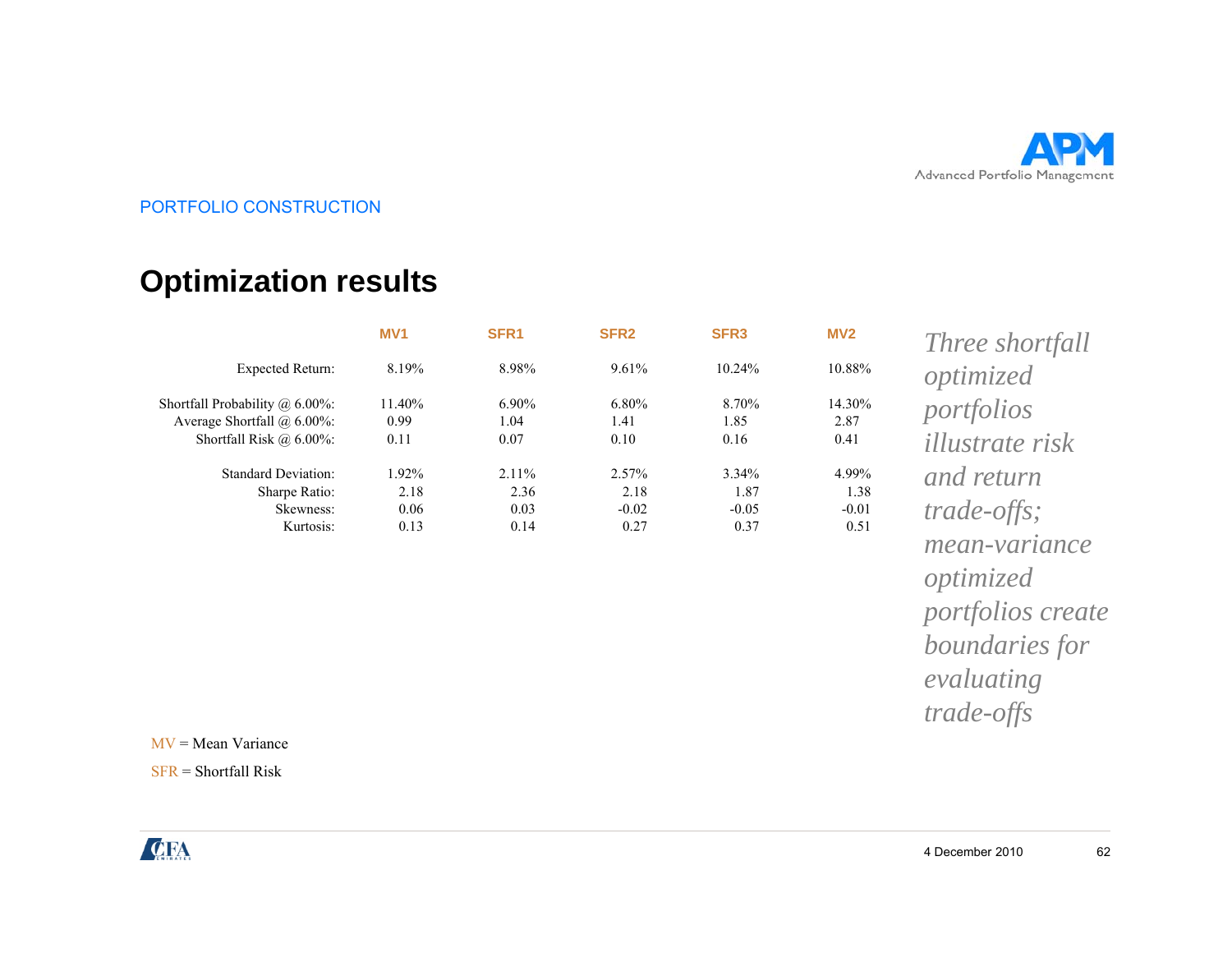

# **Optimization results Portfolio MV1**



*The minimum risk meanvarianceoptimized portfolio exhibits low deviation but high shortfall risk*

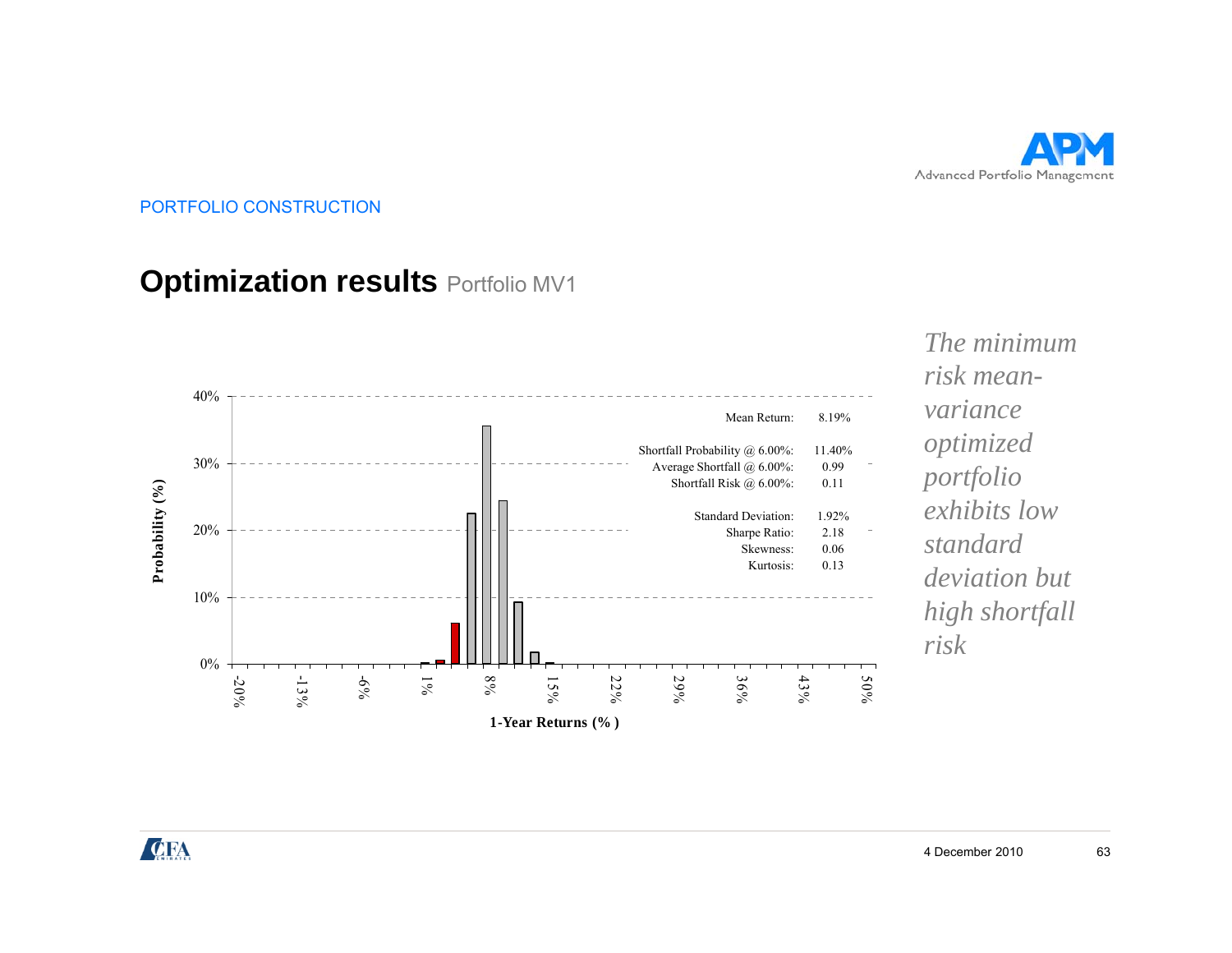

#### **Optimization results** Portfolio SFR1 **p**



*The SFR1 portfolio exhibits 19 basis exhibits points greater standard deviation than shortfall risk and 79 basis points of*  $\ddot{}$ *incremental return*

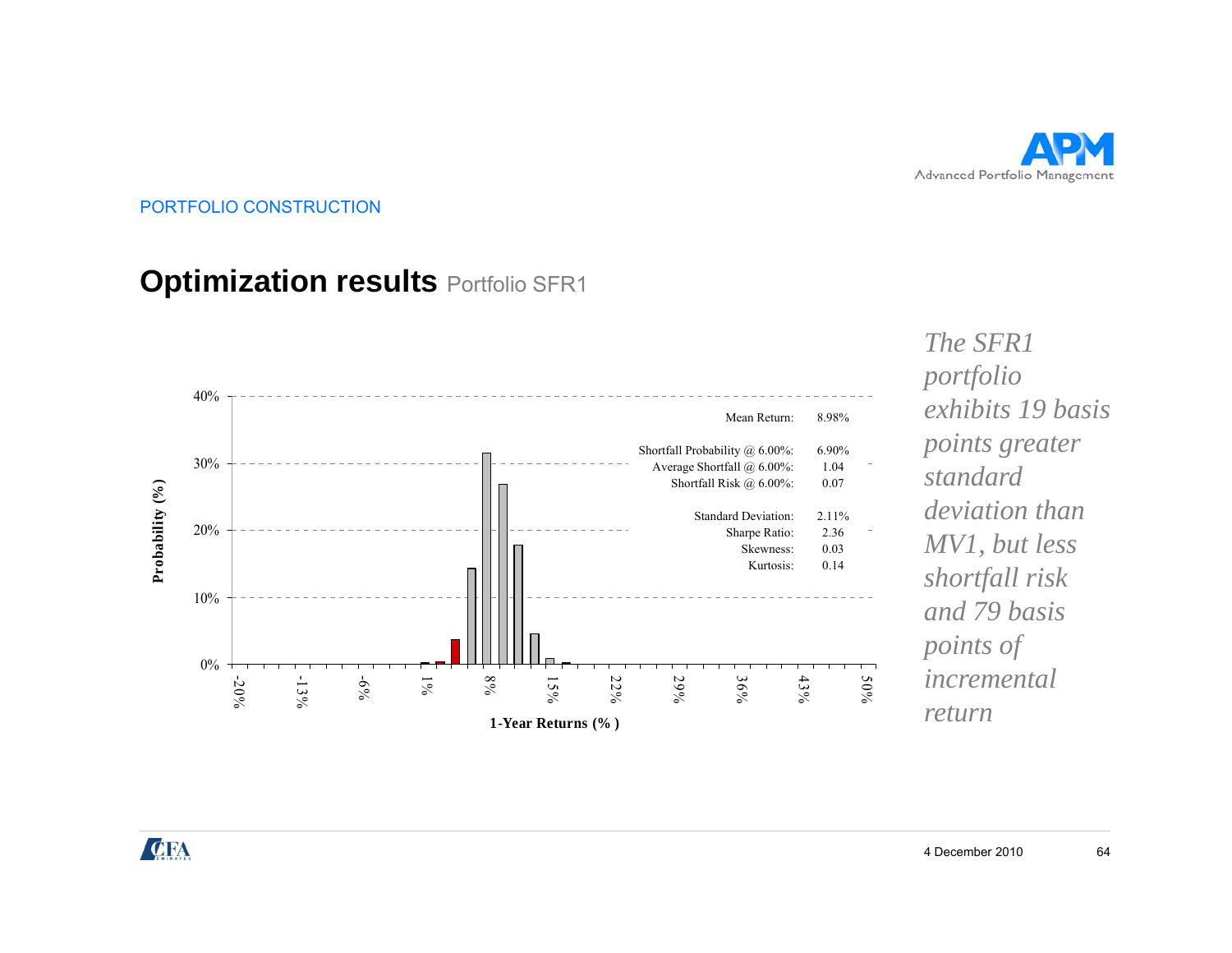

### **Optimization results Portfolio SFR2**



*SFR2 has a Sharpe ratio risk similar to MV1, but 142 basis points of return*

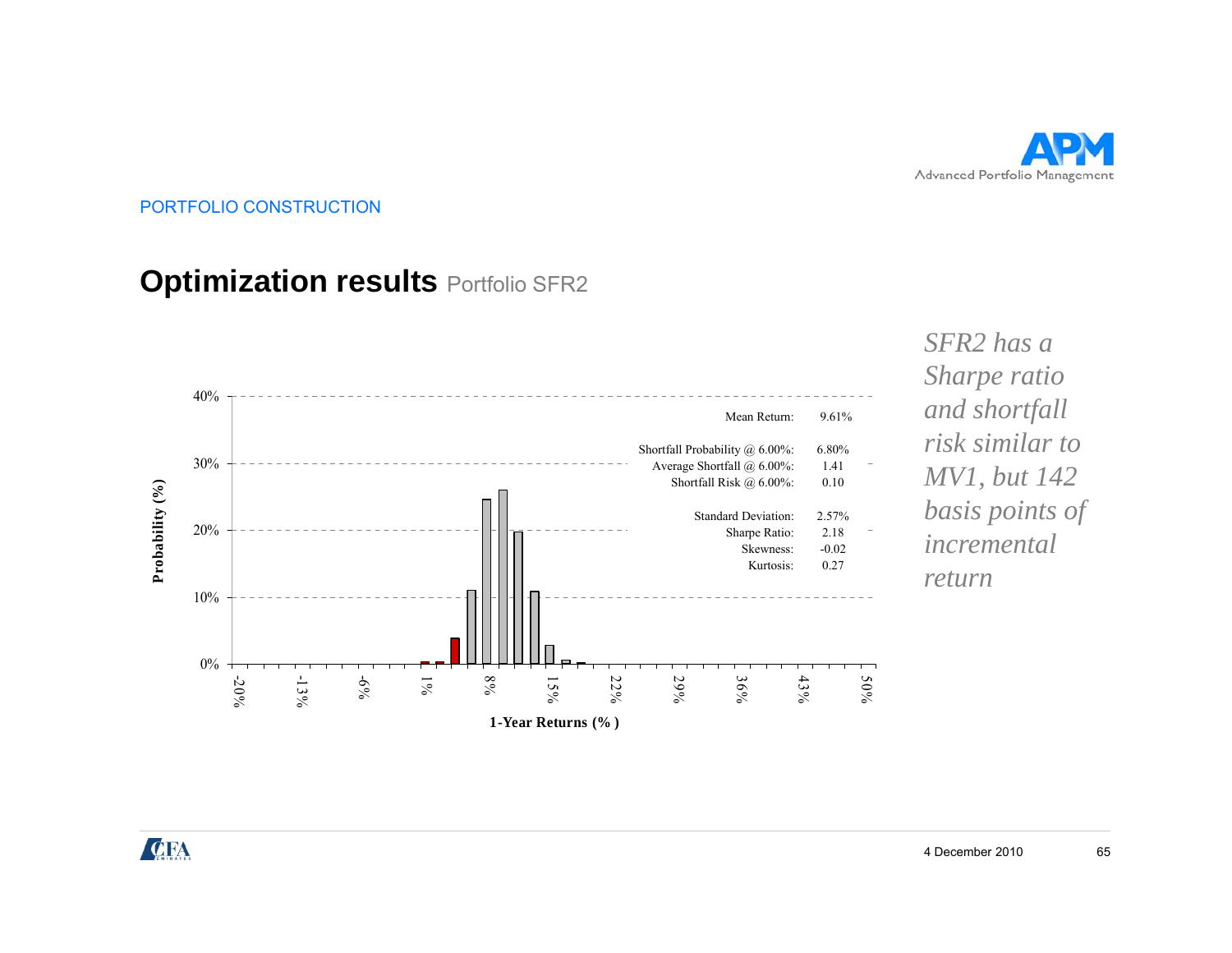

### **Optimization results Portfolio SFR3**



*SFR3 captures 94% of the*   $\sqrt{2}$ *MV2 maximum return portfolio, but has only*   $shortfall$  risk

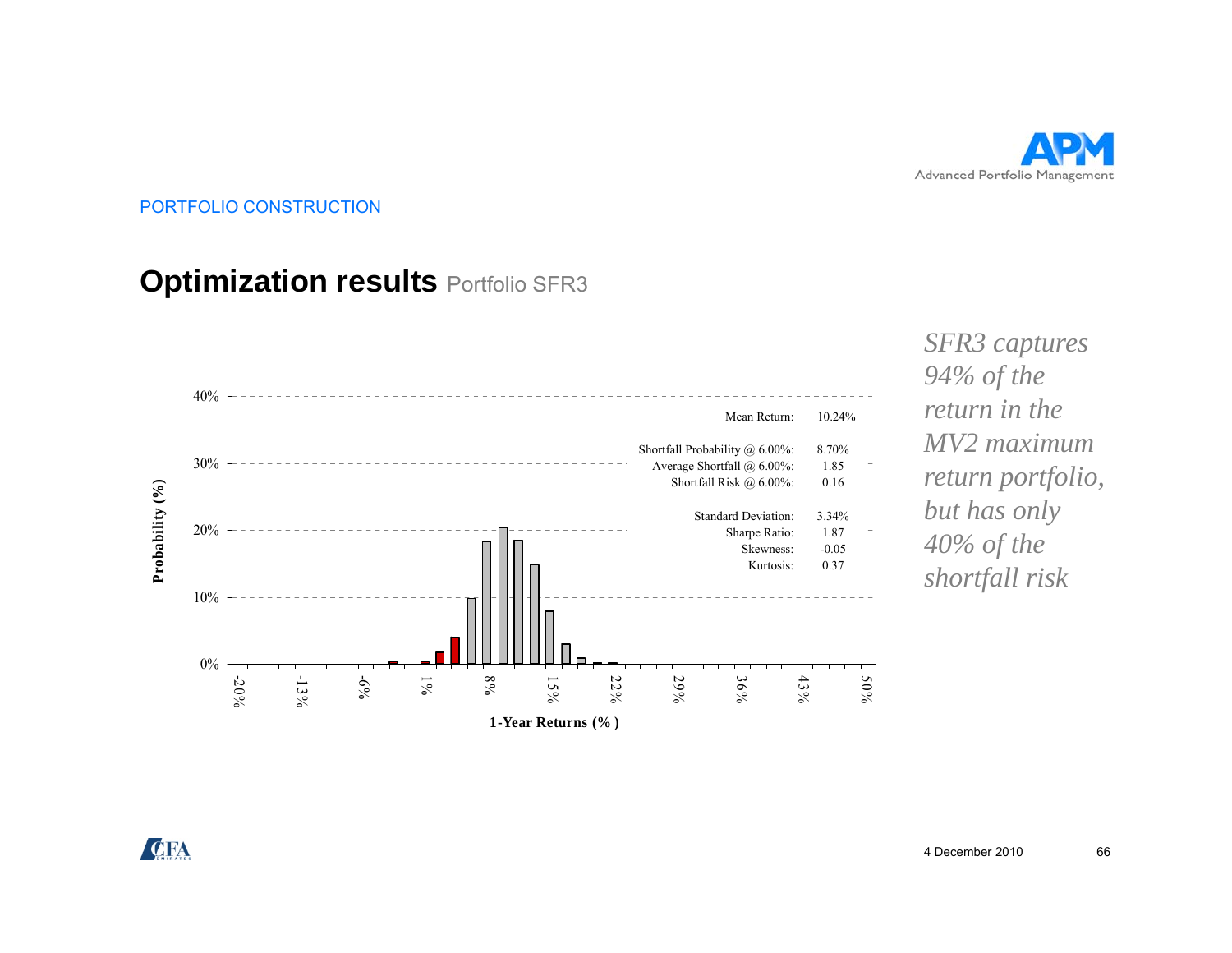

#### **Optimization results** Portfolio MV2 **p**



*Except for concentration constraints constraints, MV2 is the otherwise unconstrained imaximum return portfolio available within the investment universe*

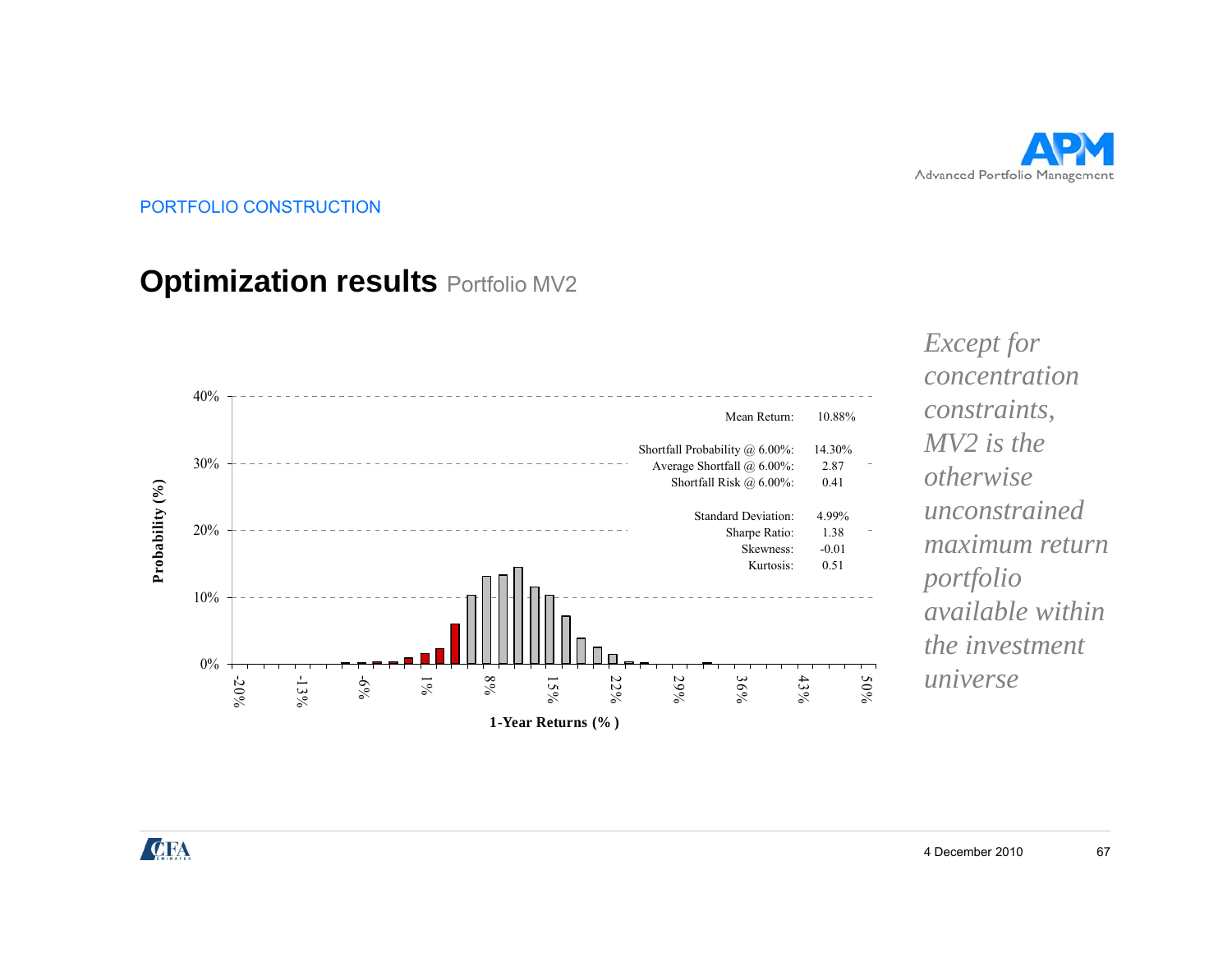

### **Optimization results p**



**CFA**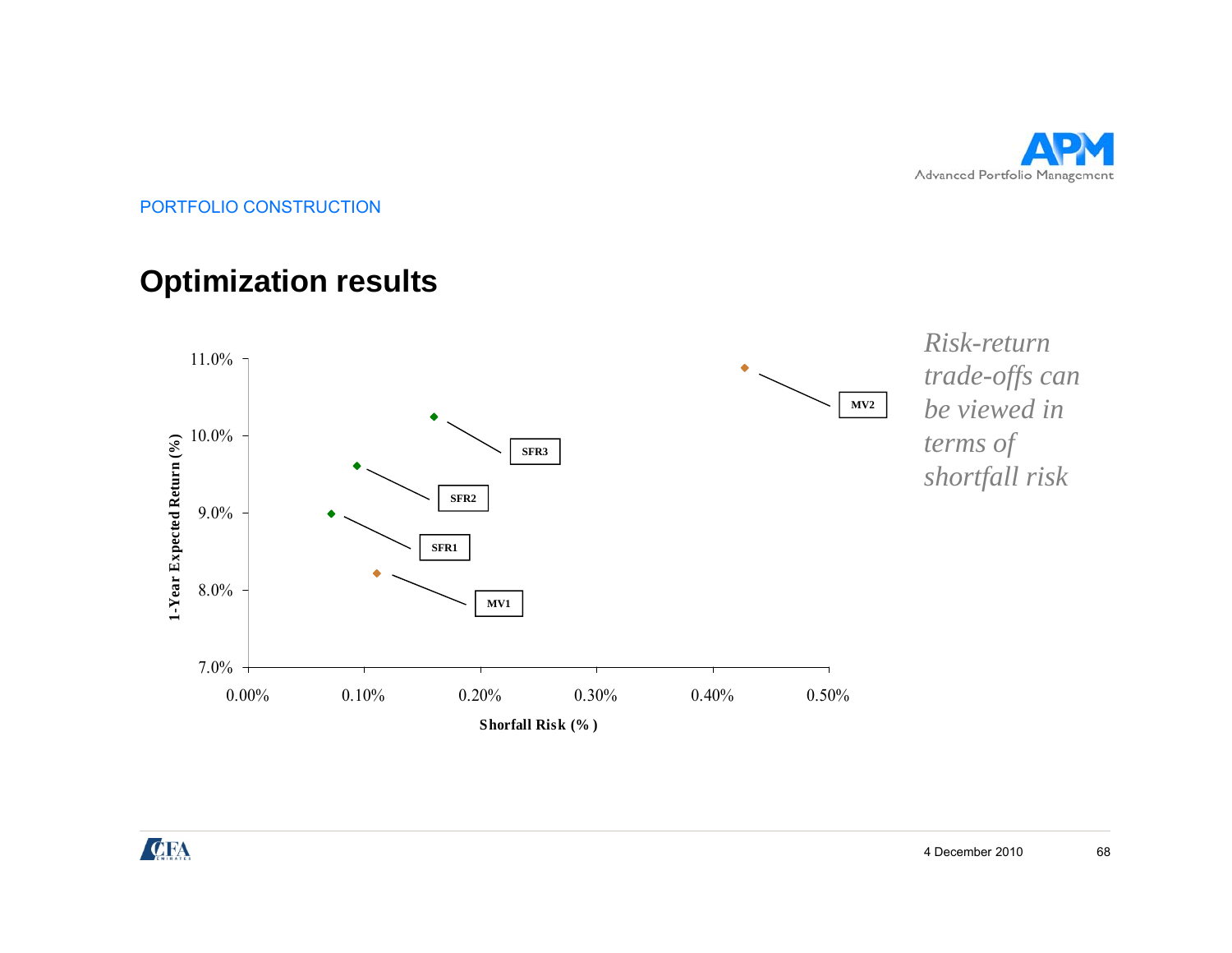

# **Optimization results p**



*Alternatively, risk-return trade-offs can trade offs be viewed in terms of standard* 

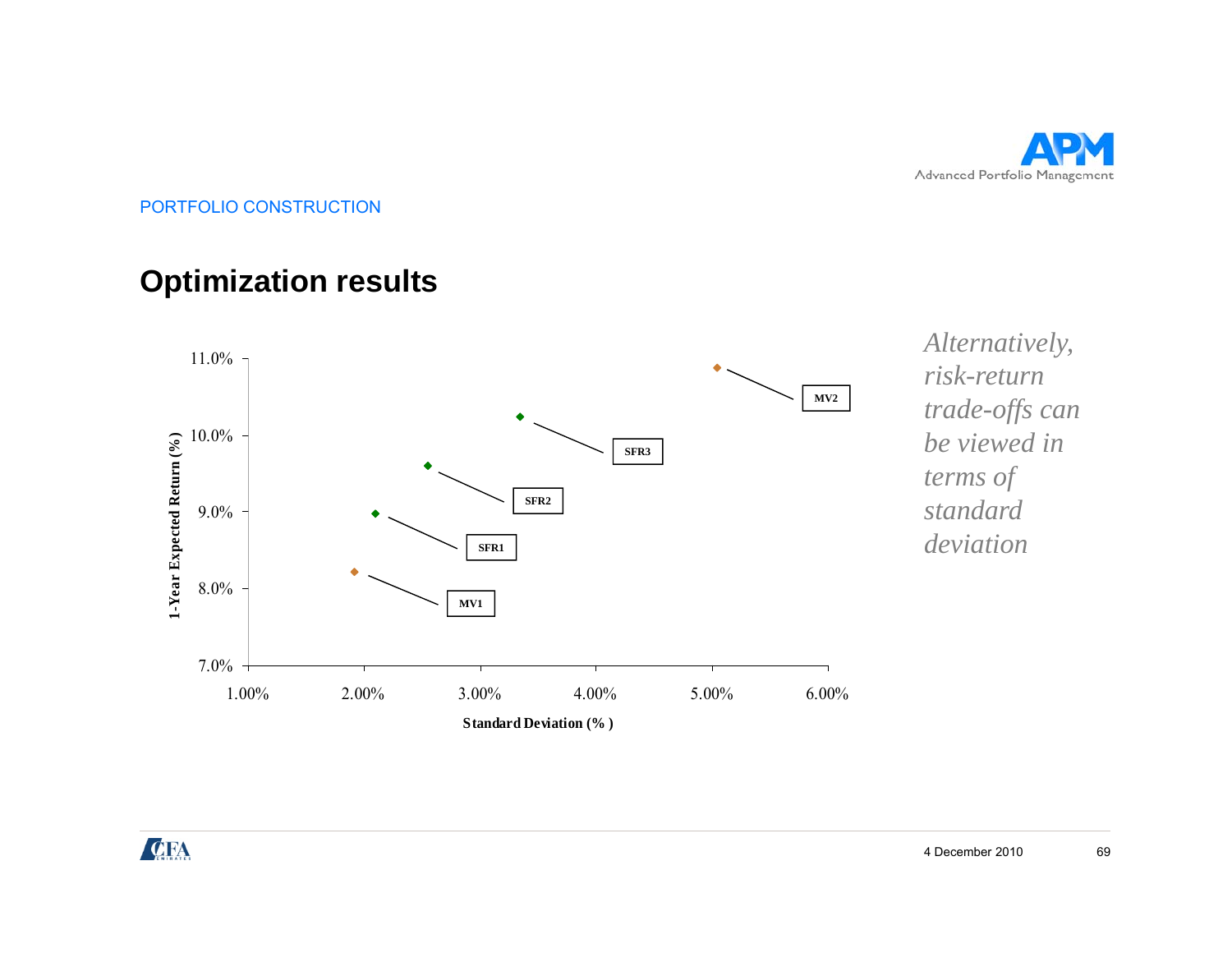

IMPLEMENTATION OF PORTABLE ALPHA STRATEGY

### **Rationale for a portable alpha strategy p p gy**

The rationale for a portable alpha strategy is predicated on the ability to separate passive returns, or beta, from active returns, or alpha. Passive returns (beta) are the returns that come from taking risk exposures to well-defined, stable, and liquid asset classes. Active returns (alpha) are the returns that come from taking risk exposures based on market timing skills or security selection skills.

By definition, the result of the asset allocation decision is a portfolio of investments in well-defined, stable, and liquid asset classes that result in passive returns (beta). This portfolio is often referred to as the 'policy portfolio' and can typically be represented, or benchmarked, with passive asset class indices. In many cases, these indices can also be purchased as investment vehicles in the form of futures contracts, ETFs, and over-the-counter derivative contracts. In most cases, these vehicles have d over-the-counter derivative contracts. In most cases, these vehicles have *returns (beta)*<br>Il transaction costs and little, if any, investment management fees. from active very small transaction costs and little, if any, investment management fees.

Active returns (alpha) are difficult to acquire in the form of an indexed investment vehicle due to the fact that market timing skills and security selection skills are scare and therefore can command relatively higher transaction costs and investment management fees. However, a well-constructed portfolio of hedge fund managers which contains little, if any, beta, makes a highly efficient investment vehicle through which to gain active management (alpha) returns.

The recombination of the of the passive and active exposures, sometimes referred to as an "index plus" investment, is the simplest form of a portable alpha strategy.

*The rationale for a portable alpha strategy is predicated on the ability to separate passive returns* (*beta*) *returns (alpha) and then combine them in a manner which preserves the li tf li policy portfolio*

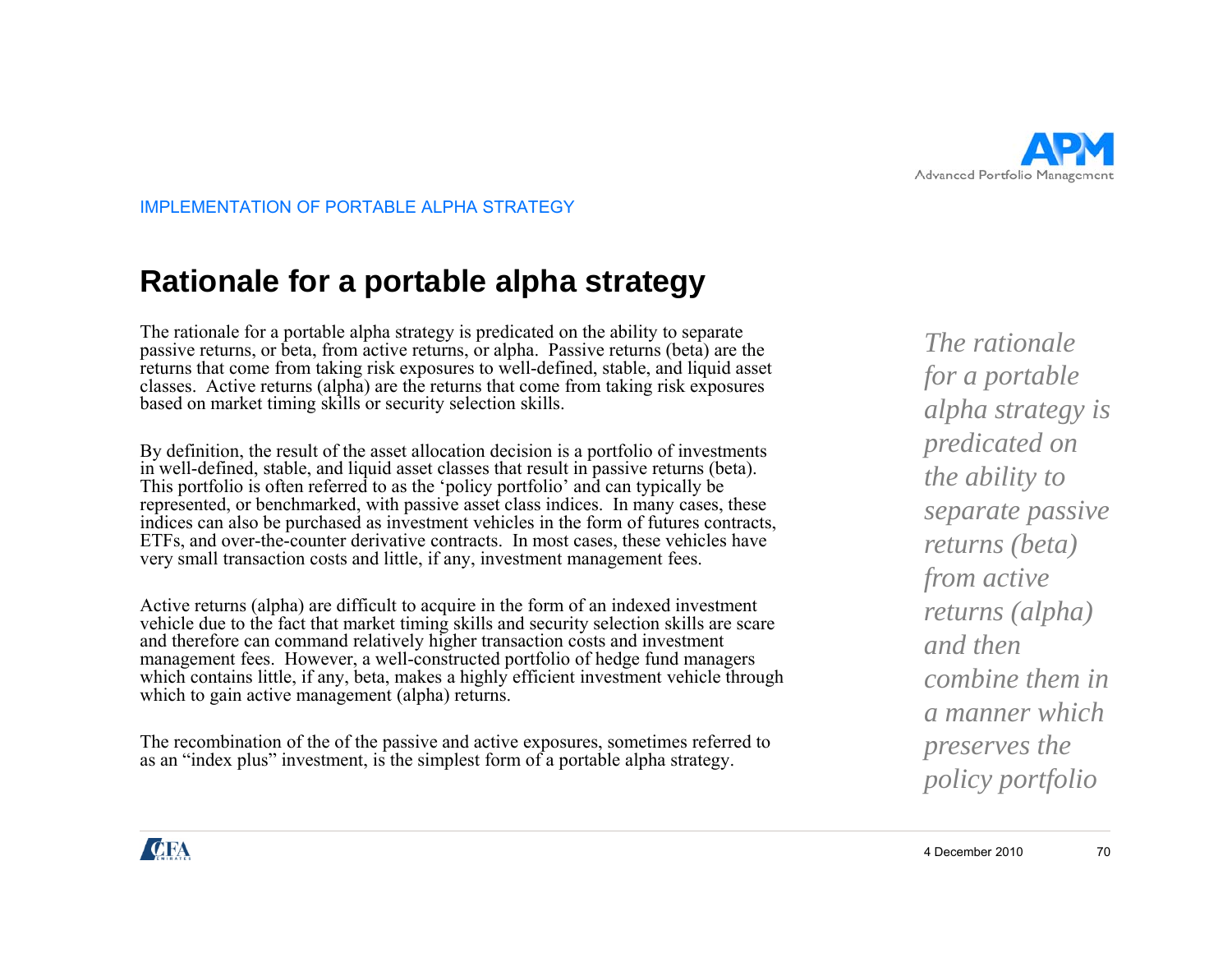

IMPLEMENTATION OF PORTABLE ALPHA STRATEGY

### **Advantages of a portable alpha strategy g p p gy**

A portable alpha strategy provides three distinct advantages for a plan sponsor or investment portfolio manager.

First, a portable alpha strategy allows the portfolio manager to separate the asset allocation decision from the passive/active management decision. This is a more  $\alpha$  algebra  $\alpha$  and  $\alpha$ conceptually consistent manner in which to manage the overall portfolio which creates a more disciplined and robust framework in which to measure and manage risk exposures.

Second, a portable alpha strategy allows the portfolio manager to separate and independently source the investment vehicles used to gain exposures to passive *exposures to the*  returns from the investment vehicles used to gain exposure to active returns. independently source the investment vehicles used to gain exposures to passive

Third, by virtue of the ability to separate and independently source exposures to active and passive return, a portable alpha strategy allows the portfolio manager to select investment vehicles that more precisely and more efficiently realize the portfolio's risk and investment objectives.

For example, the policy portfolio can be created by index products which deliver the precise desired passive exposures at very small transaction costs. Likewise, the active management exposure can be created using managers who deliver very little beta and thereby are more cost-efficient since the relatively higher active management fees are not charged on beta returns.

*The advantage of a portable alpha strategy is the ability to independently obtain h most efficient sources of passive and active returns*

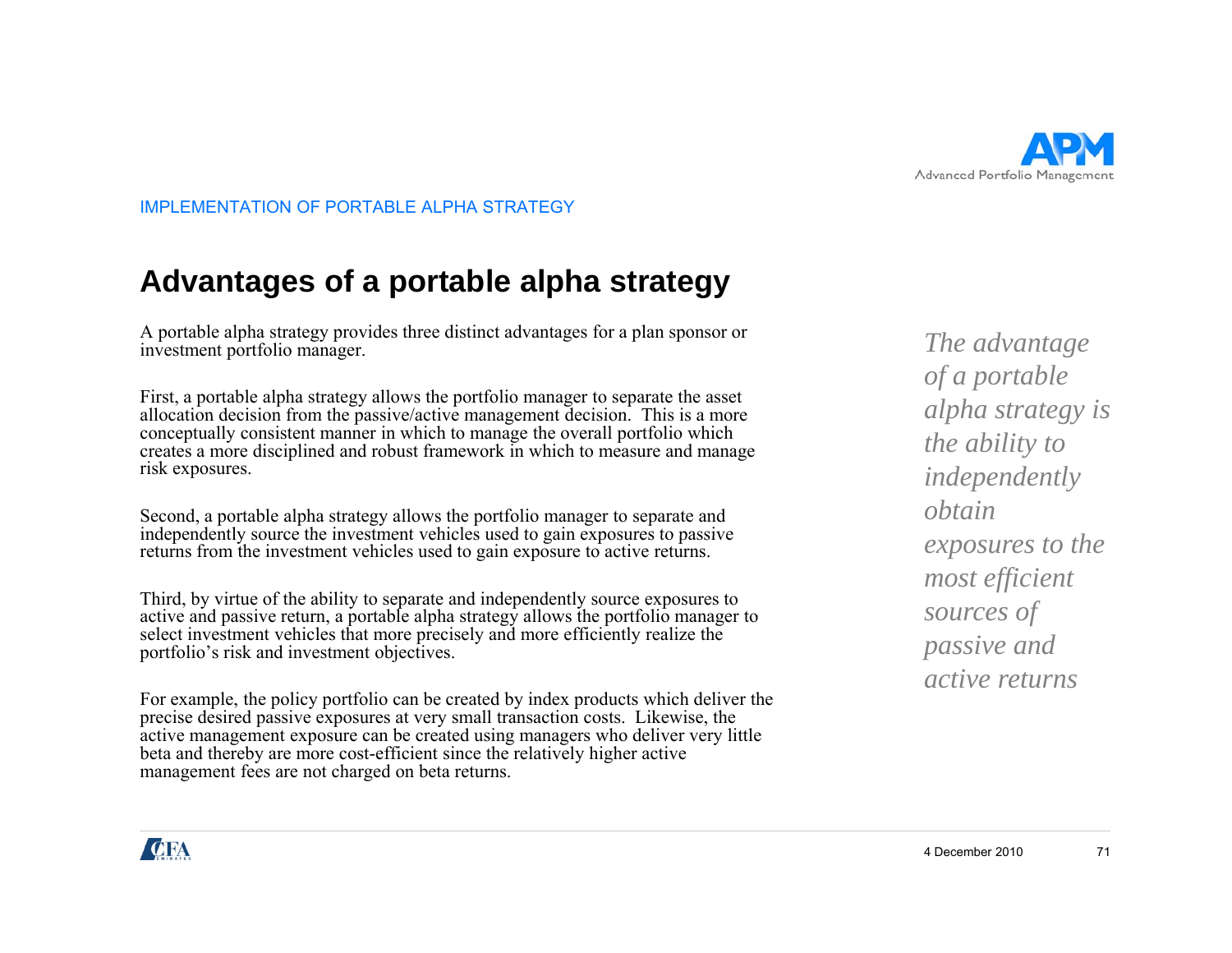

IMPLEMENTATION OF PORTABLE ALPHA STRATEGY

# **Methodology of analysis gy y**

The analysis was prepared on a forward-looking basis using expected return and<br>expected risk assumptions in yen for each asset class in the policy portfolio as well as<br>for the managers comprising the hedge fund investment

generated using a non-linear Monte Carlo process which generates non-normal expected return distributions while preserving observed correlation characteristics. Optimizations were prepared using a shortfall risk optimization process, the objective of which is to reduce the probability and magnitude of outcomes below a specified shortfall threshold.

Using the same methodology, along with mean variance optimizations, the recommended portable alpha portfolio was constructed using a combination of Equity-related, Event Driven, Credit-related, Fixed Income, Volatility, and Tactical hedge fund strategies.

In this example, all hedge fund portfolio returns reported have been hedged back into *process*, yen.

*This analysis was prepared using forwardlooking risk and return expectations, a linon-linear Monte Carlo simulation process, and a shortfall risk optimization methodology*

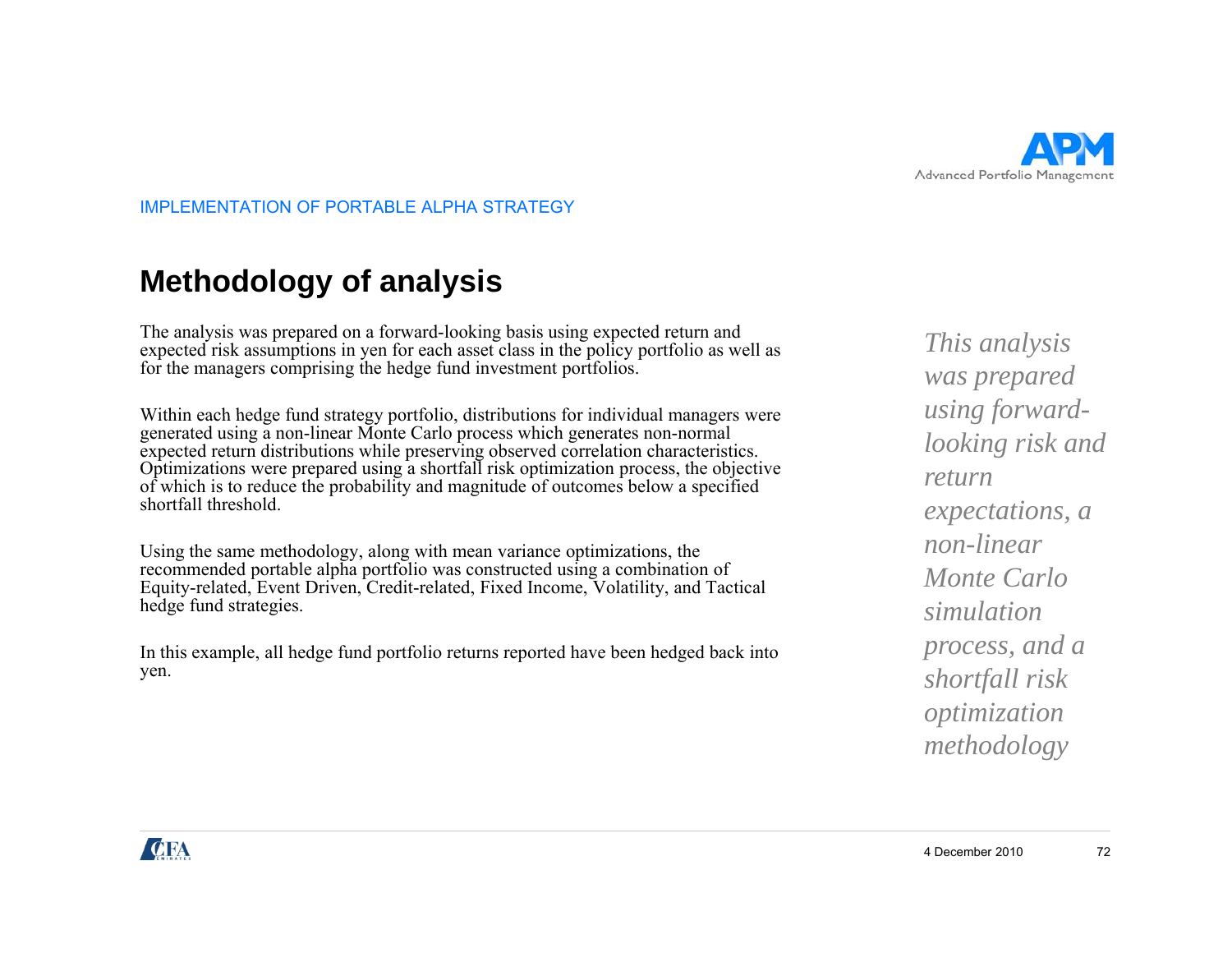

# **Policy portfolio as point of departure yp p p**

The point of departure for any portable alpha strategy is the existing asset allocation or policy portfolio. Below is a graphical representation of the policy portfolio for a hypothetical institutional investor. By definition, this represents the investor's total passive exposure. The expected return and volatility are also reported for each asset class and the total portfolio. For clarity of this example, we will assume that the total capital in the policy portfolio is 100 yen.



*The implementation of <sup>a</sup> portable alpha strategy is most easily understood h iiwhen it is decomposed into its constituent parts*

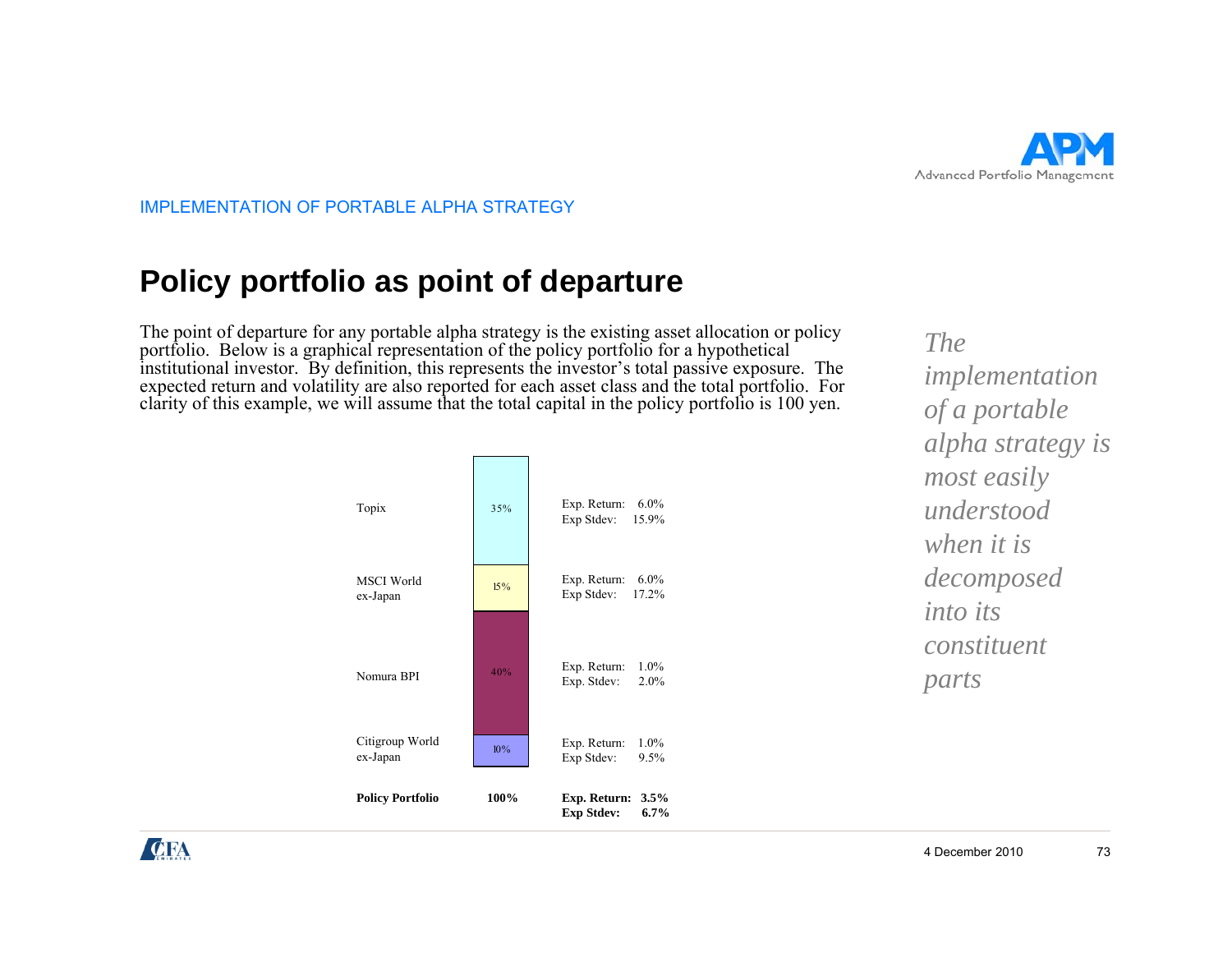

# **Liquidating a portion of the policy portfolio q g p p yp**

Because most passive asset class exposures can be expressed as indices, and because they can be obtained in a cost efficient manner using futures contracts, ETFs, and other derivative contracts, the next step is to determine the most cost efficient passive return to replicate with an index strategy. Here, we have selected the Japanese equity exposure, benchmarked by the Topix, as the passive return to replicate because it requires the smallest transaction cost. The portfolio manager sells 25 yen of the 35 yen capital exposure to Japanese equities and realizes the following asset allocation and expected risk and return.

| Exp. Return: $6.0\%$<br>15.9%<br>Exp. Stdev: | 35%    | Cash<br>Topix                 | 25%    | Exp. Return: Libor                          |  |  |  |  |  |  |
|----------------------------------------------|--------|-------------------------------|--------|---------------------------------------------|--|--|--|--|--|--|
|                                              |        | Topix                         | $10\%$ | Exp. Return: $6.0\%$<br>Exp. Stdev: 15.9%   |  |  |  |  |  |  |
| Exp. Return: $6.0\%$<br>Exp. Stdev:<br>17.2% | $15\%$ | <b>MSCI</b> World<br>ex-Japan | 15%    | Exp. Return: $6.0\%$<br>Exp. Stdev: 17.2%   |  |  |  |  |  |  |
| Exp. Return: $1.0\%$<br>Exp. Stdev: $2.0\%$  | 40%    | Nomura BPI                    | 40%    | Exp. Return: $1.0\%$<br>Exp. Stdev:<br>2.0% |  |  |  |  |  |  |
| Exp. Return: $1.0\%$<br>Exp. Stdev: 9.5%     | $10\%$ | Citigroup World<br>ex-Japan   | $10\%$ | Exp. Return: $1.0\%$<br>Exp. Stdev:<br>9.5% |  |  |  |  |  |  |

*The portion of the asset allocation thatis most efficiently replicated is fi li id d first liquidated to cash*

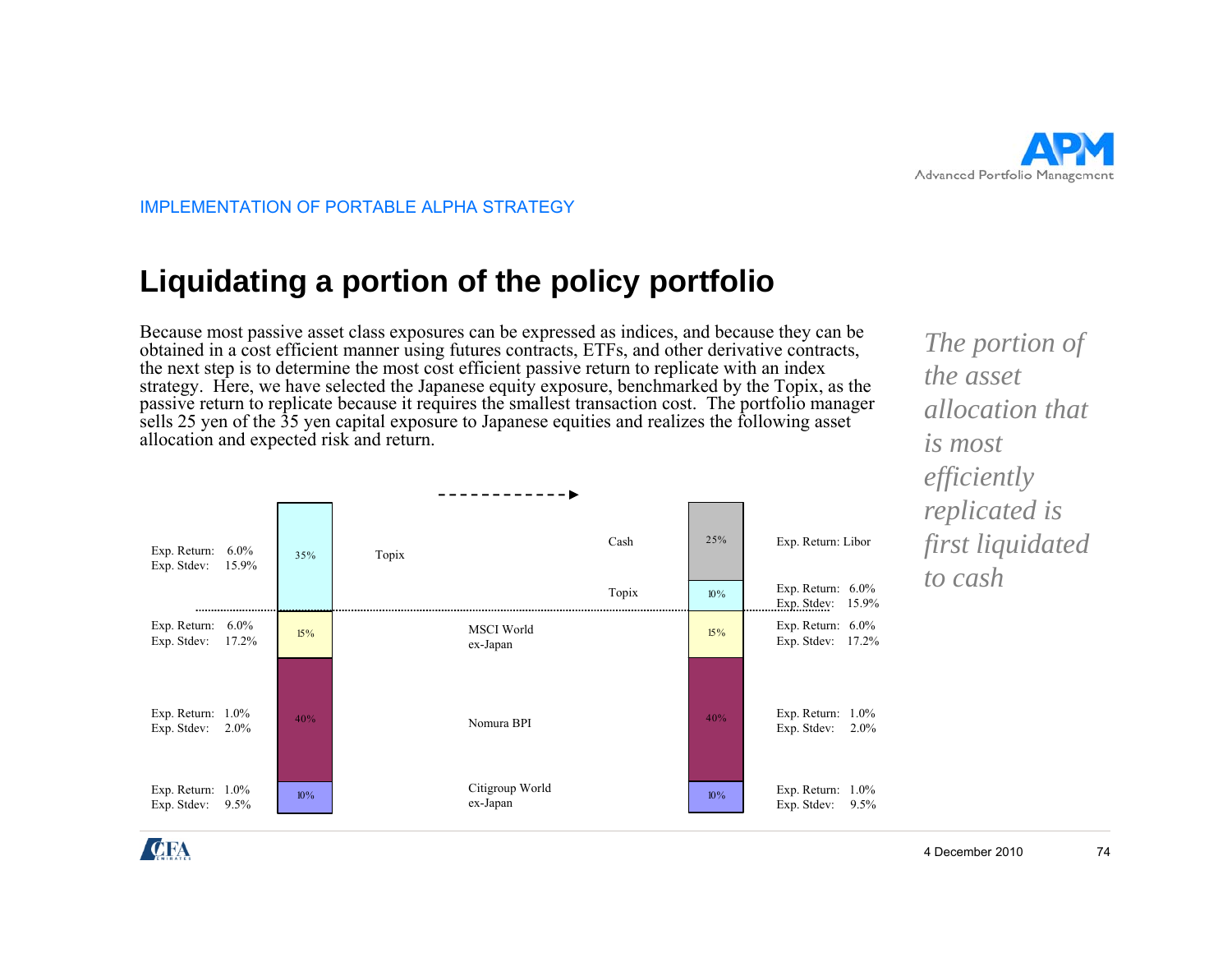

# **Reestablishing equity exposure via swap gq y p p**

To regain the exposure to Japanese equities, the portfolio manager enters into a total rate of return swap in a notional amount of 25 yen, paying Libor plus sixteen basis points and receiving the total return on the Topix index (this was the average market price of the swap at the time of this analysis). This transaction, requiring 5 yen of swap cash collateral, reestablishes the original policy portfolio exposures while leaving an additional 20 yen of surplus cash.



*By entering into a total rate of return swap to receive the Topix, the portfolio initial exposure to Japanese equities q*

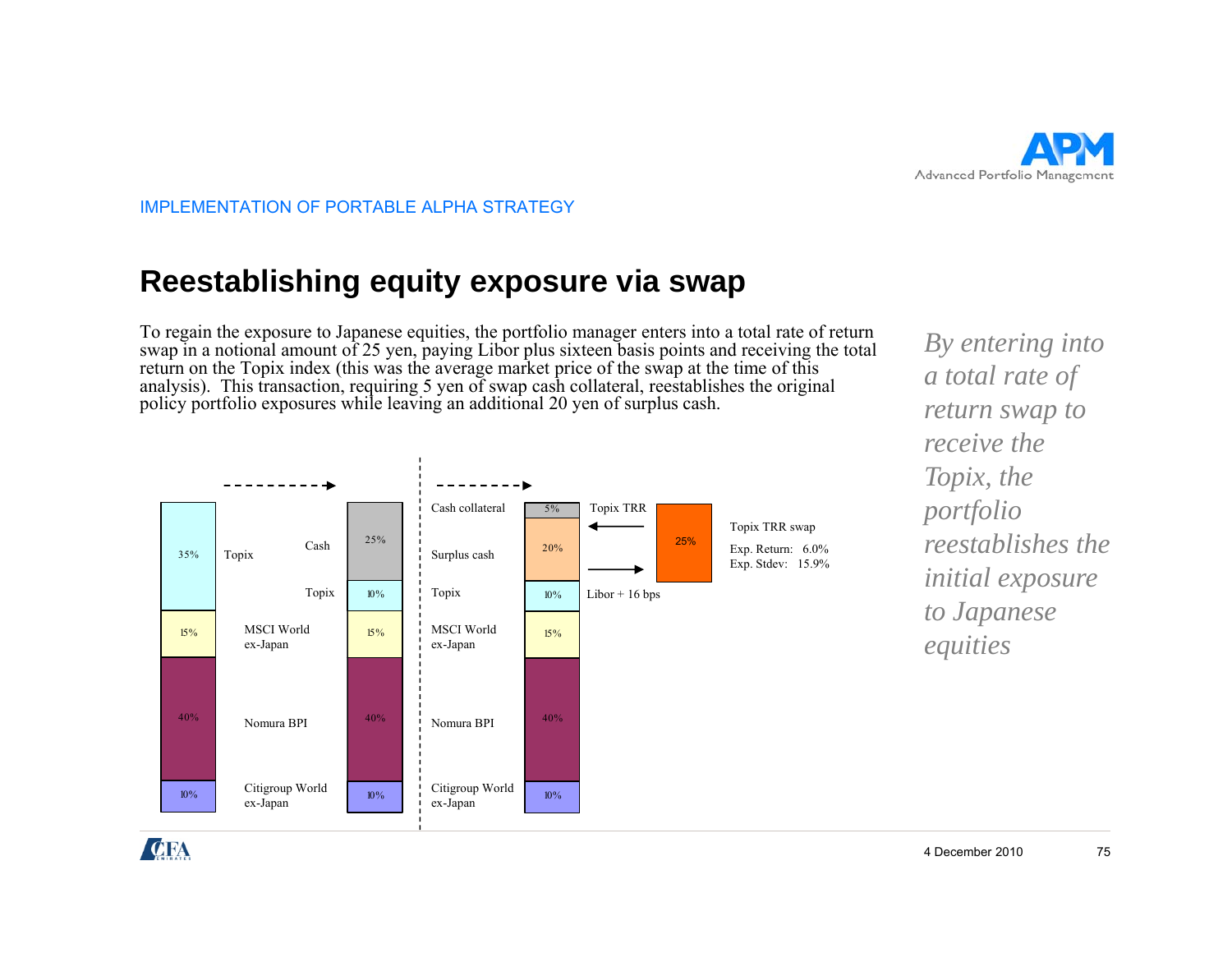

# **Purchasing active management portfolio g gp**

Having reestablished the policy portfolio exposures, the portfolio manager now needs to source the active management. This is accomplished by purchasing a customized portfolio of hedge fund managers which is constructed to have little or no beta to the policy portfolio. The 'surplus cash' of 20 yen generated from selling the Japanese equities is used to fund the hedge fund portfolio, by definition the client's total active exposure.



*A customized portfolio of hedge fund managers, constructed to have little beta to the policy portfolio, provides unconstrained active management exposure*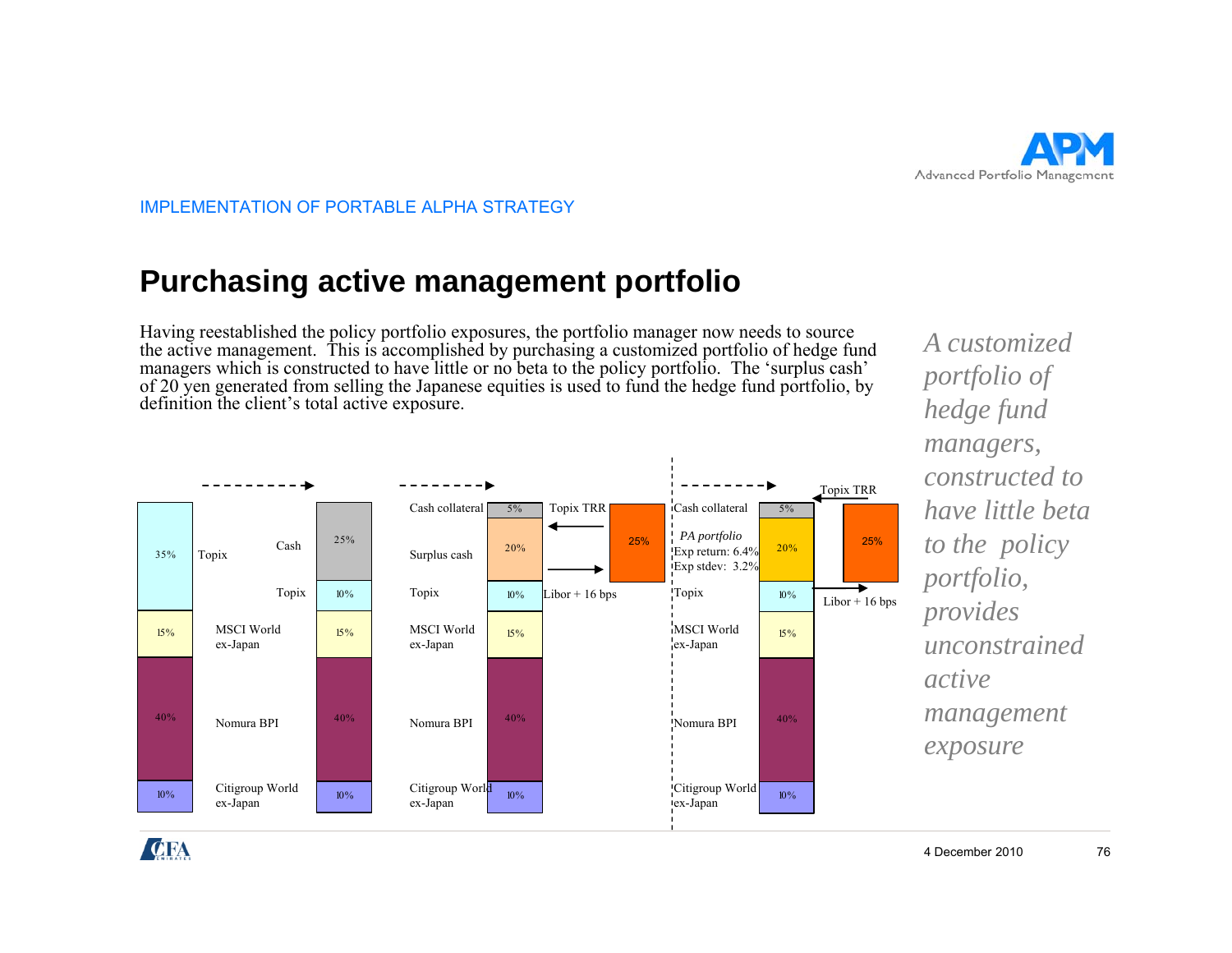

## **Index plus result**

The expected return of the hedge fund portfolio is 6.44%, or Libor plus 633 basis points of alpha. The Libor leg of the TRR swap is funded with the Libor return from the cash collateral plus the Libor portion of the return from the hedge fund portfolio. This leaves an addition 613 basis points of active return on 20% of the policy portfolio, or 1.23% of additional return on the total policy portfolio attributable to active exposure through ported alpha. The total portfolio, which originally had an expected return of 3.5%, now has a expected return of 4.7%.  $\sqrt{0}$ .



*Implementation of a portable alpha strategy adds 123 basis points of expected return he total to the totalportfolio with only a small increase in volatility of 30 basis points*

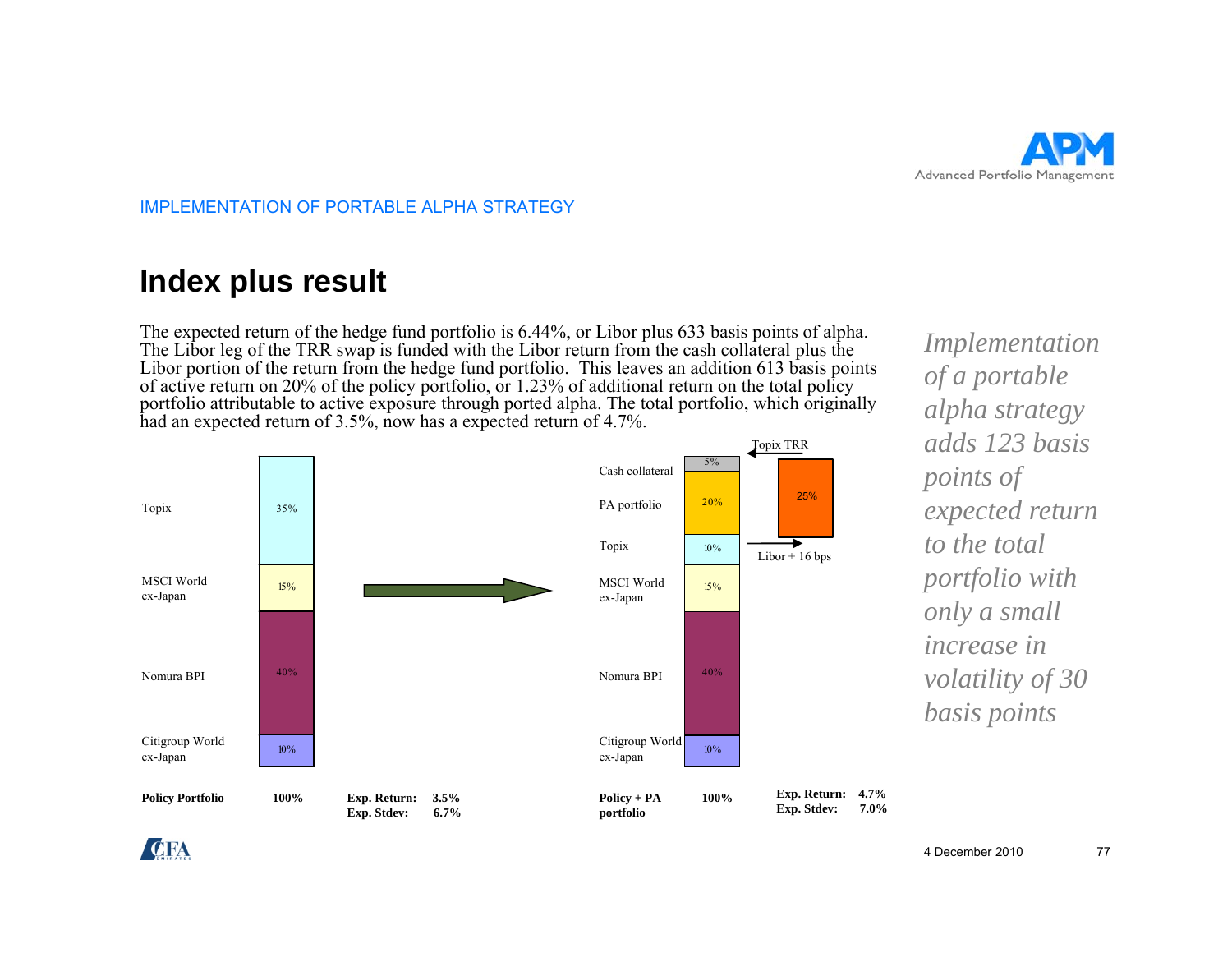

# **Current portfolio** Yen-denominated risk and return expectations **p**

|                              | <b>Expected</b> | <b>Expected</b> |                 | looking            |  |
|------------------------------|-----------------|-----------------|-----------------|--------------------|--|
|                              | <b>Return</b>   | <b>Stdev</b>    | <b>Skewness</b> |                    |  |
|                              |                 |                 |                 | return             |  |
| <b>Topix</b>                 | $6.0\%$         | 15.9%           | 0.12            |                    |  |
| <b>MSCI</b> World ex Japan   | $6.0\%$         | 17.2%           | $-0.29$         |                    |  |
| <b>Nomura BPI</b>            | $1.0\%$         | $2.0\%$         | $-1.07$         | expecterial        |  |
| Citigroup World ex Japan Gvt | $1.0\%$         | 9.5%            | 0.26            |                    |  |
|                              |                 |                 |                 | for the<br>portfol |  |
| <b>Equity</b>                | 7.1%            | 4.6%            | $-0.21$         |                    |  |
| <b>Event driven</b>          | 6.3%            | $6.2\%$         | $-0.55$         |                    |  |
| <b>Credit</b>                | $5.9\%$         | $4.0\%$         | $-1.04$         |                    |  |
| <b>Fixed income</b>          | 5.3%            | $2.4\%$         | 0.46            | classes            |  |
| <b>Volatility</b>            | $4.3\%$         | 3.3%            | $-0.03$         | each u             |  |
| <b>Tactical</b>              | $8.6\%$         | $9.8\%$         | 0.90            |                    |  |
| Portable alpha               | 6.4%            | $3.2\%$         | 0.19            | manag              |  |

*Forwardlooking risk and returnexpectations were developed for the policy f li portfolio asset classes and each underlying manager in the hedge fund portfolios*

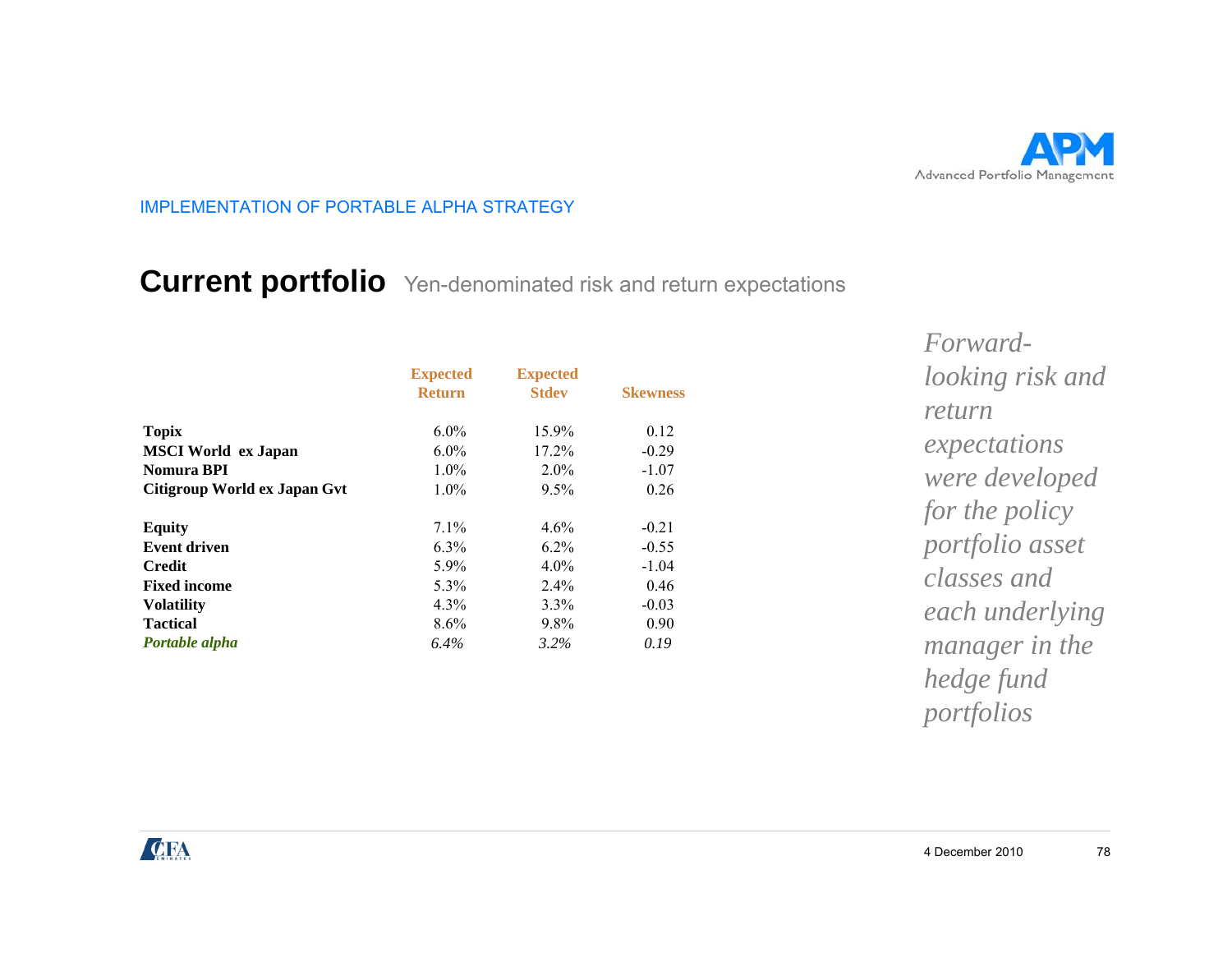

# **Current portfolio** Yen-denominated statistics and distribution



*A non-linear Monte Carlo simulationgenerates a non-normal distribution that h icharacterizes the current portfolio's expected return and risk characteristics*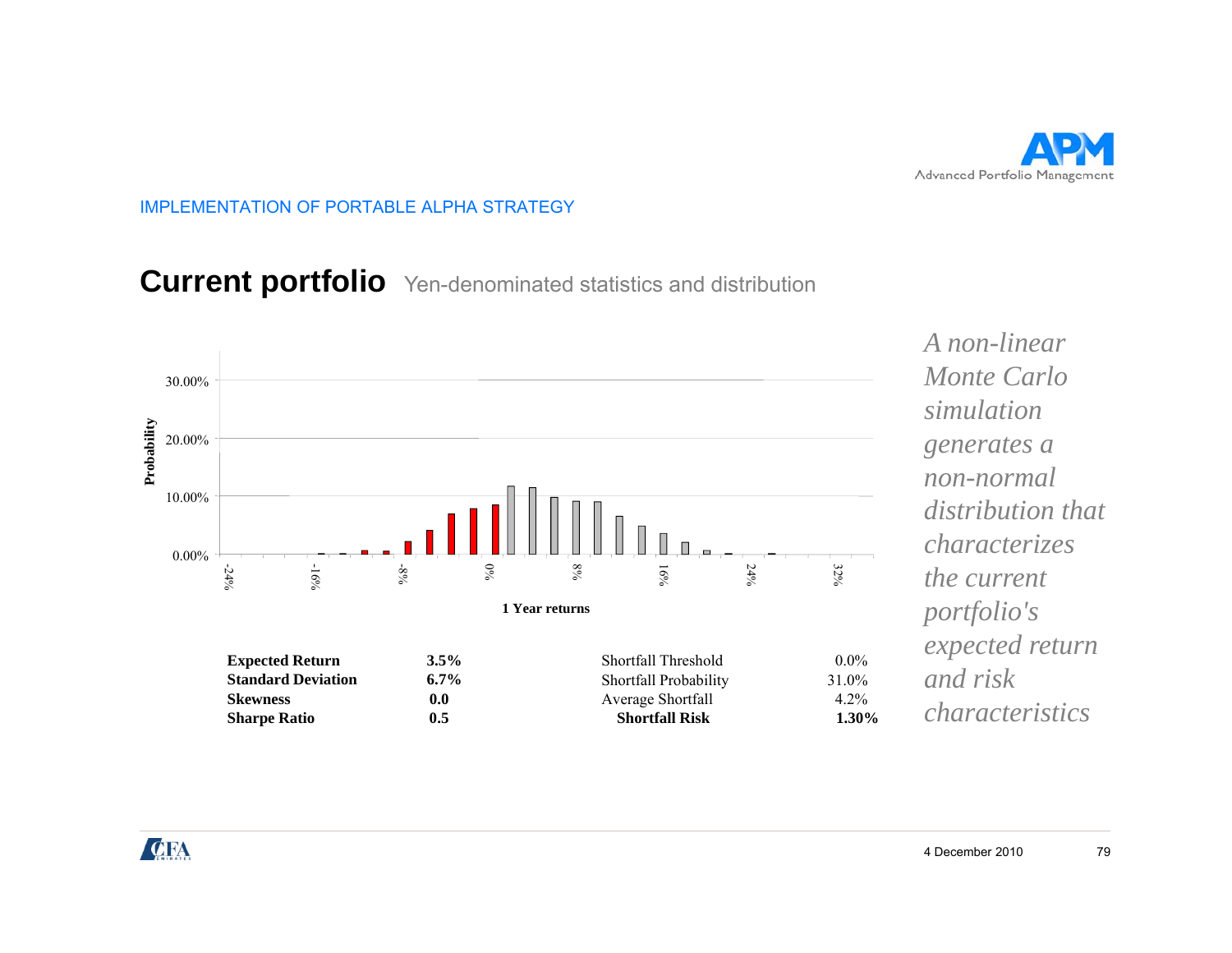

# **Portable alpha portfolio** Yen-denominated statistics and distribution



*A non-linear Monte Carlo simulationdistribution that h icharacterizes the portable alpha portfolio's and risk characteristics*

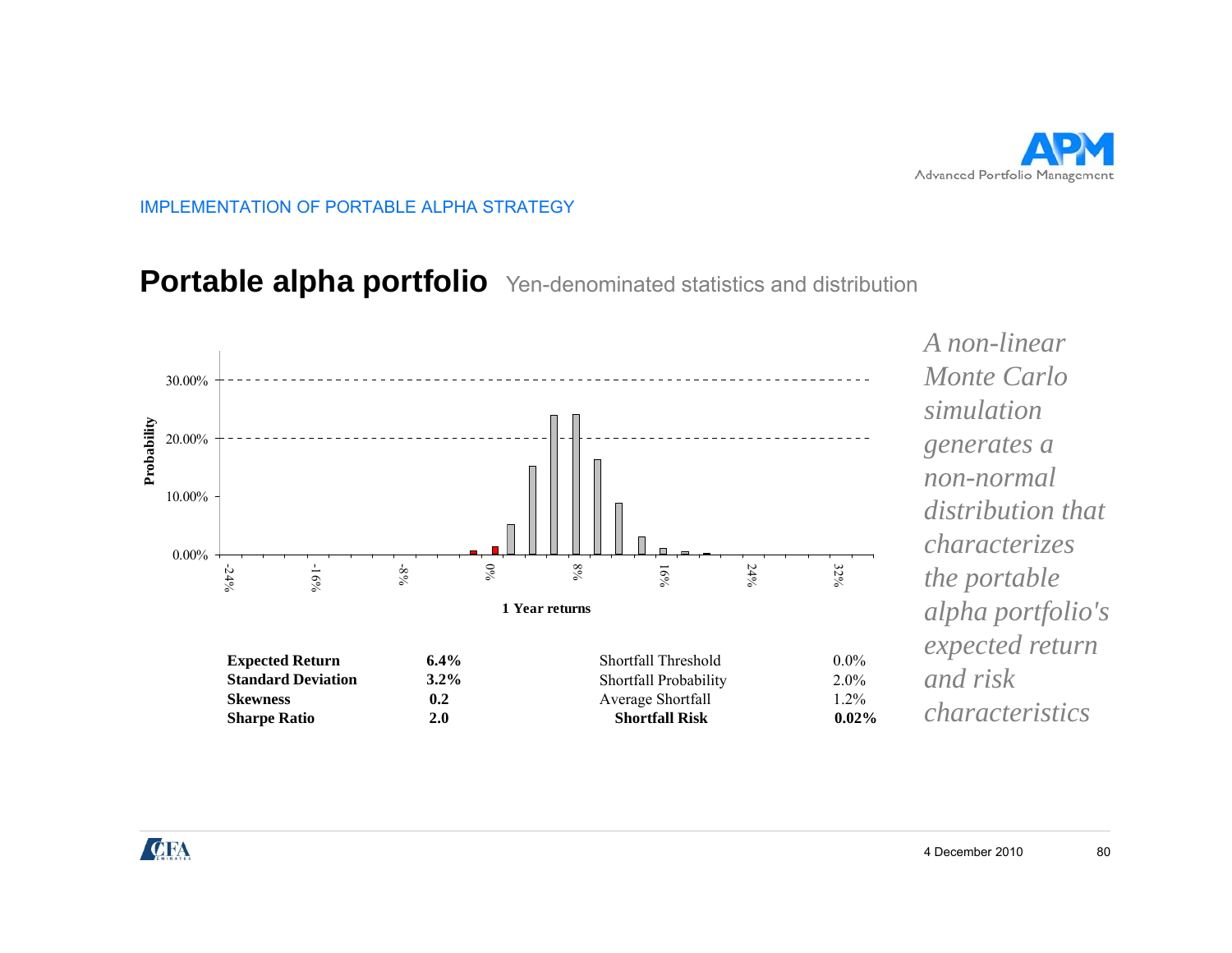

# **Current plus portable alpha portfolio** Yen-denominated statistics **p p pp**

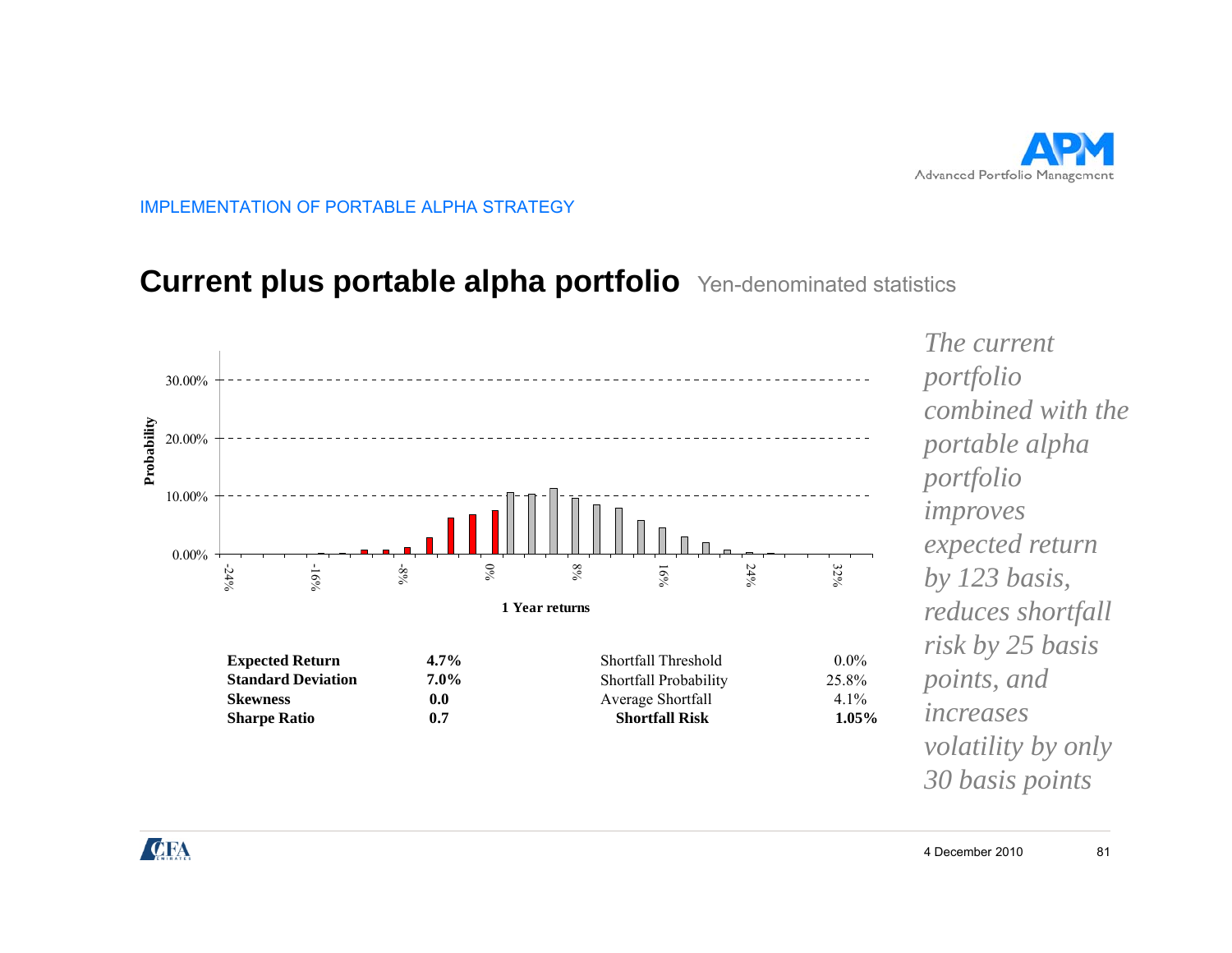

### $\mathbf{Summary}$  statistics Marginal impact and portfolio statistics by APM strategy

|                              |                                    | Current portfolio plus 20 yen portable alpha via: |                     |               |                                                   |                   |                 |                             |  |
|------------------------------|------------------------------------|---------------------------------------------------|---------------------|---------------|---------------------------------------------------|-------------------|-----------------|-----------------------------|--|
| Marginal impact on:          |                                    | <b>Equities</b>                                   | <b>Event Driven</b> | Credit        | <b>Fixed Income</b>                               | <b>Volatility</b> | <b>Tactical</b> | Portable alpha<br>portfolio |  |
| <b>Expected return</b>       |                                    | 1.4%                                              | 1.2%                | 1.1%          | $1.0\%$                                           | 0.8%              | 1.7%            | $1.2\%$                     |  |
| <b>Volatility</b>            |                                    | 0.5%                                              | 0.6%                | 0.3%          | 0.1%                                              | 0.1%              | 0.5%            | $0.3\%$                     |  |
| <b>Sharpe Ratio</b>          |                                    | 0.2                                               | 0.1                 | 0.1           | 0.1                                               | 0.1               | 0.2             | 0.2                         |  |
| Shortfall Probability        |                                    | $-5.0\%$                                          | $-3.9\%$            | $-4.5%$       | $-5.1\%$                                          | $-3.6\%$          | $-6.1\%$        | $-5.2\%$                    |  |
| Average shortfall            |                                    | $0.0\%$                                           | 0.1%                | $-0.1\%$      | $-0.2\%$                                          | $-0.2\%$          | $-0.2\%$        | $-0.1\%$                    |  |
| <b>Shortfall risk</b>        |                                    | $-0.21%$                                          | $-0.14%$            | $-0.20%$      | $-0.26%$                                          | $-0.20%$          | $-0.32%$        | $-0.2\%$                    |  |
|                              |                                    |                                                   |                     |               | Current portfolio plus 20 yen portable alpha via: |                   |                 |                             |  |
| <i>Resultant statistics:</i> | <b>Current</b><br><b>Portfolio</b> | <b>Equities</b>                                   | <b>Event Driven</b> | <b>Credit</b> | <b>Fixed Income</b>                               | <b>Volatility</b> | <b>Tactical</b> | Portable alpha<br>portfolio |  |
| <b>Expected return</b>       | 3.5%                               | 4.9%                                              | 4.7%                | 4.6%          | 4.5%                                              | 4.3%              | $5.2\%$         | 4.7%                        |  |
| <b>Volatility</b>            | $6.7\%$                            | 7.2%                                              | 7.3%                | $7.0\%$       | $6.8\%$                                           | 6.8%              | 7.2%            | $7.0\%$                     |  |
| <b>Skewness</b>              | 0.0                                | 0.0                                               | 0.0                 | 0.0           | 0.0                                               | 0.0               | 0.1             | 0.0                         |  |
| <b>Sharpe Ratio</b>          | 0.5                                | 0.7                                               | 0.6                 | 0.6           | 0.7                                               | 0.6               | 0.7             | 0.7                         |  |
| Shortfall Probability        | 31.0%                              | 26.0%                                             | 27.1%               | 26.5%         | 25.9%                                             | 27.4%             | 24.9%           | 25.8%                       |  |
| Average shortfall            | 4.2%                               | 4.2%                                              | 4.3%                | 4.1%          | $4.0\%$                                           | 4.0%              | $4.0\%$         | 4.1%                        |  |
| <b>Shortfall risk</b>        | 1.30%                              | 1.09%                                             | 1.16%               | 1.10%         | 1.04%                                             | 1.10%             | 0.98%           | 1.05%                       |  |

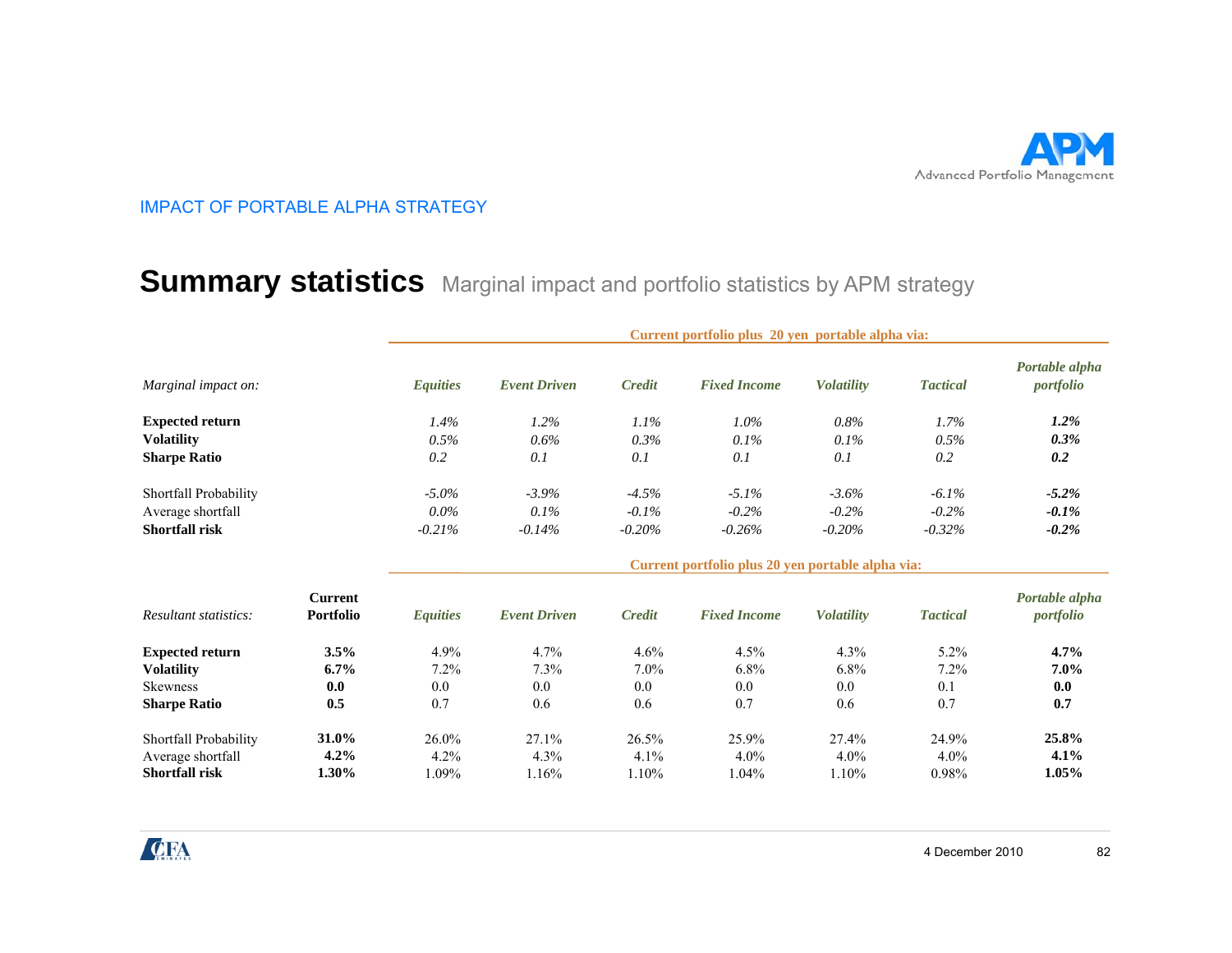

## **Summary statistics** Impact on return and volatility



*A combination of the current each strategy portfolio and the portable l h f li alpha portfolio significantly improves expected return p with only a small increase in volatility*

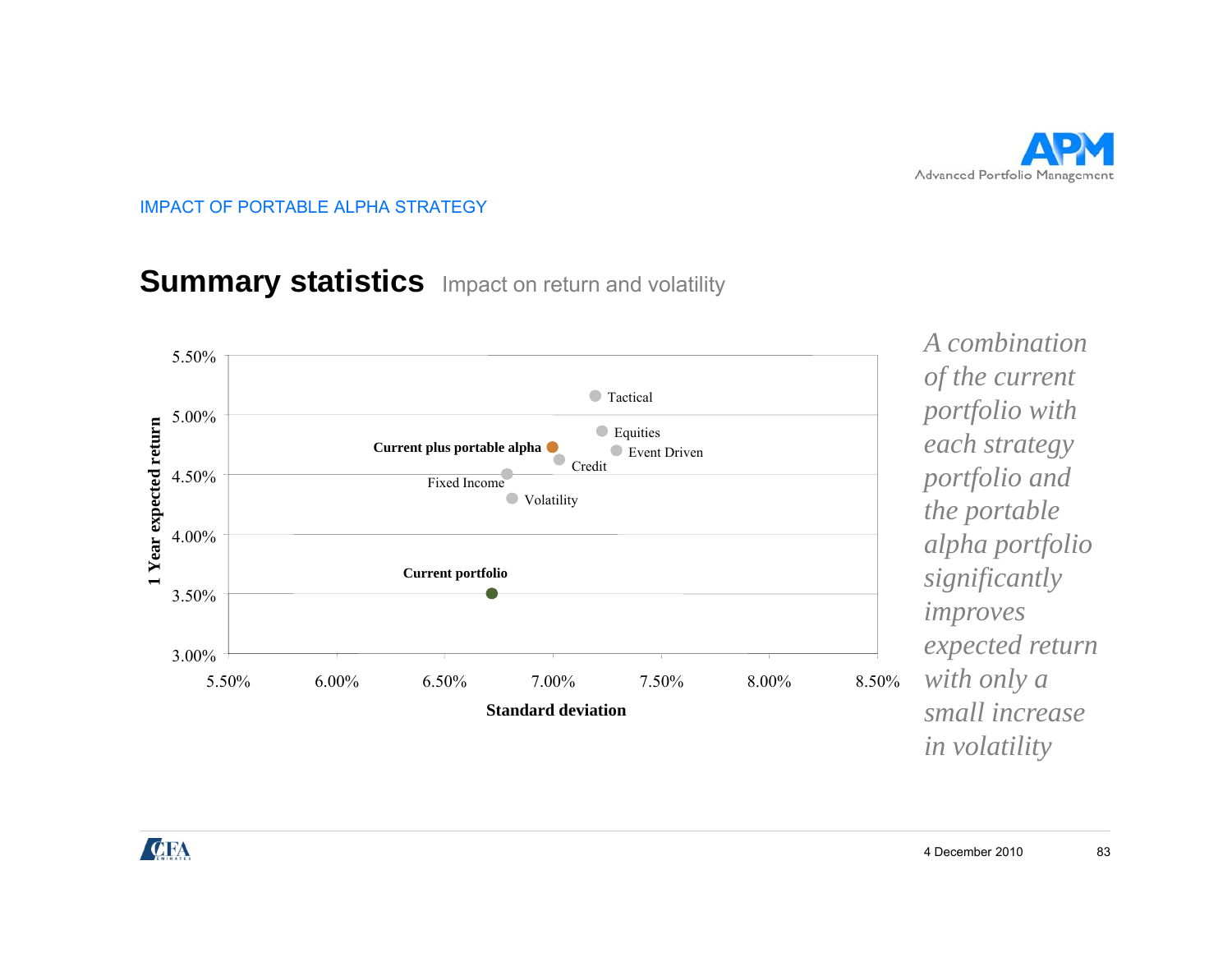

## **Summary statistics** Impact on return and shortfall risk



*A combination of the current each strategy portfolio and the portable l h f li alpha portfolio significantly improves both expected return p and shortfall risk*

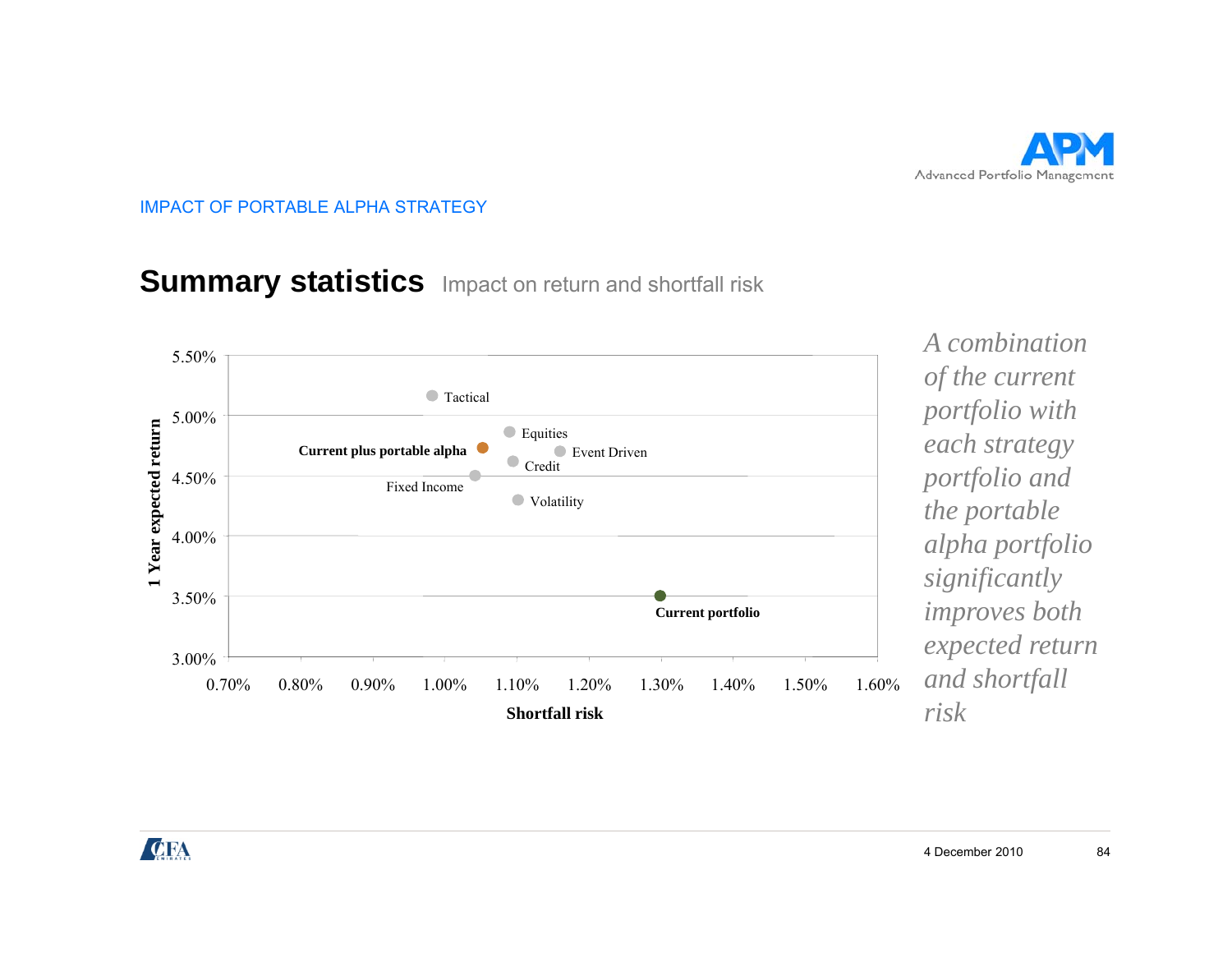

# **Current portfolio** Yen-denominated risk and return attribution

|                              | <b>Capital</b><br>weight | <b>Expected</b><br><b>Return</b><br>contribution | <b>Variance</b><br>contribution | $SFR$ (at $0\%$ )<br>contribution |
|------------------------------|--------------------------|--------------------------------------------------|---------------------------------|-----------------------------------|
| <b>Topix</b>                 | $35.0\%$                 | $60.0\%$                                         | 74.3%                           | 85.3%                             |
| <b>MSCI</b> World ex Japan   | 15.0%                    | $25.7\%$                                         | $26.5\%$                        | 29.8%                             |
| Nomura BPI                   | $40.0\%$                 | $11.4\%$                                         | $-1.7\%$                        | $-13.8\%$                         |
| Citigroup World ex Japan Gvt | $10.0\%$                 | $2.9\%$                                          | $0.9\%$                         | $-1.3\%$                          |
|                              | 100.0%                   | $100.0\%$                                        | 100.00%                         | 100.0%                            |

*Marginal risk and return attributionanalysis for each asset class provides an i important perspective on portfolio allocation*

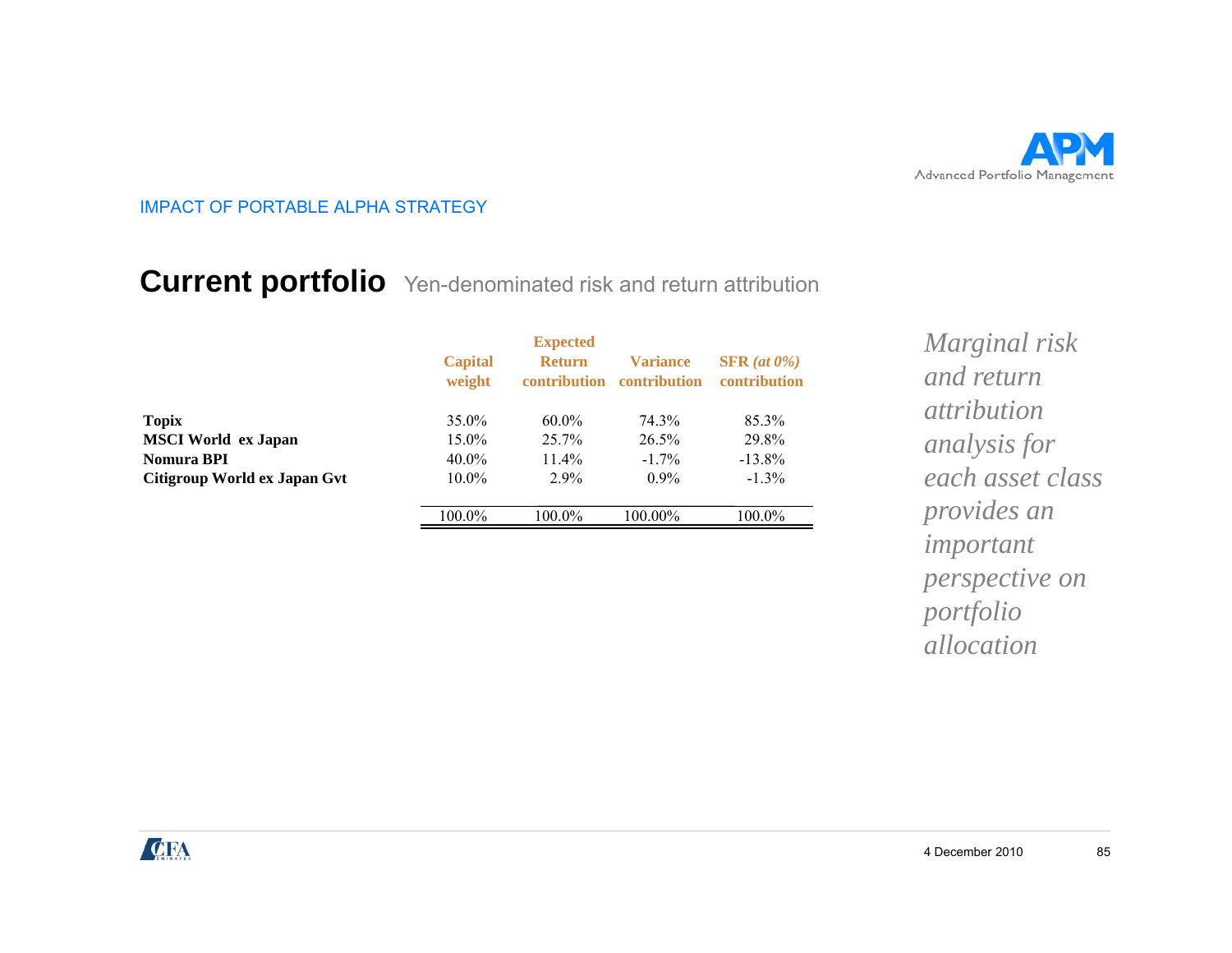

### **Current plus portable alpha** Yen-denominated hedged risk and return attribution **pp p**

| <b>Topix</b>                               | <b>Capital</b><br>weight<br>15.0% | <b>Expected</b><br><b>Return</b><br>contribution<br>19.0% | <b>Variance</b><br>contribution<br>$30.4\%$ | $SFR$ (at $0\%$ )<br>contribution<br>41.5% | Marginal risk<br>and return<br><i>attribution</i> |
|--------------------------------------------|-----------------------------------|-----------------------------------------------------------|---------------------------------------------|--------------------------------------------|---------------------------------------------------|
| <b>MSCI</b> World ex Japan                 | 15.0%                             | 19.0%                                                     | 25.5%                                       | 36.2%                                      | <i>analysis for eac</i>                           |
| Nomura BPI<br>Citigroup World ex Japan Gvt | $40.0\%$<br>$10.0\%$              | 8.5%<br>2.1%                                              | $-1.6\%$<br>$0.9\%$                         | $-13.0\%$<br>$0.4\%$                       | asset class plus                                  |
|                                            | 80.0%                             | 48.7%                                                     | 55.2%                                       | 65.1%                                      | the hedge fund                                    |
| Topix plus:                                |                                   |                                                           |                                             |                                            | strategies                                        |
| <b>Equity</b>                              | $4.0\%$                           | 10.8%                                                     | $9.5\%$                                     | $7.6\%$                                    | <i>illustrates the</i>                            |
| Event                                      | $2.0\%$                           | $5.1\%$                                                   | 4.8%                                        | $4.3\%$                                    |                                                   |
| Credit                                     | $4.0\%$                           | 9.8%                                                      | $9.0\%$                                     | $7.6\%$                                    | portfolio effects                                 |
| <b>Fixed income</b>                        | $4.0\%$                           | $9.3\%$                                                   | 8.3%                                        | $6.7\%$                                    |                                                   |
| <b>Volatility</b>                          | $2.0\%$                           | 4.2%                                                      | 4.2%                                        | $3.9\%$                                    | of the portable                                   |
| <b>Tactical</b>                            | $4.0\%$                           | 12.1%                                                     | $9.0\%$                                     | $4.9\%$                                    |                                                   |
| Portable alpha                             | 20.0%                             | 51.3%                                                     | 44.8%                                       | 34.9%                                      | alpha strategy                                    |
| <b>Asset allocation + Portable alpha</b>   | 100.0%                            | 100.0%                                                    | 100.0%                                      | 100.0%                                     |                                                   |
|                                            |                                   |                                                           |                                             |                                            |                                                   |

*Marginal risk and return attributionanalysis for each asset class plus the hedge fund illustrates the portfolio effects*   $alpha$  *strategy* 

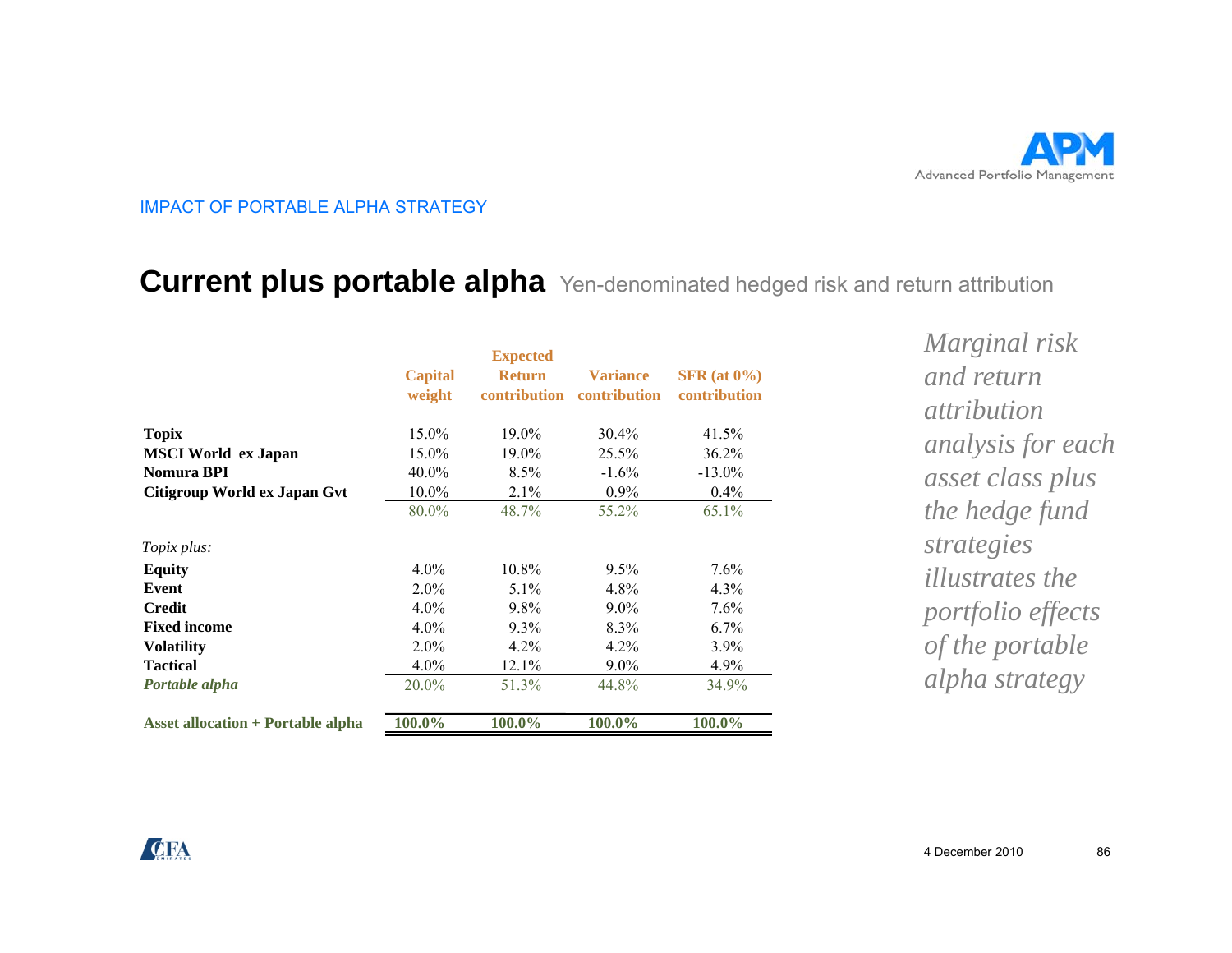

## **Topix plus portable alpha** Isolated from the policy portfolio

When measured relative to the Topix-benchmarked equity portfolio in isolation from the entire policy portfolio, the impact of the portable alpha strategy is of a significantly larger order of magnitude.



*Isolated from the policy portfolio the portfolio, portable alpha with the Topix swap adds 490*   $\boldsymbol{b}$  *basis points to*  $\boldsymbol{b}$ *expected return, substantially reduces shortfall risk with only a modest increase i l tilit*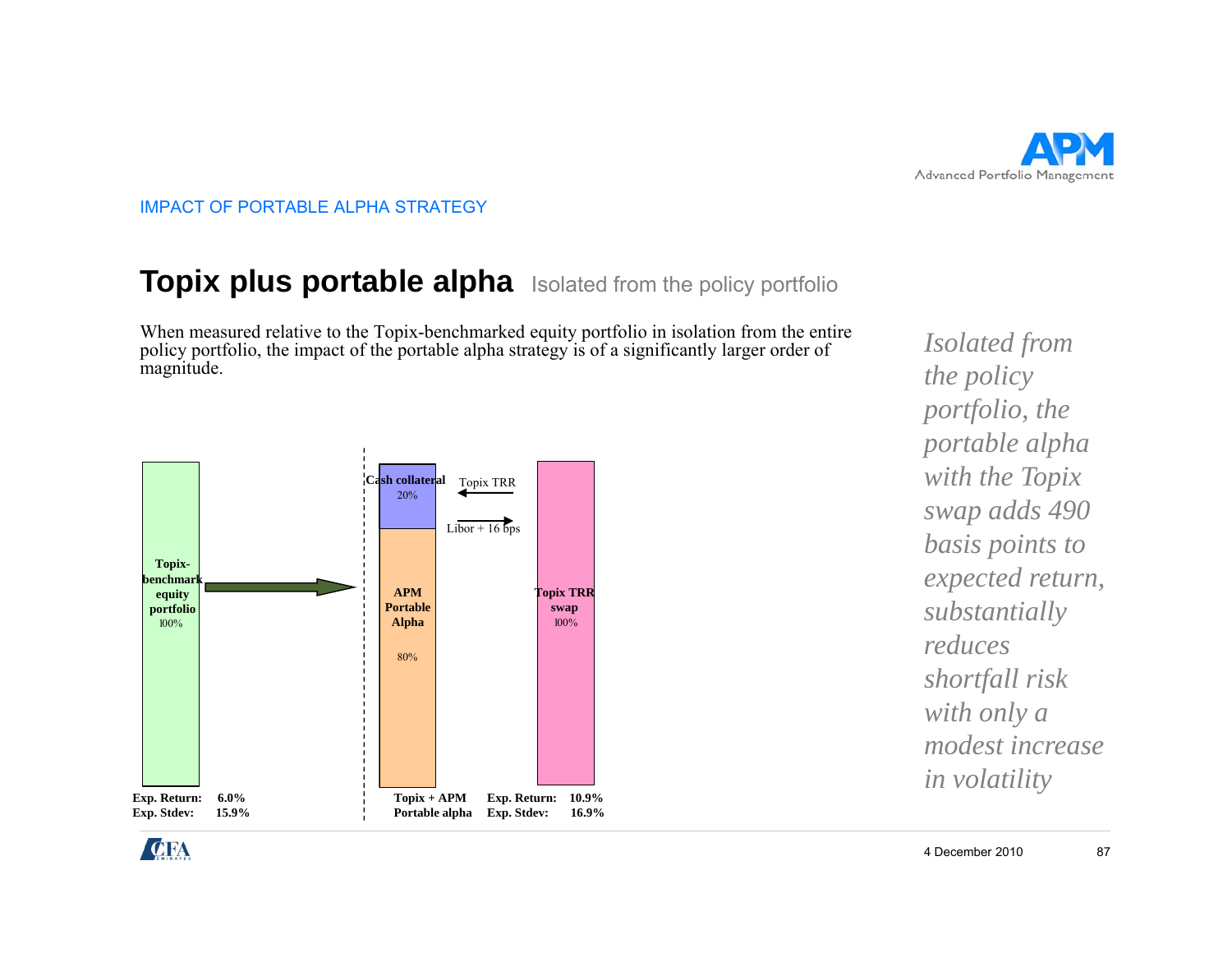

## **Topix plus portable alpha** Isolated from the policy portfolio

|                                                                                                            | <b>Topix statistics</b>      | <b>Impact of</b><br><b>APM</b><br><b>Portable</b><br><b>Alpha</b> | <b>Resultant</b><br>statistics | <b>Back-testing the</b><br>portable alpha<br>strategy with the |
|------------------------------------------------------------------------------------------------------------|------------------------------|-------------------------------------------------------------------|--------------------------------|----------------------------------------------------------------|
| <b>Expected return</b><br><b>Volatility</b><br>Sharpe ratio                                                | $6.0\%$<br>15.9%<br>0.4      | 4.9%<br>$1.0\%$<br>0.3                                            | $10.9\%$<br>$16.9\%$<br>0.6    | Topix index also<br>results in                                 |
| Shortfall Probability<br>Average shortfall<br><b>Shortfall risk</b>                                        | $37.5\%$<br>$10.1\%$<br>3.8% | $-9.9\%$<br>$-0.6\%$<br>$-1.2%$                                   | 27.6%<br>$9.4\%$<br>2.6%       | significant<br><i>increases in</i><br>return, with<br>minimal  |
| <b>Historical Performance: 2003 -2005</b><br><b>Historical return</b><br><b>Volatility</b><br>Sharpe ratio | 26.3%<br>$13.6\%$<br>1.8     | 8.7%<br>0.8%<br>0.5                                               | 37.4%<br>$14.5\%$<br>2.3       | incremental<br>volatility                                      |

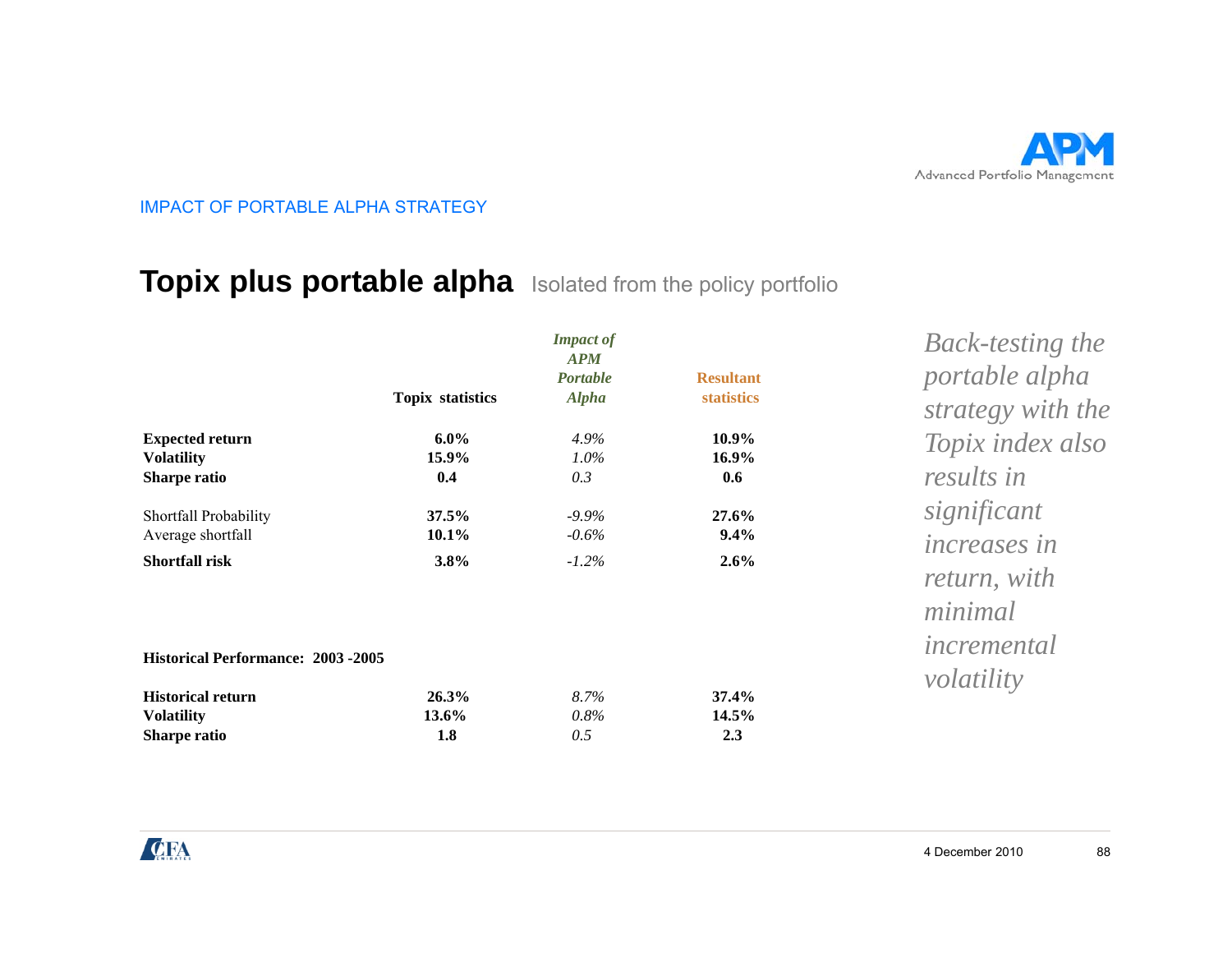

### **Historical returns** Topix plus portable alpha strategy and APM strategy funds

|                                                               |                          | <b>Topix plus</b>                   |                                     |                                   |                                     |                                   |                                    |                       |                       |  |
|---------------------------------------------------------------|--------------------------|-------------------------------------|-------------------------------------|-----------------------------------|-------------------------------------|-----------------------------------|------------------------------------|-----------------------|-----------------------|--|
| Last 5 years                                                  | <b>Topix</b>             | <b>APM</b> Portable<br><b>Alpha</b> | <b>APM Equity-</b><br><i>linked</i> | <b>APM</b> Event<br><b>Driven</b> | <b>APM</b> Credit-<br><i>linked</i> | <b>APM Fixed</b><br><i>Income</i> | <b>APM Volatility APM Tactical</b> |                       | <b>APM Energy</b>     |  |
| <b>Historical return</b><br><b>Volatility</b><br>Sharpe ratio | 6.1%<br>15.9%<br>0.5     | $15.0\%$<br>16.7%<br>0.9            | 17.9%<br>17.3%<br>1.0               | 14.2%<br>17.4%<br>0.9             | 16.2%<br>16.5%<br>1.0               | 10.4%<br>16.1%<br>0.7             | 10.6%<br>16.1%<br>0.7              | 18.2%<br>18.7%<br>1.0 | 20.1%<br>20.4%<br>1.0 |  |
|                                                               |                          | <b>Topix plus</b>                   |                                     |                                   |                                     |                                   |                                    |                       |                       |  |
| Last 3 years                                                  | <b>Topix</b>             | <b>APM Portable</b><br><b>Alpha</b> | <b>APM Equity-</b><br><i>linked</i> | <b>APM</b> Event<br><b>Driven</b> | <b>APM</b> Credit-<br><i>linked</i> | <b>APM Fixed</b><br><i>Income</i> | <b>APM Volatility APM Tactical</b> |                       | <b>APM Energy</b>     |  |
| <b>Historical return</b><br><b>Volatility</b><br>Sharpe ratio | 26.3%<br>13.6%<br>1.8    | 37.4%<br>14.5%<br>2.3               | 37.1%<br>15.1%<br>2.2               | 37.8%<br>14.8%<br>2.3             | 39.1%<br>13.7%<br>2.5               | 31.3%<br>13.6%<br>2.1             | 29.9%<br>13.8%<br>2.0              | 45.7%<br>17.2%<br>2.3 | 53.1%<br>17.5%<br>2.6 |  |
|                                                               |                          | <b>Topix plus</b>                   |                                     |                                   |                                     |                                   |                                    |                       |                       |  |
| Last 12 months                                                | <b>Topix</b>             | <b>APM</b> Portable<br><b>Alpha</b> | <b>APM Equity-</b><br><i>linked</i> | <b>APM</b> Event<br><b>Driven</b> | <b>APM</b> Credit-<br><i>linked</i> | <b>APM Fixed</b><br><i>Income</i> | <b>APM Volatility APM Tactical</b> |                       | <b>APM Energy</b>     |  |
| <b>Historical return</b><br><b>Volatility</b><br>Sharpe ratio | 44.9%<br>$13.5\%$<br>2.9 | 53.5%<br>14.9%<br>3.0               | 56.7%<br>15.3%<br>3.1               | 49.4%<br>15.5%<br>2.7             | 52.9%<br>13.7%<br>3.2               | 45.8%<br>13.9%<br>2.8             | 43.1%<br>15.0%<br>2.5              | 66.4%<br>16.8%<br>3.2 | 71.1%<br>19.4%<br>2.9 |  |

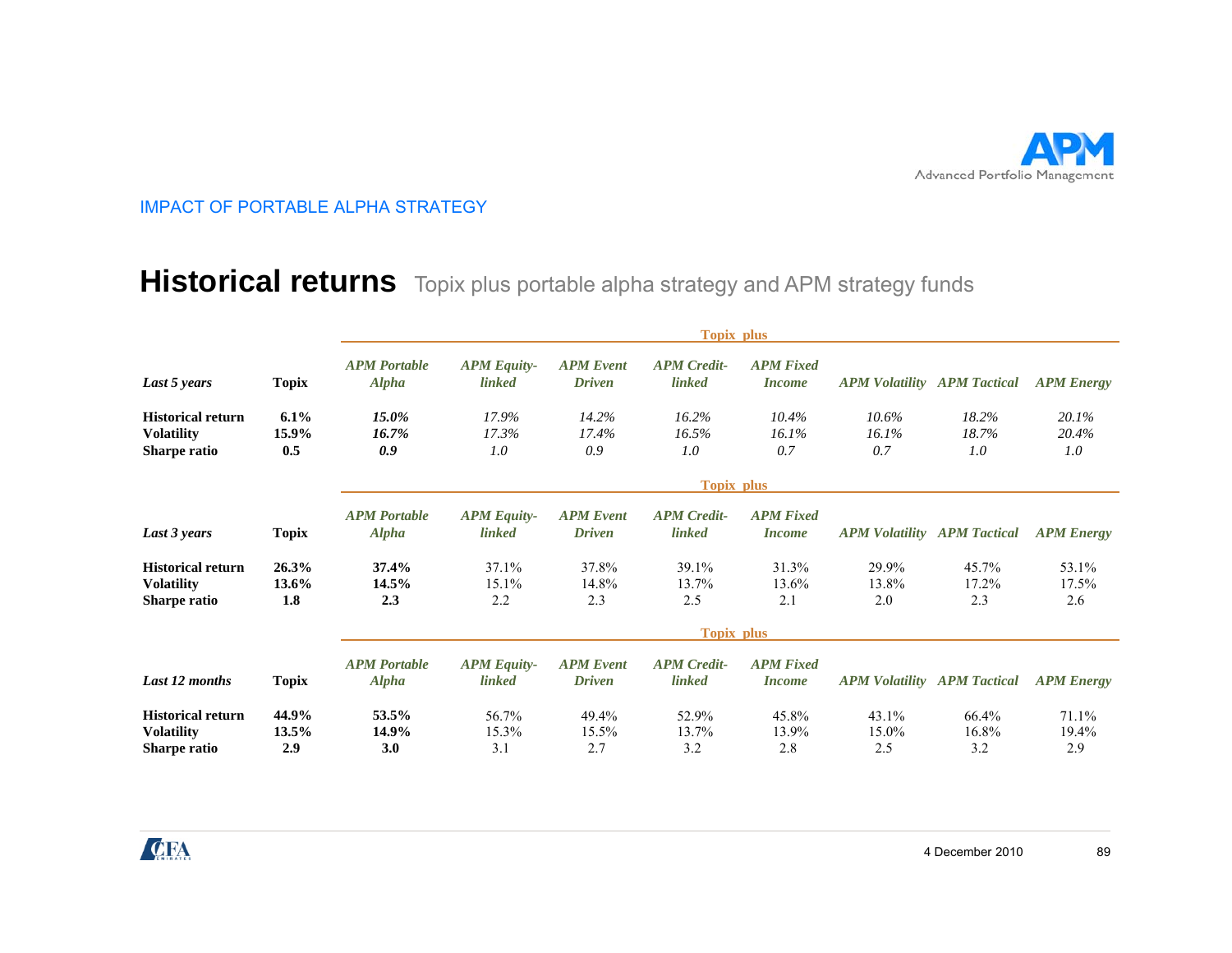

### **Historical returns** Topix plus portable alpha strategy and APM strategy funds

|           |              | <b>Topix plus</b>      |                       |               |                                        |               |                   |                 |               |  |
|-----------|--------------|------------------------|-----------------------|---------------|----------------------------------------|---------------|-------------------|-----------------|---------------|--|
|           |              | <b>APM</b><br>Portable | <b>APM</b><br>Equity- |               | <b>APM Event APM Credit- APM Fixed</b> |               | <b>APM</b>        | <b>APM</b>      | <b>APM</b>    |  |
|           | <b>Topix</b> | <b>Alpha</b>           | <b>linked</b>         | <b>Driven</b> | linked                                 | <b>Income</b> | <b>Volatility</b> | <b>Tactical</b> | <b>Energy</b> |  |
| $Dec-05$  | 7.43%        | 7.95%                  | 8.62%                 | 8.15%         | 7.79%                                  | 7.74%         | 7.29%             | 7.90%           | 9.04%         |  |
| $Nov-05$  | 6.34%        | 7.06%                  | 7.57%                 | 6.96%         | 6.48%                                  | 6.20%         | 6.01%             | 8.54%           | 7.10%         |  |
| $Oct-05$  | 2.30%        | 1.84%                  | 1.44%                 | 0.44%         | 2.45%                                  | 2.63%         | 2.32%             | 1.28%           | $-0.89%$      |  |
| Sep-05    | 11.43%       | 12.68%                 | 12.63%                | 12.32%        | 12.07%                                 | 11.94%        | 12.57%            | 14.32%          | 14.92%        |  |
| Aug-05    | 5.52%        | 6.16%                  | 5.96%                 | 6.50%         | 6.11%                                  | 5.12%         | 5.60%             | 7.53%           | 9.58%         |  |
| $Jul-05$  | 2.36%        | 3.28%                  | 3.39%                 | 3.42%         | 3.17%                                  | 3.06%         | 3.06%             | 3.54%           | 5.51%         |  |
| Jun-05    | 2.90%        | 3.80%                  | 4.33%                 | 3.90%         | 3.37%                                  | 2.44%         | 3.39%             | 5.20%           | 6.72%         |  |
| May-05    | 1.28%        | 1.84%                  | 2.11%                 | 1.49%         | 1.37%                                  | 0.76%         | 0.77%             | 3.82%           | 1.84%         |  |
| Apr- $05$ | $-4.42%$     | $-5.10%$               | $-5.32%$              | $-5.60%$      | $-4.32%$                               | $-4.63%$      | $-5.35%$          | $-5.77%$        | $-7.23%$      |  |
| Mar-05    | 0.92%        | 0.98%                  | 0.56%                 | 0.57%         | 1.40%                                  | 0.77%         | 0.30%             | 1.72%           | 1.12%         |  |
| Feb-05    | 2.75%        | 4.19%                  | 4.94%                 | 4.15%         | 3.76%                                  | 3.28%         | 2.74%             | 5.54%           | 7.96%         |  |
| Jan-05    | $-0.30%$     | 0.03%                  | 0.67%                 | $-0.27%$      | 0.50%                                  | $-0.08%$      | $-1.22%$          | $-0.23%$        | 1.09%         |  |
| Dec-04    | 4.67%        | 5.10%                  | 5.32%                 | 6.69%         | 5.58%                                  | 4.85%         | 5.23%             | 3.80%           | 3.71%         |  |
| $Nov-04$  | 1.24%        | 2.70%                  | 3.26%                 | 3.52%         | 2.29%                                  | 1.55%         | 1.92%             | 3.69%           | 4.81%         |  |
| Oct-04    | $-1.51%$     | $-0.62%$               | 0.12%                 | $-0.90%$      | $-0.68%$                               | $-1.40%$      | $-1.44%$          | 0.05%           | 1.30%         |  |
| Sep-04    | $-2.13%$     | $-1.04%$               | $-0.53%$              | $-0.95%$      | $-1.31%$                               | $-1.93%$      | $-2.09%$          | 0.11%           | 3.42%         |  |
| Aug-04    | $-0.84%$     | $-0.74%$               | $-0.34%$              | $-0.87%$      | $-0.33%$                               | $-0.69%$      | $-0.73%$          | $-1.56%$        | $-2.37%$      |  |
| Jul-04    | $-4.23%$     | $-4.01%$               | $-4.49%$              | $-4.31%$      | $-3.76%$                               | $-3.63%$      | $-3.97%$          | $-4.06%$        | $-2.45%$      |  |
| Jun-04    | 4.38%        | 4.67%                  | 4.98%                 | 5.80%         | 4.91%                                  | 4.72%         | 3.49%             | 4.09%           | 7.07%         |  |
| May-04    | $-3.90%$     | $-3.86%$               | $-4.68%$              | $-4.20%$      | $-3.84%$                               | $-3.84%$      | $-4.02%$          | $-2.84%$        | $-3.17%$      |  |
| Apr- $04$ | 0.60%        | 0.69%                  | 0.83%                 | 0.18%         | 1.39%                                  | 1.20%         | 1.17%             | $-0.66%$        | 0.72%         |  |
| Mar-04    | 9.52%        | 10.13%                 | 9.67%                 | 9.62%         | 10.17%                                 | 9.55%         | 9.96%             | 11.47%          | 10.89%        |  |
| Feb-04    | 3.36%        | 4.54%                  | 4.92%                 | 4.23%         | 4.63%                                  | 4.09%         | 3.01%             | 5.45%           | 6.20%         |  |
| Jan-04    | 0.37%        | 1.72%                  | 1.84%                 | 2.54%         | 1.97%                                  | 1.31%         | 1.63%             | 1.38%           | 1.07%         |  |
| Dec-03    | 4.43%        | 5.59%                  | 5.49%                 | 5.61%         | 5.31%                                  | 5.71%         | 4.87%             | 6.18%           | 7.94%         |  |
| $Nov-03$  | $-4.17%$     | $-3.75%$               | $-3.53%$              | $-3.27%$      | $-3.18%$                               | $-3.95%$      | $-3.39%$          | $-4.79%$        | $-2.40%$      |  |
| $Oct-03$  | 2.41%        | 3.44%                  | 3.18%                 | 3.77%         | 3.60%                                  | 2.62%         | 2.91%             | 4.47%           | 4.48%         |  |
| Sep-03    | 2.05%        | 3.34%                  | 2.76%                 | 3.25%         | 3.59%                                  | 3.41%         | 3.22%             | 3.71%           | 2.79%         |  |
| Aug-03    | 6.68%        | 7.44%                  | 7.61%                 | 7.00%         | 7.49%                                  | 7.02%         | 6.31%             | 8.42%           | 9.76%         |  |
| $Jul-03$  | 3.98%        | 4.12%                  | 4.53%                 | 4.56%         | 4.80%                                  | 4.09%         | 4.48%             | 2.67%           | 1.64%         |  |
| $Jun-03$  | 7.87%        | 8.71%                  | 9.70%                 | 9.38%         | 9.32%                                  | 8.04%         | 7.96%             | 7.81%           | 6.99%         |  |
| $May-03$  | 5.17%        | 7.65%                  | 7.40%                 | 7.51%         | 6.57%                                  | 5.46%         | $6.00\%$          | 12.08%          | 12.45%        |  |
| Apr- $03$ | 1.09%        | 2.48%                  | 1.88%                 | 3.62%         | 2.85%                                  | 2.21%         | 1.28%             | 2.99%           | 2.10%         |  |
| Mar-03    | $-3.22%$     | $-3.64%$               | $-3.14%$              | $-2.66%$      | $-2.31%$                               | $-2.93%$      | $-2.69%$          | $-7.16%$        | $-5.57%$      |  |
| Feb-03    | $-0.27%$     | 1.63%                  | $-1.52%$              | $-0.16%$      | 0.81%                                  | $-0.14%$      | 0.23%             | 8.99%           | 7.69%         |  |
| Jan-03    | $-2.61%$     | $-1.37%$               | $-2.96%$              | $-1.38%$      | $-0.88%$                               | $-1.24%$      | $-0.78%$          | $-0.70%$        | $-1.30%$      |  |

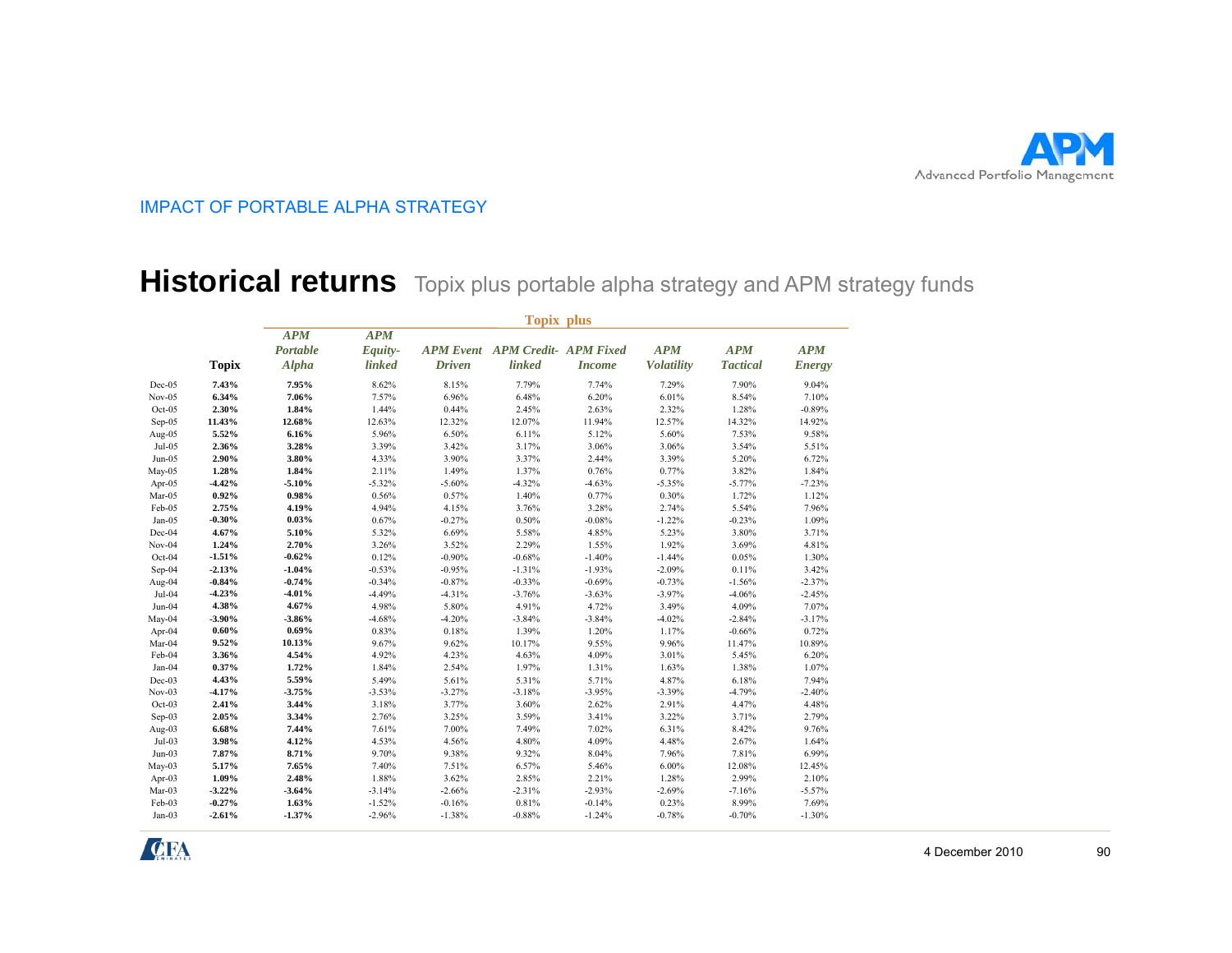

#### **BIOGRAPHIES**

#### **Firm Profile**

Advanced Portfolio Management (APM) is a specialty asset management company that constructs and manages customized portfolios of hedge funds and other financial instruments for endowments, foundations, pension funds, insurance companies, and other financial institutions in North America, Europe, and Asia.

Each APM product is designed to complement, enhance, and complete an existing asset allocation and investment portfolio. All products are managed to realize the client's unique investment objectives and risk parameters. APM products are currently utilized as active management overlays, alpha transport programs, completion funds, and stand-alone multi-manager hedge fund investments.

APM's investment process integrates experienced qualitative investment judgment with rigorous analytical structure. The professionals at APM have over 100 years of combined investment and capital markets experience providing a comprehensive understanding of the potential profit opportunities and the accompanying risks of active investing.

To complement this experience and judgment, APM has constructed a state-of-the-art analytical platform which comprises: (i) manager-level risk and return attribution analysis and risk budgeting, (ii) non-linear Monte Carlo simulation processes driven by forward-looking expectations of return and risk, and (iii) portfolio optimization and rebalancing in <sup>a</sup> shortfall risk framework.

By integrating experienced qualitative insights with robust analytical methods, APM delivers superior riskadjusted returns with negligible correlation or beta to the major market factors or benchmarks. APM is a Registered Investment Advisor with the US Securities and Exchange Commission (SEC).

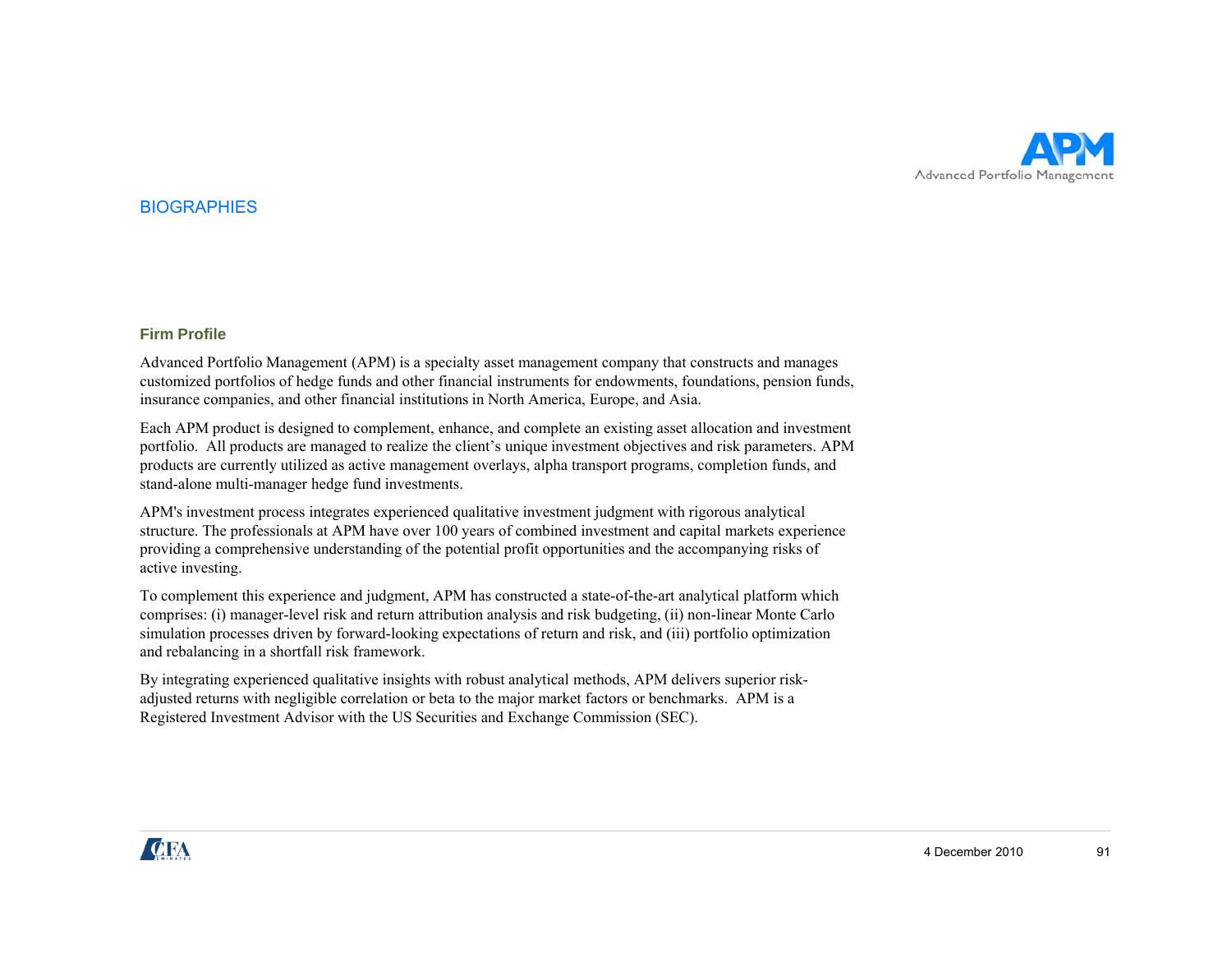

#### **BIOGRAPHIES**

#### **Robert E. Kiernan III, Principal and Chief Executive Officer**

Before forming Advanced Portfolio Management, Mr. Kiernan spent ten years at Lehman Brothers (1992-2002) where, as a Managing Director, he held a number of senior management positions including Head of European Debt Capital Markets and Syndicate, Global Head of Liability Management and Financial Engineering, Global Head of Private Placements, and Global Head of Technology and eCommerce for the Investment Banking and Private Equity Divisions. While in Europe, he served on the firm's Investment Banking Operating Committee, Fixed Income Operating Committee, and was a member of the Investment Banking Commitment Committee.

He started his investment banking career at Salomon Brothers (1986-1992) where he was responsible for the international and governmental Liability Management business. Before joining Salomon Brothers, he held several foreign policy positions in the executive branch of the US government including appointments at USIA, the National Security Council, and as a member of the US Delegation to the United Nations Human Rights **Commission** 

Educated at Boston College (AB and AM), the Fletcher School of Law and Diplomacy, and the University of Chicago (MBA), Mr. Kiernan is currently a Senior Fellow at the Kennedy School of Government at Harvard University. He has authored articles for a variety of professional publications including *Capital Market Strategies, The Treasurer*, and *Euromoney*, as well as academic journals such as *Studies in Soviet Thought, A l lS merican Political Science Review*, and h t <sup>e</sup>*Journal fC S d l of Contemporary Studies*.

Mr. Kiernan has been a member of the Publishing Board of the *World Policy Journal* and a member of the Board of Directors of the International Primary Dealers Association (London). He currently is member of the Board of Directors of Educate Girls Globally, the Research Foundation Review Board of the CFA Institute, the Liquidity Risk Committee of the International Association of Financial Engineers, and the Council on Foreign Relations.